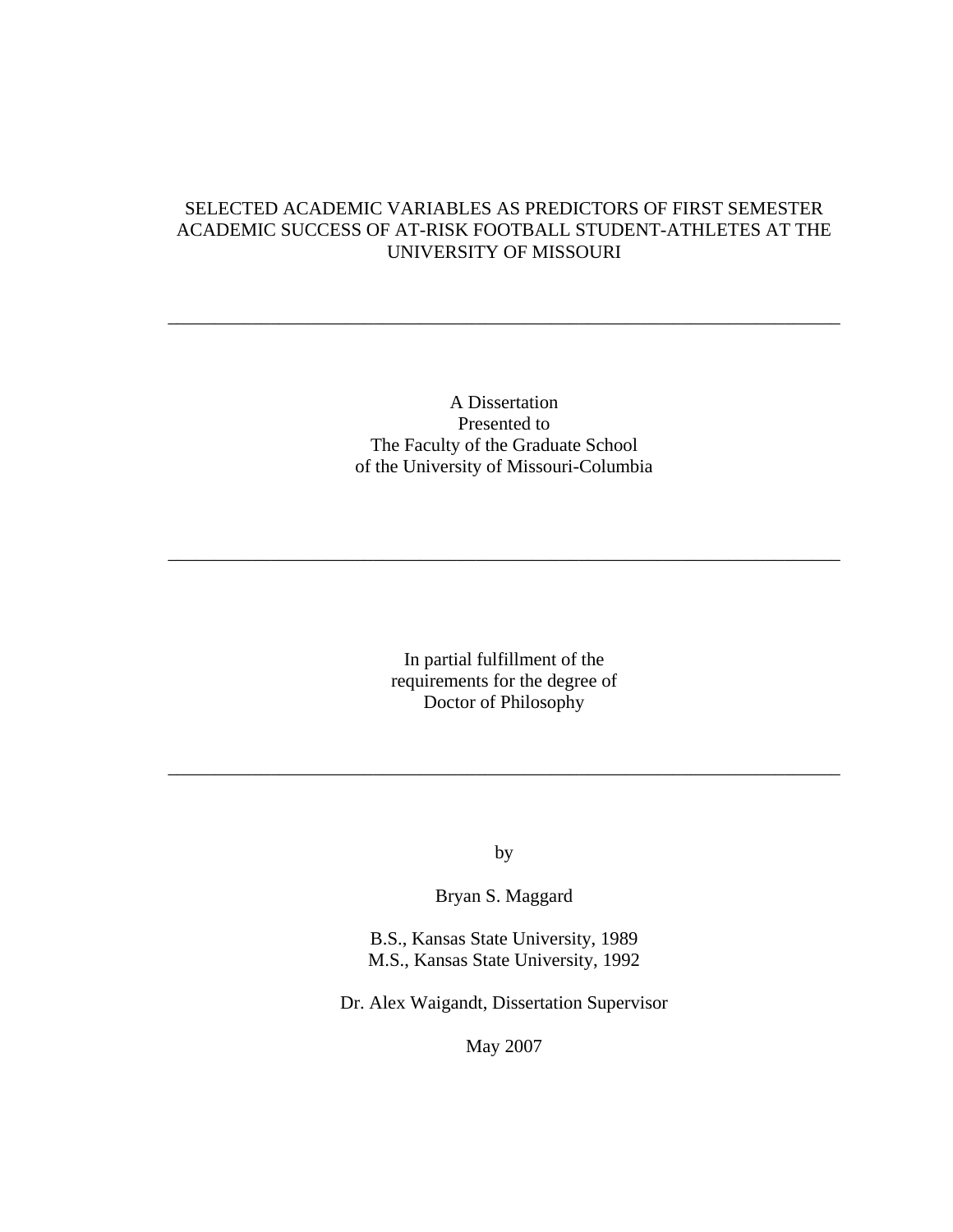The undersigned, appointed by the Dean of the Graduate School, have examined the dissertation entitled

# SELECTED ACADEMIC VARIABLES AS PREDICTORS OF FIRST SEMESTER ACADEMIC SUCCESS OF AT-RISK FOOTBALL STUDENT-ATHLETES AT THE UNIVERSITY OF MISSOURI

Presented by Bryan S. Maggard

A candidate for the degree of Doctor of Philosophy

And hereby certify that in their opinion it is worthy of acceptance.

\_\_\_\_\_\_\_\_\_\_\_\_\_\_\_\_\_\_\_\_\_\_\_\_\_\_\_\_\_\_\_\_\_\_\_\_\_\_\_\_\_\_\_\_\_\_\_\_\_\_\_\_\_

\_\_\_\_\_\_\_\_\_\_\_\_\_\_\_\_\_\_\_\_\_\_\_\_\_\_\_\_\_\_\_\_\_\_\_\_\_\_\_\_\_\_\_\_\_\_\_\_\_\_\_\_\_

\_\_\_\_\_\_\_\_\_\_\_\_\_\_\_\_\_\_\_\_\_\_\_\_\_\_\_\_\_\_\_\_\_\_\_\_\_\_\_\_\_\_\_\_\_\_\_\_\_\_\_\_\_

\_\_\_\_\_\_\_\_\_\_\_\_\_\_\_\_\_\_\_\_\_\_\_\_\_\_\_\_\_\_\_\_\_\_\_\_\_\_\_\_\_\_\_\_\_\_\_\_\_\_\_\_\_

\_\_\_\_\_\_\_\_\_\_\_\_\_\_\_\_\_\_\_\_\_\_\_\_\_\_\_\_\_\_\_\_\_\_\_\_\_\_\_\_\_\_\_\_\_\_\_\_\_\_\_\_\_

Alex Waigandt Ph.D.

James N. Spain Ph.D.

Richard McGuire Ph.D.

Gregory A. Holliday Ph.D.

Sarah K. Reesman J.D.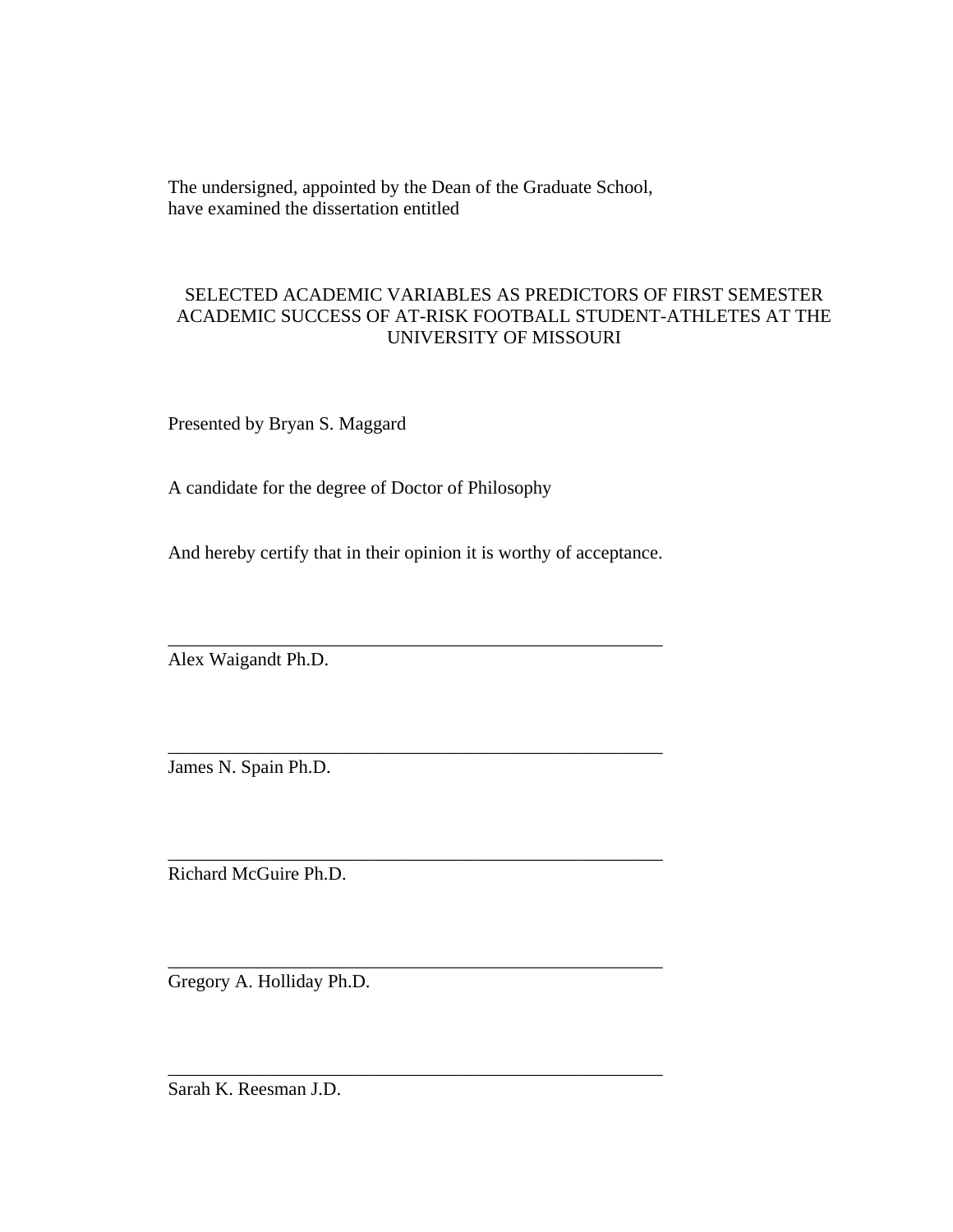#### ACKNOWLEDGMENTS

 I would like to express my sincerest appreciation and gratitude to the following individuals who made this project possible and who were instrumental in helping me with this dissertation.

 First, thank you to my wife Kerry, who has always been the ultimate encouragement and support for all of my efforts. Her unselfishness and unconditional love allowed me to accomplish this goal. For this and many other reasons, I will always be indebted to her. She is truly a blessing and I am very thankful for her.

 Second, thank you to my three children, Dalton, Aubrey, and Kaylin. Their excitement about me becoming a doctor was uplifting throughout this process. I am very proud of and grateful for each of them.

 Third, I would like to recognize two colleagues, Joe Scogin and Randy Kennedy, whose own motivation and persistence in pursuing this degree encouraged me throughout the entire process. Thank you both for helping me over the last four years.

 I owe a great deal of gratitude to Dr. Alex Waigandt, my major advisor, for all of his support and guidance. The opportunity he provided me to pursue this degree is very much appreciated. Thanks also to the members of my dissertation committee, Dr. Richard McGuire, Dr. Greg Holliday, Dr. Jim Spain, and Sarah Reesman, J.D. I am grateful for their friendships and their willingness to serve on my committee.

 And lastly, thank you to my late mother Helen Maggard, who as a single parent was both mom and dad to me, instilling in me the values I possess today. Growing up, she always did without so that I might have. I am the person I am today as a result of the love and guidance she provided me. I will be forever grateful for her.

ii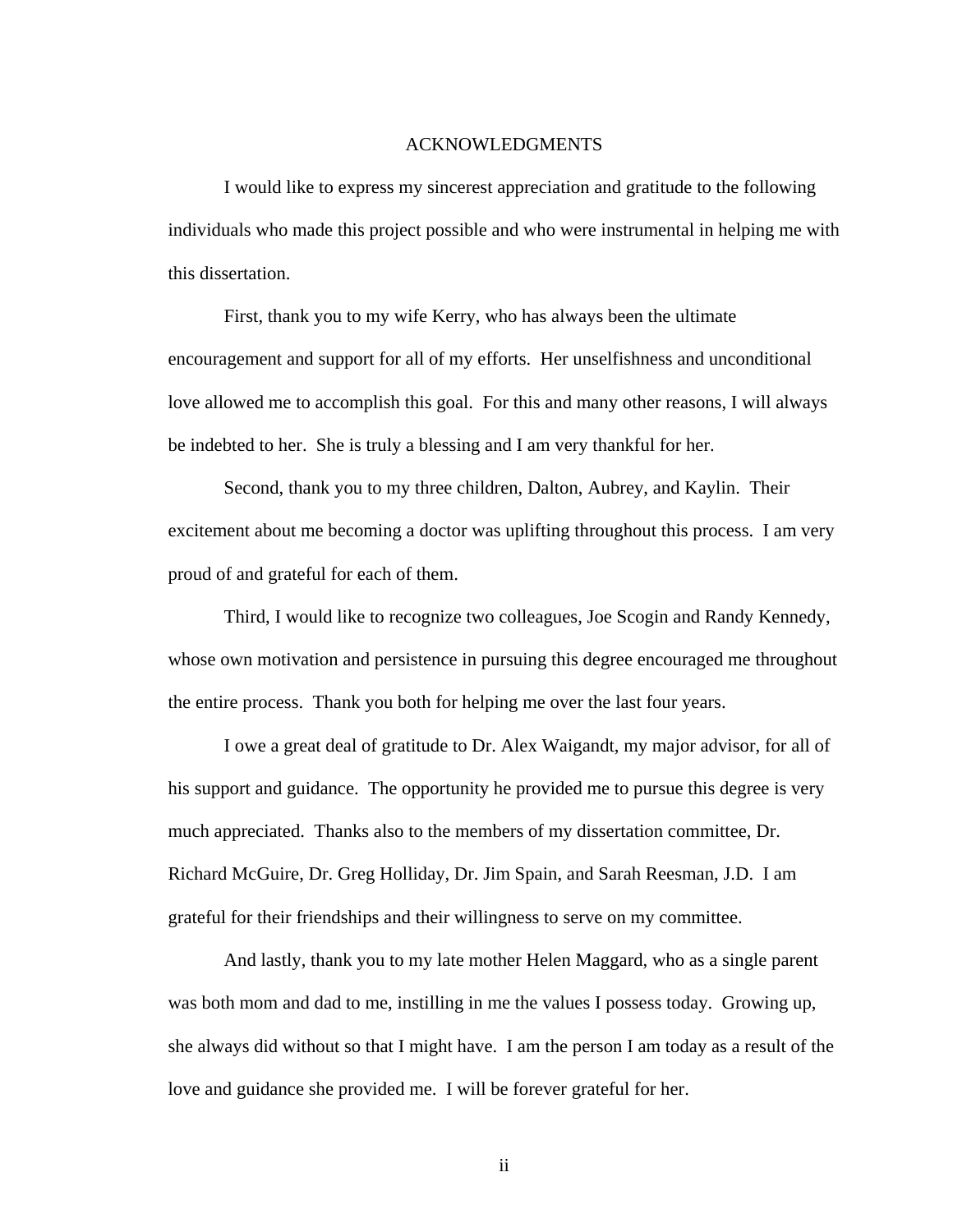#### ABSTRACT

 This study investigated the effects of selected academic variables on the academic performance of at-risk football student-athletes who matriculated at the University of Missouri (MU) during the academic years of 2002-03, 2003-04, and 2004-05. This study attempted to identify traditional academic variables that might explain the variance in the cumulative grade point average (GPA) at the end of the first semester among the aforementioned student-athlete population.

 Academic variables included high school GPA, high school rank, and ACT composite score. A stepwise multiple regression analysis was used to analyze each of the predictor variables as they related to first semester college GPA and each other.

 The results of this study indicated that high school GPA accounted for 21 percent of the variance in student-athletes' first semester college GPA and was the only significant predictor of student-athletes' first semester college GPA. When added to the regression model, high school rank and ACT composite increased the explained variance in first semester college GPA by 1 percent.

 The results of this study suggest that high school GPA is the best predictor of first semester college GPA among the traditional academic variables analyzed for the population studied. Further research is needed to explore the relationship between noncognitive variables and college academic success for at-risk student-athletes in predicting college grade point average.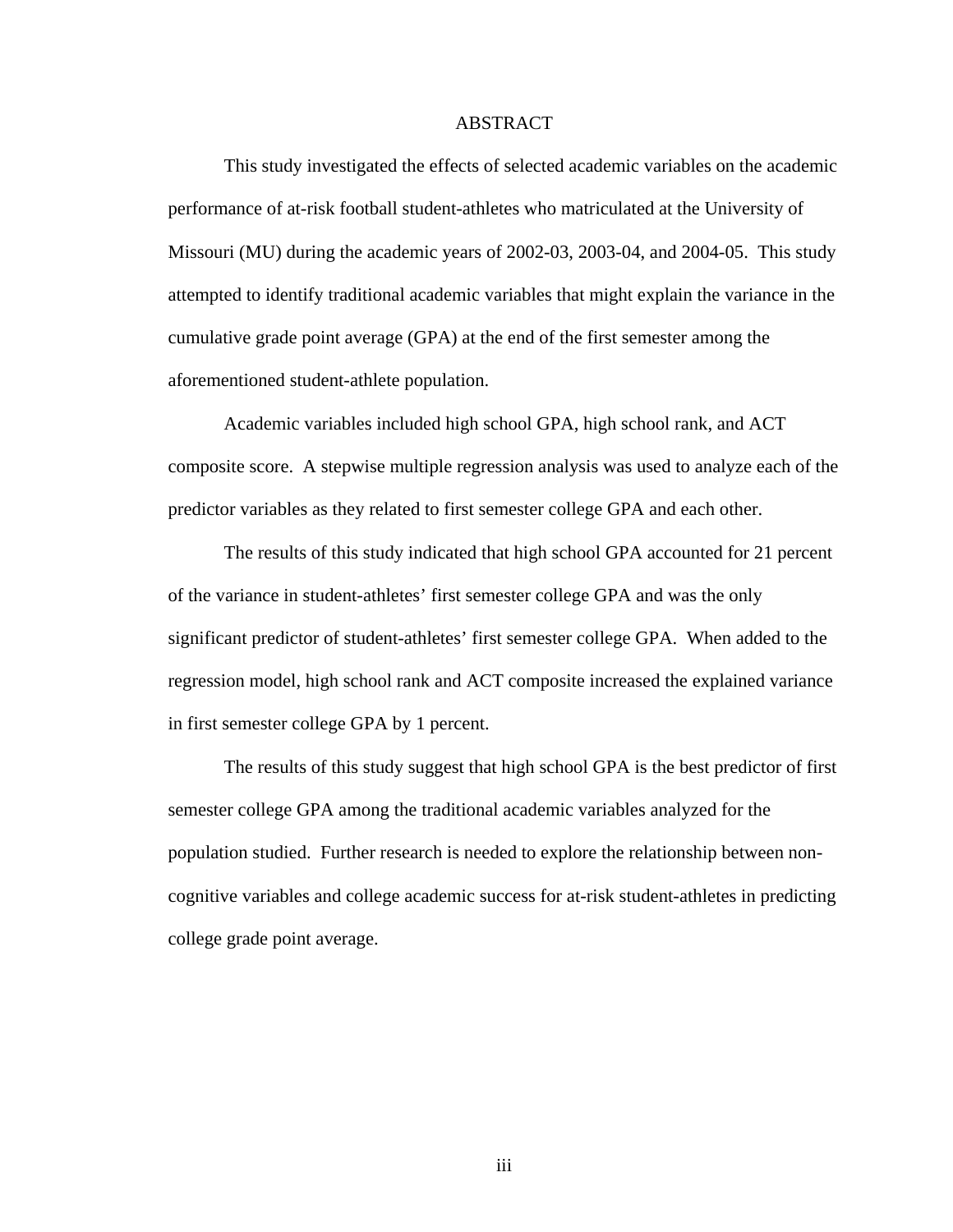# TABLE OF CONTENTS

| Historical review of NCAA Academic Eligibility Standards  16 |
|--------------------------------------------------------------|
|                                                              |
|                                                              |
|                                                              |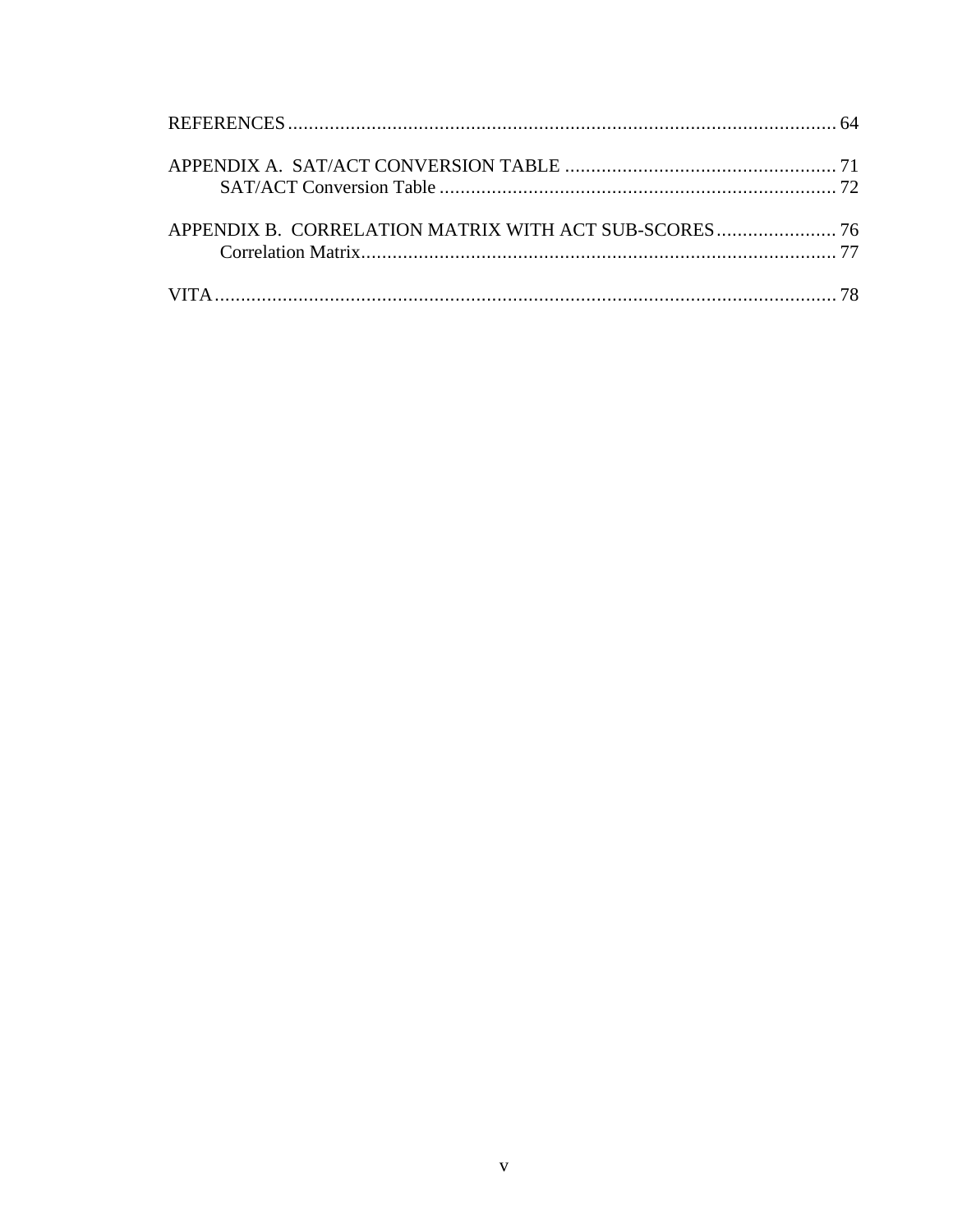# LIST OF TABLES

| 2.             |                                                                                                                                                      |  |
|----------------|------------------------------------------------------------------------------------------------------------------------------------------------------|--|
| 3.             |                                                                                                                                                      |  |
| 4.             |                                                                                                                                                      |  |
| 5 <sub>1</sub> | Correlation Matrix of Criterion and Predictor Variables for Academic Success                                                                         |  |
| 6.             | <b>Correlation Matrix of Predictor Variables for Academic Success Prediction</b>                                                                     |  |
| 7.             | Stepwise Regression Analysis of First Semester College GPA for At-Risk                                                                               |  |
| 8.             | Stepwise Regression Analysis Summary Table of Predictor Variables of First<br>Semester College GPA for At-Risk Scholarship Football Student-Athletes |  |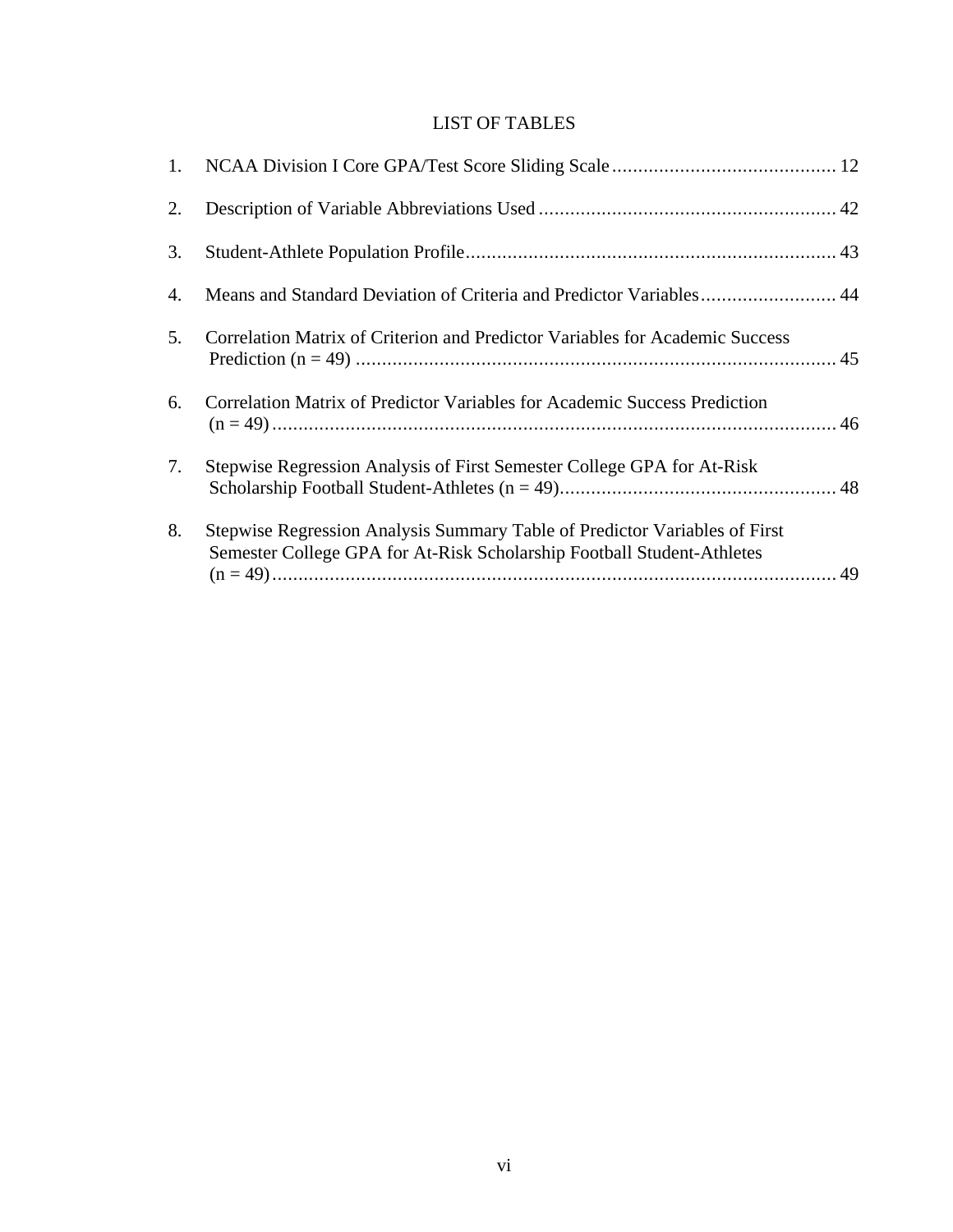#### CHAPTER I

# INTRODUCTION

 Intercollegiate athletics has become a highly visible facet of today's universities across the nation. To many, an athletic department is perceived as the "front porch" of the institution to which it is a part of. In other words, an institution's image can be formed by the performance and visibility of its athletic teams (Mixon, 1995; Toma  $\&$ Cross, 1996; Watterson, 2000; Zimbalist, 1999). As a result, there has been an increased interest by university administrators, athletic administrators, faculty and various researchers into the academic preparedness and performance of students participating in intercollegiate athletics. In particular, areas of interest include grade point averages, retention rates, and graduation rates (Kiger & Lorentzen, 1986; Petrie, 1993; Sedlacek & Adams-Gaston, 1992; Sellers, 1992; Young & Sowa, 1992).

 According to Petrie and Stoever (1997), the increased interest is associated with the established admission standards for student-athletes created by the National Collegiate Athletic Association (NCAA). These standards dictate a student-athlete's participation in intercollegiate athletics during their first year of collegiate enrollment based solely upon traditional academic measures (i.e. standardized test score and high school grade point average).

 In 1983, the NCAA voted to make the academic standards for students participating in Division I athletics more stringent. Known as Proposition 48, prospective student-athletes were required to achieve a minimum composite score of 15 on the American College Test (ACT) or a combined score of 700 on the Scholastic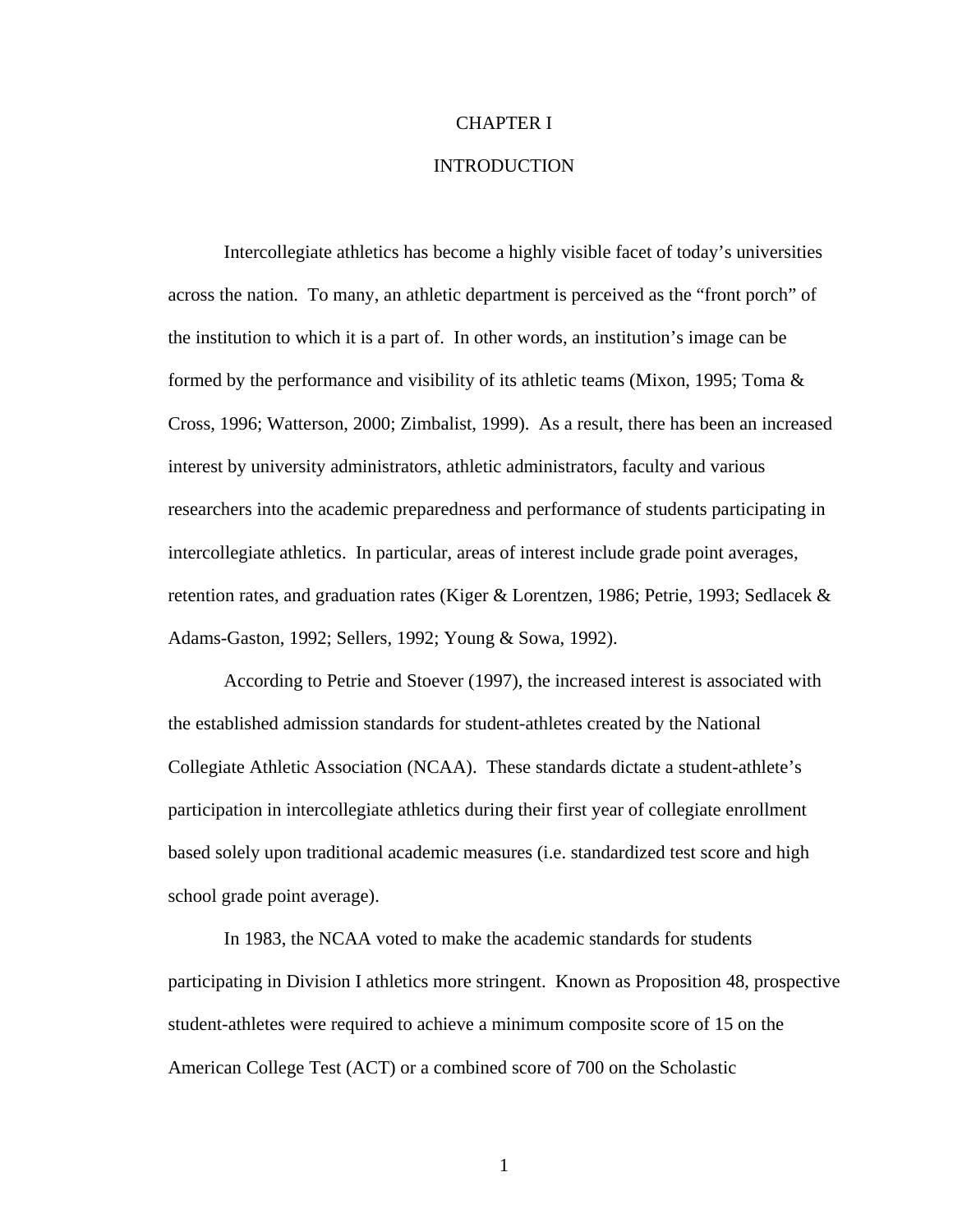Achievement Test (SAT) combined with a high school grade point average of 2.0 in eleven (11) core high school courses to be eligible to compete in intercollegiate athletics. If a student-athlete failed to meet these minimum standards, he/she could not participate in athletics or receive athletic related financial aid during their first year of collegiate enrollment at a four year institution.

 On August 1, 1986, the NCAA voted Proposition 48 into effect (NCAA, 1983). Supporters of Proposition 48 were hopeful this minimum criteria would achieve two objectives: (1) motivate high schools to better prepare students for college and (2) filter out those students whose educational background provided them with little chance of succeeding in college by eliminating a year of their athletic eligibility (Morgan, 2005). This action coincided with the formation of the Knight Foundation Commission on Intercollegiate Athletics in 1989. The goal of the Commission was to recommend a reform agenda that emphasized academic values in an arena where commercialization of college sports often overshadowed the underlying goals of higher education (Knight Commission, 2007).

 In 1995, the NCAA implemented a more restrictive set of initial eligibility guidelines known as Proposition 16. These guidelines set a sliding scale for incoming freshman student-athletes that combined a minimum GPA in thirteen (13) core high school courses with ACT or SAT scores. To qualify for athletic eligibility, studentathletes were required to have a 2.0 GPA and a SAT score of 1010 or an ACT sub score sum of 86. Student-athletes with lower standardized test scores were required to have higher core grade point averages. The minimum required standardized test score was 820 on the SAT or 68 on the ACT (NCAA, 1998). By providing institutions of higher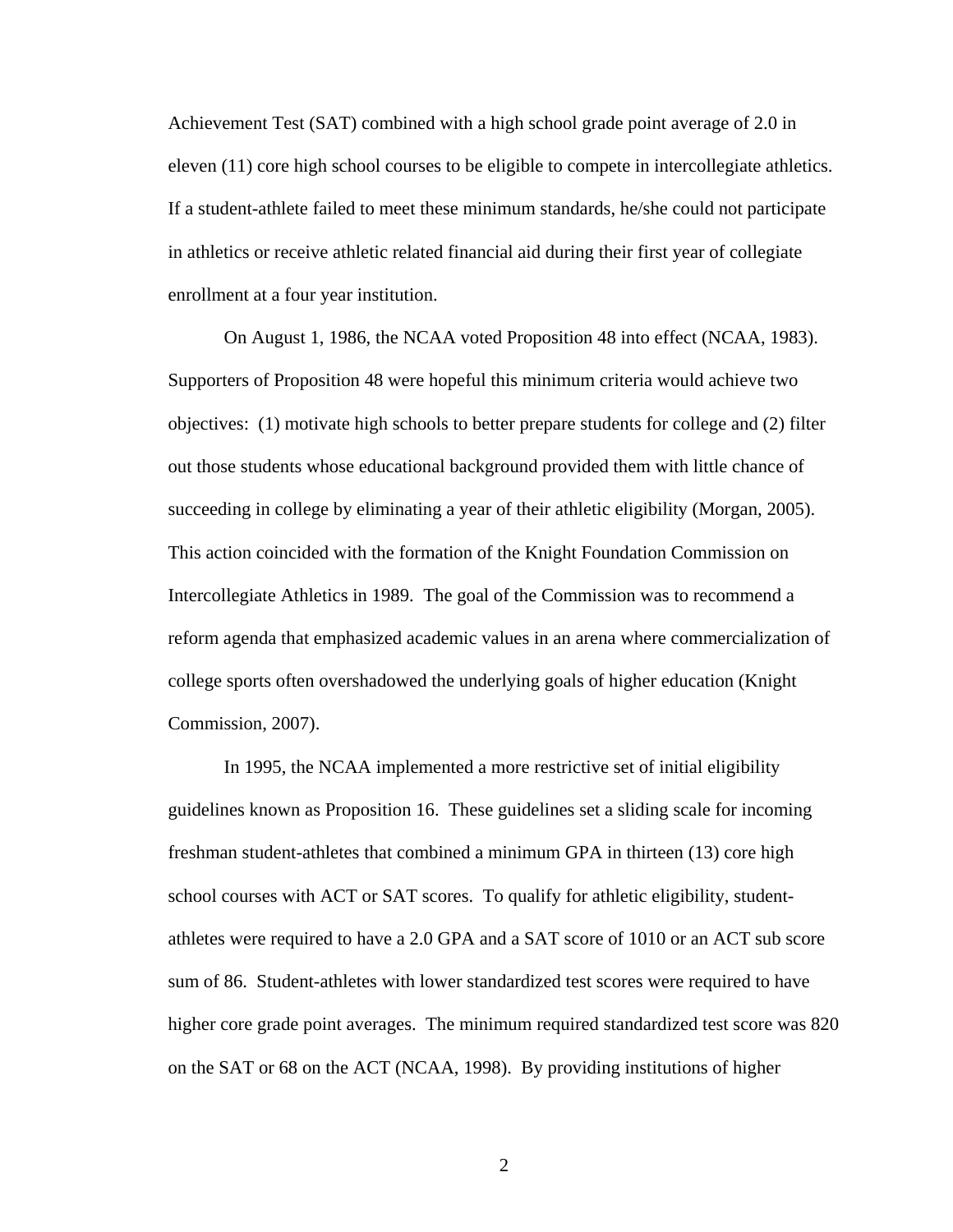education an opportunity to deny admission to prospective student-athletes whose academic background was deemed inadequate, Propositions 48 and 16 assumed traditional academic variables would accurately predict collegiate academic success.

#### Statement of the Problem

 The enactment of the NCAA's initial eligibility standards for prospective studentathletes, based solely on traditional academic variables, has gained increased attention. The academic performance of collegiate student-athletes continues to receive a great deal of attention in the literature and the media (Gaston-Gayles, 2004). Poor academic performances and low graduation rates associated with student-athletes have warranted much inquiry of predictors of academic achievement for this population (Carodine, Murphy, Orbach, Rulka, Frehlich, & Barba, 1999).

 According to Zheng, Saunders, Shelley, and Whalen (2002), cognitive variables such as high school grade point average, class rank, and standardized test scores are the leading measures used to predict college performance. Therefore, based on the attention given to the academic performance of student-athletes and the use of cognitive variables for university admission, NCAA initial eligibility, and the prediction of college performance, the researcher realized a need to investigate the effect of selected academic variables as predictors of academic success.

#### Research Question and Hypotheses

 The major research question has been developed which is significant to the purpose of this study. It is:

1. With what degree of effectiveness can selected academic variables such as (a) High School Grade Point Average; (b) High School Rank; and (c)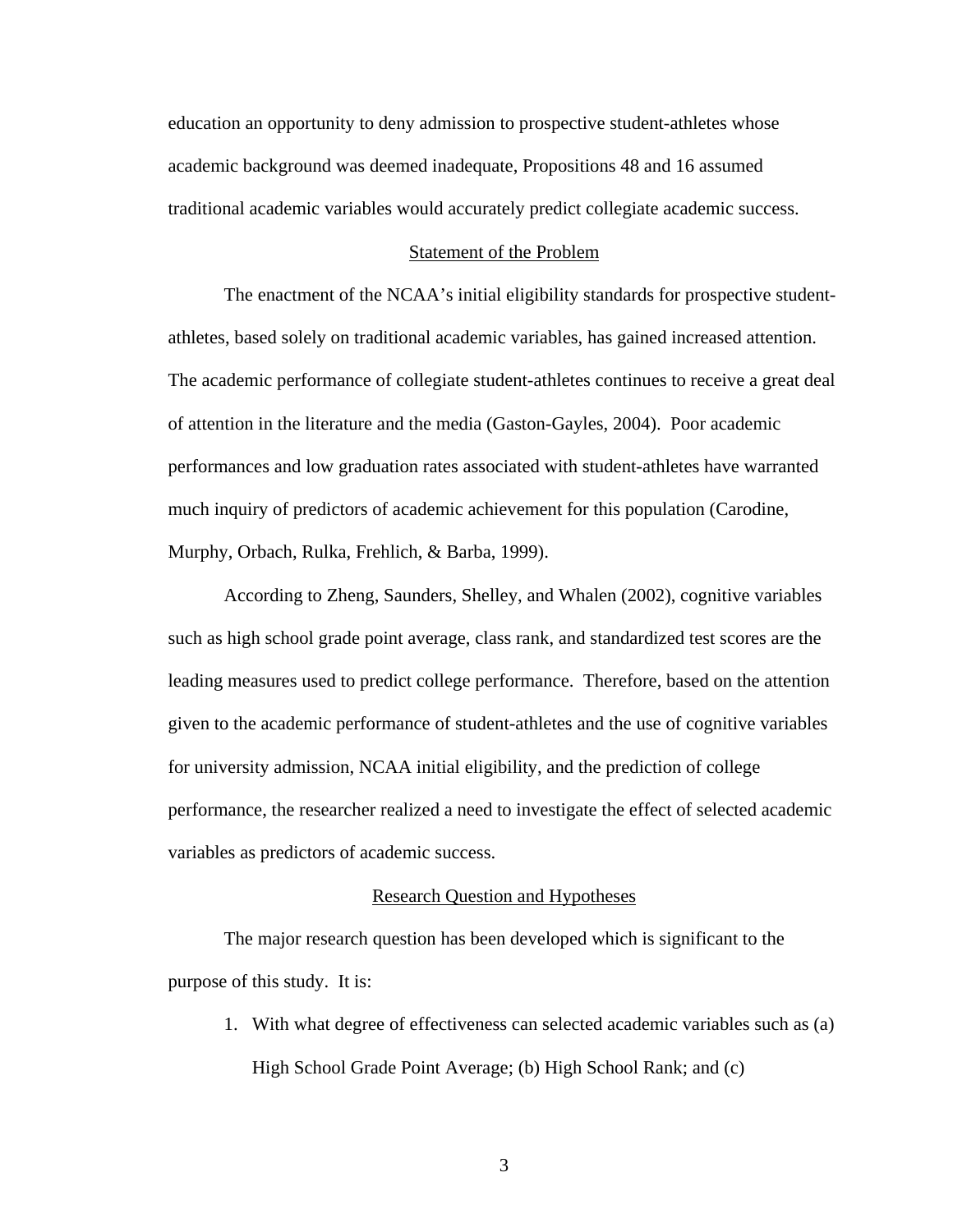Standardized Test Score predict first semester academic success for at-risk scholarship football student-athletes at the University of Missouri? This study is designed to test the following hypotheses:

- H1 High school grade point average, within the context of the regression model, is significant as a predictor of first semester academic performance of at-risk scholarship football student-athletes as measured by cumulative grade point average.
- H<sub>2</sub> High school rank, within the context of the regression model, is not significant as a predictor of first semester academic performance of at-risk scholarship football student-athletes as measured by cumulative college grade point average.
- H3 Standardized test score, within the context of the regression model, is significant as a predictor of first semester academic performance of at-risk scholarship football student-athletes as measured by cumulative college grade point average.

## Purpose of the Study

 The purpose of this study was to identify selected academic variables that may serve as predictors of first semester academic success of at-risk scholarship football student-athletes who matriculated at the University of Missouri during the academic years 2002-03, 2003-04, and 2004-05.

## Definition of Terms

 The following terms used by the researcher in this study were defined as follows: Grade Point Average – grade point average as listed on the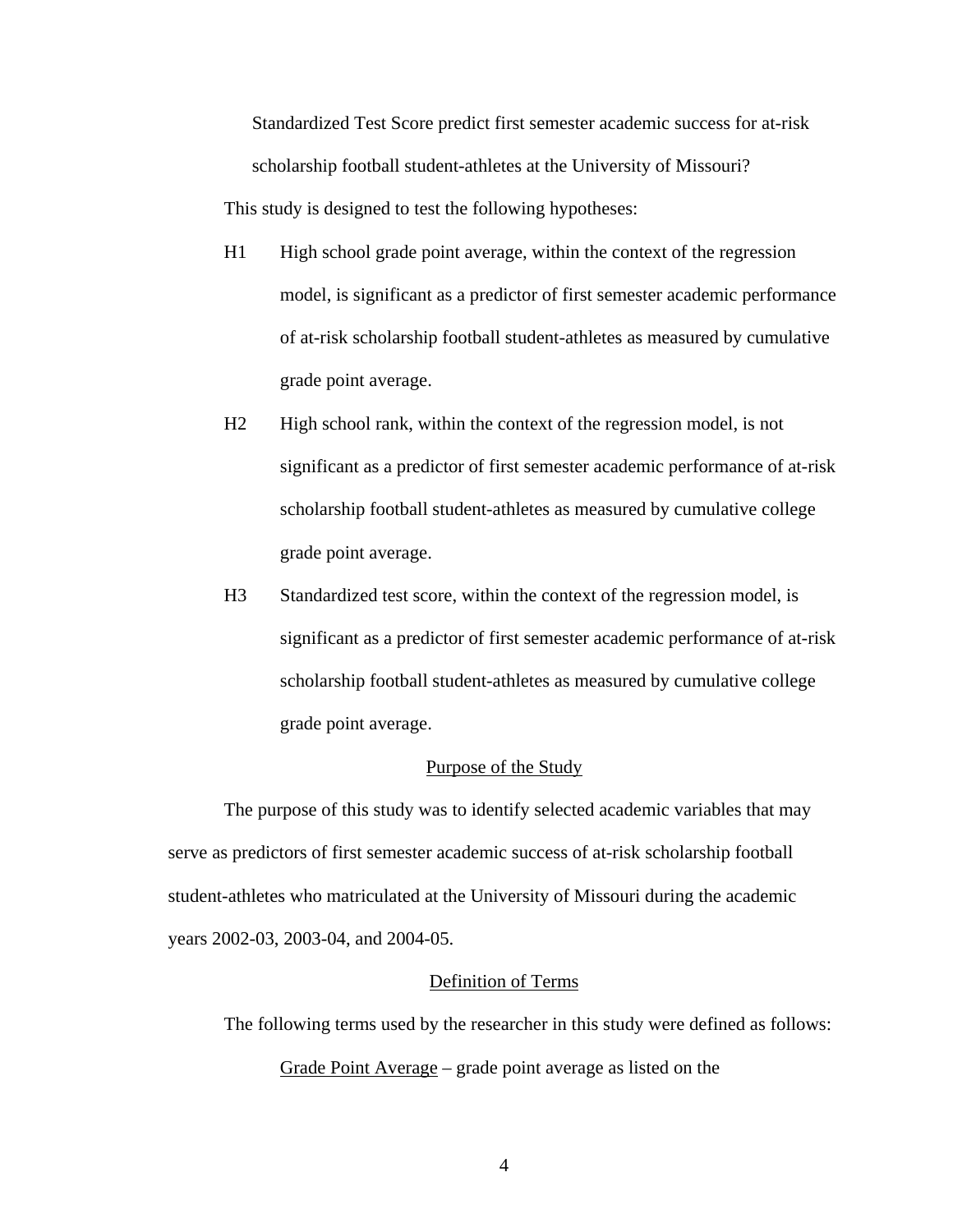official transcripts according to the Office of the University Registrar. GPA is calculated by dividing the quality points earned by the number of credit hours attempted. Classes for which letter grades of A, B, C, D, and F are recorded count toward earned quality points and GPA.

| $A = 4$ quality points | $D = 1$ quality point  |
|------------------------|------------------------|
| $B = 3$ quality points | $F = 0$ quality points |
| $C = 2$ quality points |                        |

High School Grade Point Average – grade point average of thirteen (13) core subjects as required by the NCAA according to the Office of the University Registrar.

Standardized Test Score – a student's composite score on the American College Test (ACT) according to the official records of the Office of the University Registrar.

High School Rank – represents the academic rank of a high school graduate expressed in percentages, revealing the percentage of students in the class having a lower grade point average as listed on the official transcripts according to the Office of the University Registrar. Academic Success – a grade point average of 2.0 and above at the conclusion of a student's first semester of college. Student-Athlete – any student who was listed as receiving athletically

based financial aid participating in the sport of football according to the official records of the Office of the University Registrar.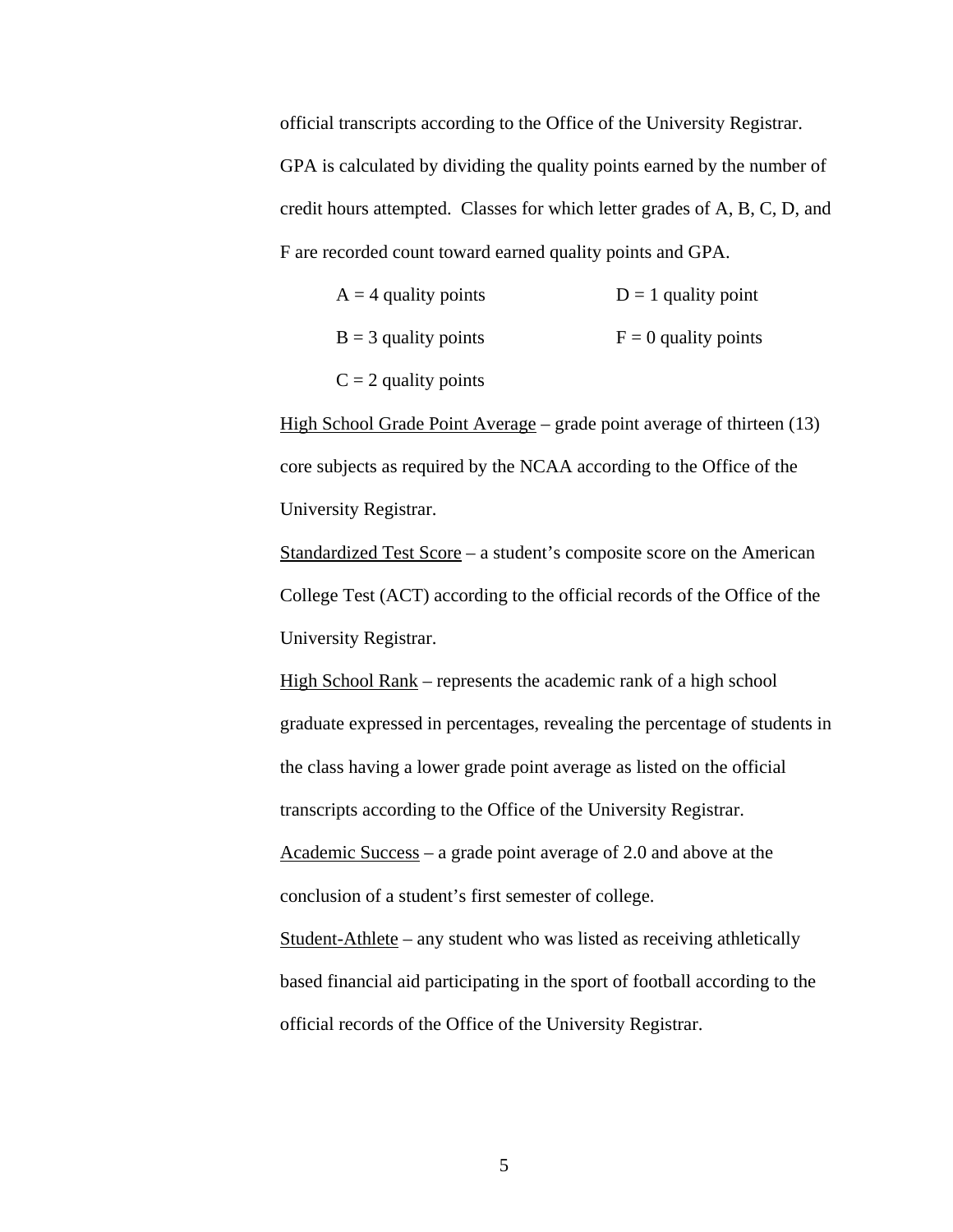At-Risk Student-Athlete – refers to those scholarship student-athletes participating in the sport of football who were admitted through the special admission policy.

Freshman – refers to those student-athletes who upon completion of high school entered the University of Missouri as their first institution of higher learning.

Academic Variables – defined as those variables traditionally used in university admission processes to predict success in college. For purposes of this study, these variables are identified as high school grade point average, high school rank, and standardized test score.

#### Significance of the Study

 This study has important implications for any institution that participates in Division I intercollegiate athletics and regulates admission by academic variables. For the University of Missouri, a better understanding of the variables studied in this research should be beneficial, aiding in the decision making process of the admission of studentathletes who do not meet regular admission standards. This study will provide information useful in answering inquiries of university administrators, faculty, parents, and the general public regarding the academic performance of at-risk student-athletes at the University of Missouri. Additionally, identifying which variables are most associated with academic performance and success of at-risk student-athletes allows inquiries regarding academic progress, retention, and other academic issues to be addressed knowledgeably and factually.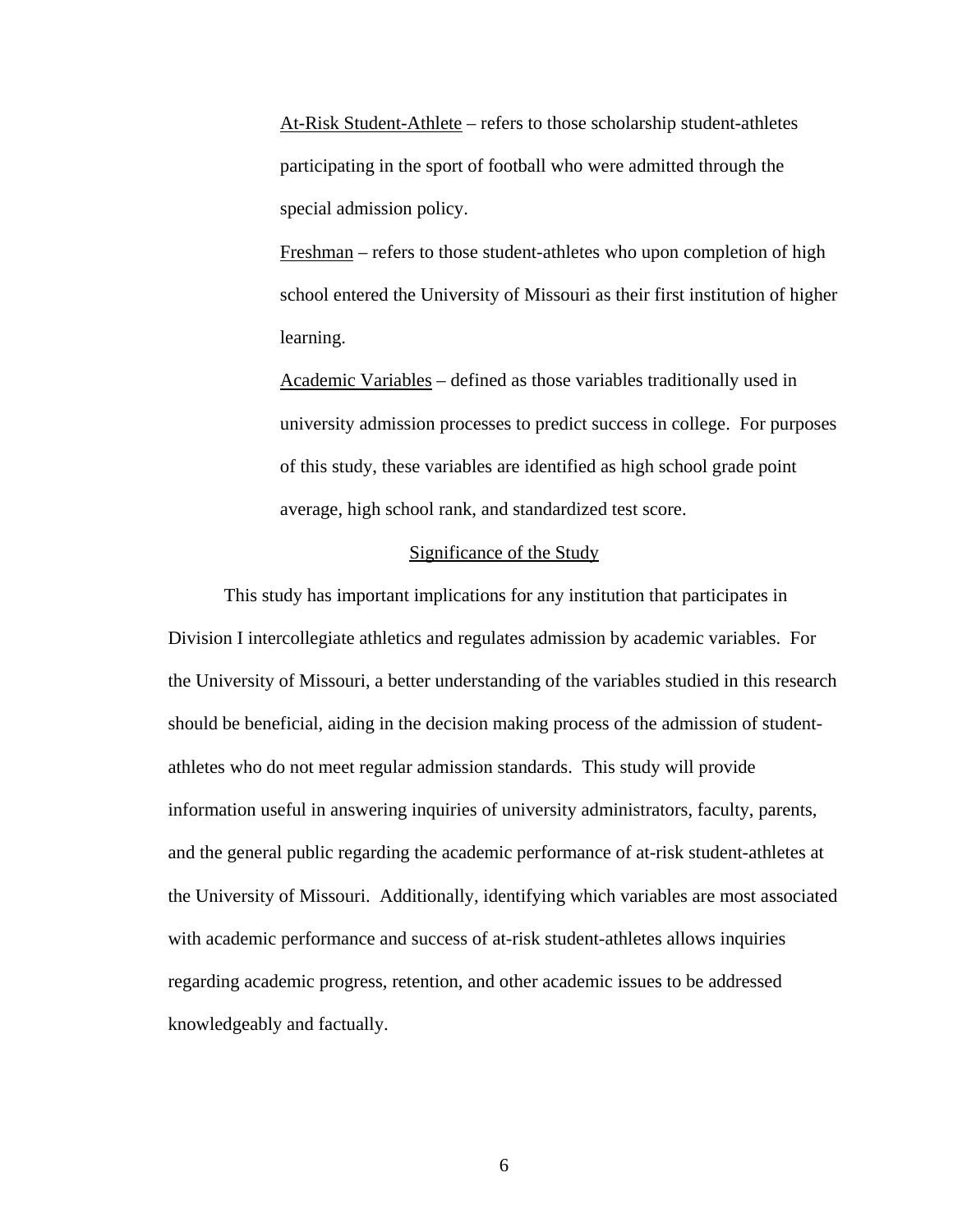The University of Missouri allows admission exceptions to those scholarship student-athletes who meet NCAA initial eligibility standards but who do not meet admission standards set forth by the institution. These students are placed on academic probation during their first semester of collegiate enrollment and must achieve a minimum grade point average of 2.0 or be subject to dismissal.

 In 2003 the NCAA instituted a metric to measure the semester by semester academic progress of collegiate student-athletes. This metric, known as the Academic Progress Rate (APR), is calculated by allocating points for eligibility and retention for every scholarship student-athlete on a given team's roster. All intercollegiate sport teams receive a calculated APR score each year and must achieve a minimum standard based on a multi year calculation to avoid potential penalties (scholarship reduction, postseason bans, and NCAA membership restrictions). Although it is the respective sport teams that incur these penalties, an underachieving APR performance may perpetuate a negative connotation for the entire institution, both amongst its peers and the media.

The ability for institutions to better understand which academic variables can best predict academic success, which translates to eligibility and retention for student-athletes, will enable university and athletic department staff to better identify those studentathletes who will most likely be successful in the classroom. Furthermore, having research on the actual academic performance of student-athletes should help determine if mandating admissions eligibility based solely upon standardized test scores, high school rank, and high school grade point average is appropriate.

Additionally, this study will benefit the University of Missouri in its efforts to determine admission exceptions for the general student population. By understanding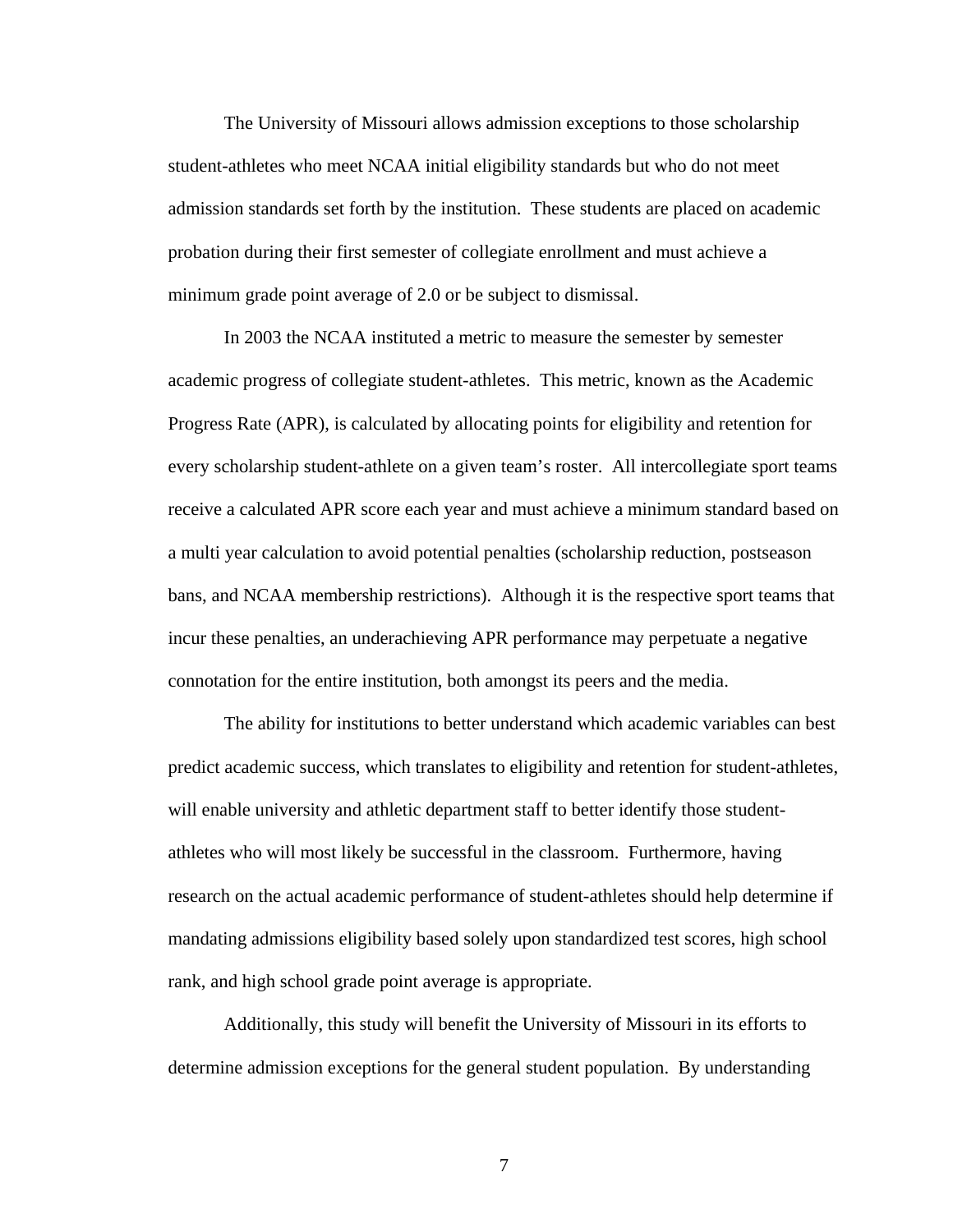which academic variables best predict academic success will allow the institution to be more inclusive of a variety of students who can contribute to the character, culture, and tradition of the institution despite their pre-college academic credentials.

#### Background Information

To foster a better understanding of the nature of this study, an overview of the history and mission of the University of Missouri and a description of its admission requirements are presented. In addition, a description of the NCAA initial-eligibility requirements for entering freshmen is presented.

The University of Missouri was founded in 1839 as the first public university west of the Mississippi River and the first state university in Thomas Jefferson's Louisiana Purchase territory (University of Missouri, 2006). In 1842 two literary societies were formed, the Union Literary and the Athenean Society. In 1849 the first course in civil engineering was taught and in 1867 the "Normal College", now the College of Education, was established, allowing for the enrollment of the University's first female students. The University of Missouri was awarded land-grant status in 1870. During these early years the university added schools of law and medicine. Intercollegiate athletics dates back to 1873 when the University of Missouri played Westminster College in the sport of baseball and in 1890 the first football team was fielded. The University of Missouri established the world's first journalism school in 1908 and three years later established the first Homecoming, a tradition adopted by colleges nationwide. Today the University of Missouri is the largest public research university in the state with an enrollment of approximately 28,000 students, offering 88 undergraduate degree programs and 154 graduate degree programs. The university is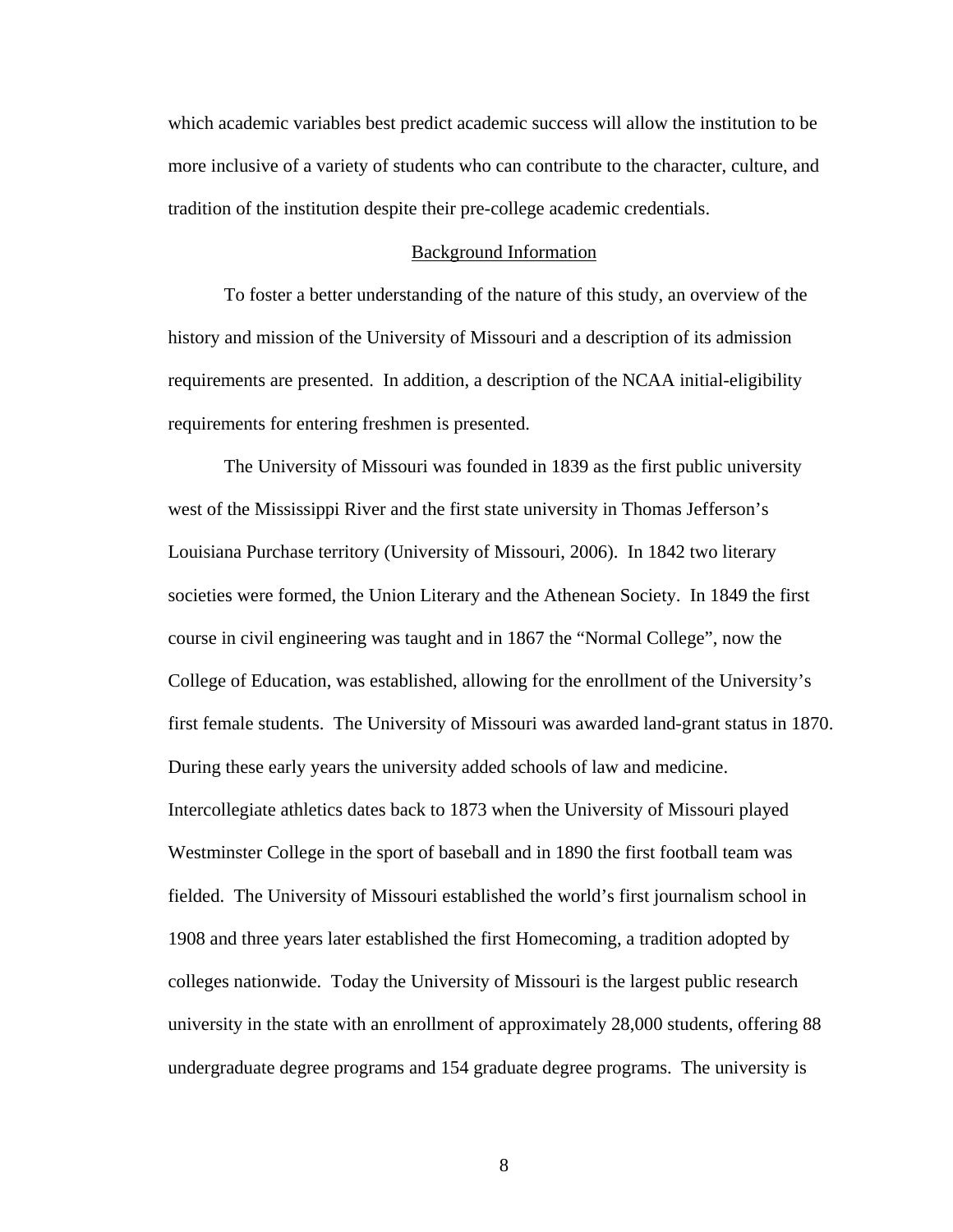located in Columbia, Missouri, some 120 miles east of Kansas City, Missouri and 126 miles west of St. Louis, Missouri.

Below is the mission of the University of Missouri:

Our distinct mission, as Missouri's only state-supported member of the Association of American Universities, is to provide all Missourians the benefits of a world-class research university. We are stewards and builders of a priceless state resource, a unique physical infrastructure and scholarly environment in which our tightly interlocked missions of teaching, research and service work together on behalf of all citizens. Students work side by side with some of the world's best faculty to advance the arts and humanities, the sciences, and the professions. Scholarship and teaching are daily driven by a sense of public service – the obligation to produce and disseminate knowledge that will improve the quality of life in the state, the nation and the world (University of Missouri, 2006).

 Freshmen are considered for admission to the University of Missouri on the basis of a combination of high school rank and standardized test score and must meet or exceed the values displayed below:

| <b>HS CLASS RANK %</b> | <b>ACT</b> | <b>SAT</b>    |
|------------------------|------------|---------------|
| $48 - 53$              | 23         | $1050 - 1090$ |
| $54 - 61$              | 22         | $1010 - 1040$ |
| $62 - 68$              | 21         | $970 - 1000$  |
| $69 - 77$              | 20         | $930 - 960$   |
| $78 - 85$              | 19         | $890 - 920$   |
| $86 - 93$              | 18         | $840 - 880$   |
| $94 - 100$             | 17         | $800 - 830$   |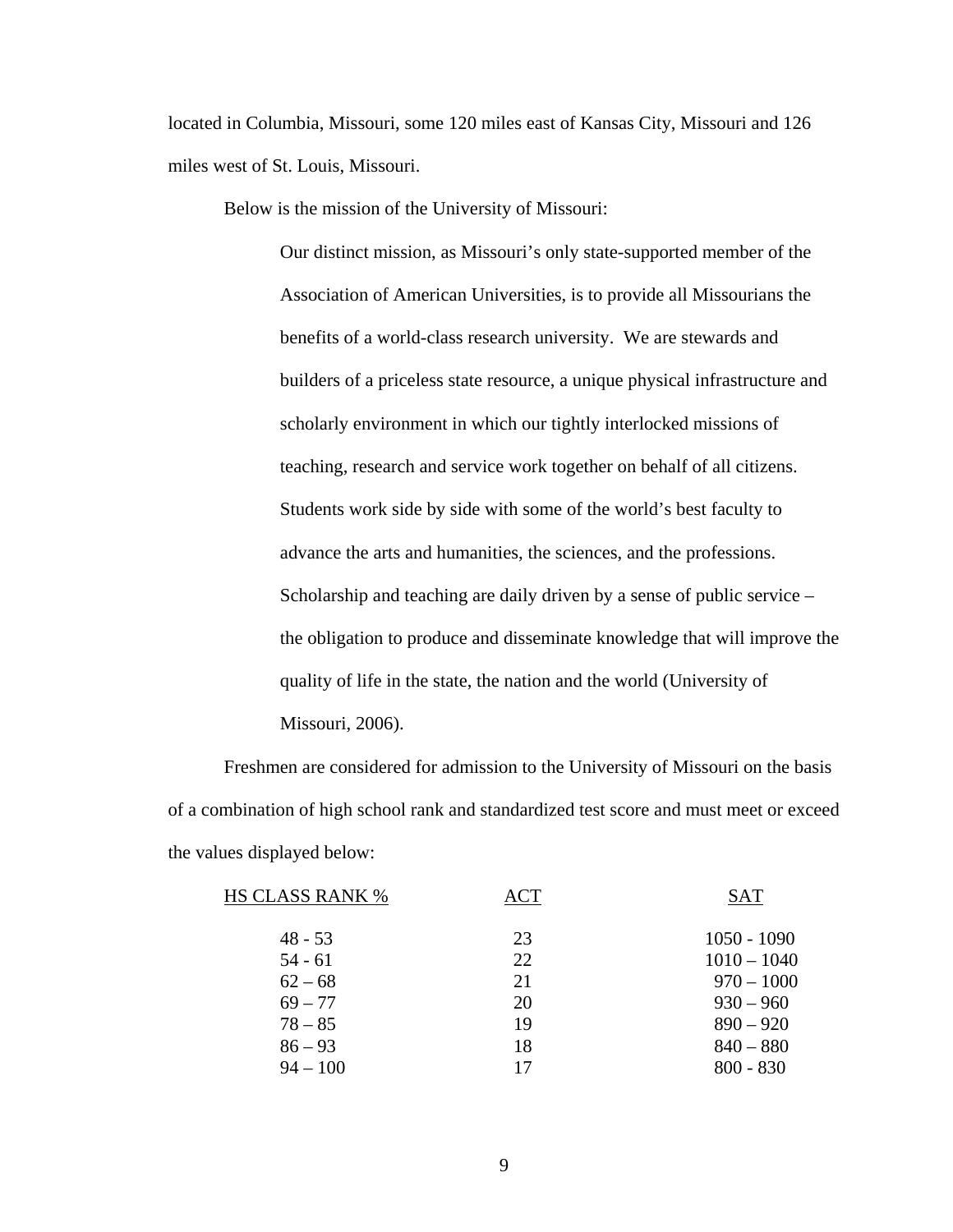Students must complete a minimum of seventeen (17) high school units (yearlong classes) in the following areas:

> English: Four units, one of which may be in speech or debate; two units emphasizing composition or writing skills. Mathematics: Four units, algebra 1 or higher. Science: Three units (not including general science), one of which must be a lab.

Social Studies: Three units.

Foreign Language: Two units of the same language.

Fine Arts: One unit.

Students from non-ranking high schools are admitted based on academic achievement and standardized test scores. Persons who possess an ACT composite score of 24 or higher or a SAT score of 1010 or higher and have completed the required high school units meet the requirements for admission.

 In addition, high school graduates who do not satisfy the regular admission requirements are reviewed by a committee within the University's Admissions Office. All applications are reviewed holistically, looking at factors such as strength of curriculum, core course grade point average, trends in the grade point average, ethnicity, first generation college student, and letters of recommendation. Each year the Director of Admissions may admit up to 10% of the first time college students as exceptions to the normal criteria. These students, who do not meet the class rank/test score requirements or core course grade point average/test score requirements, are placed on academic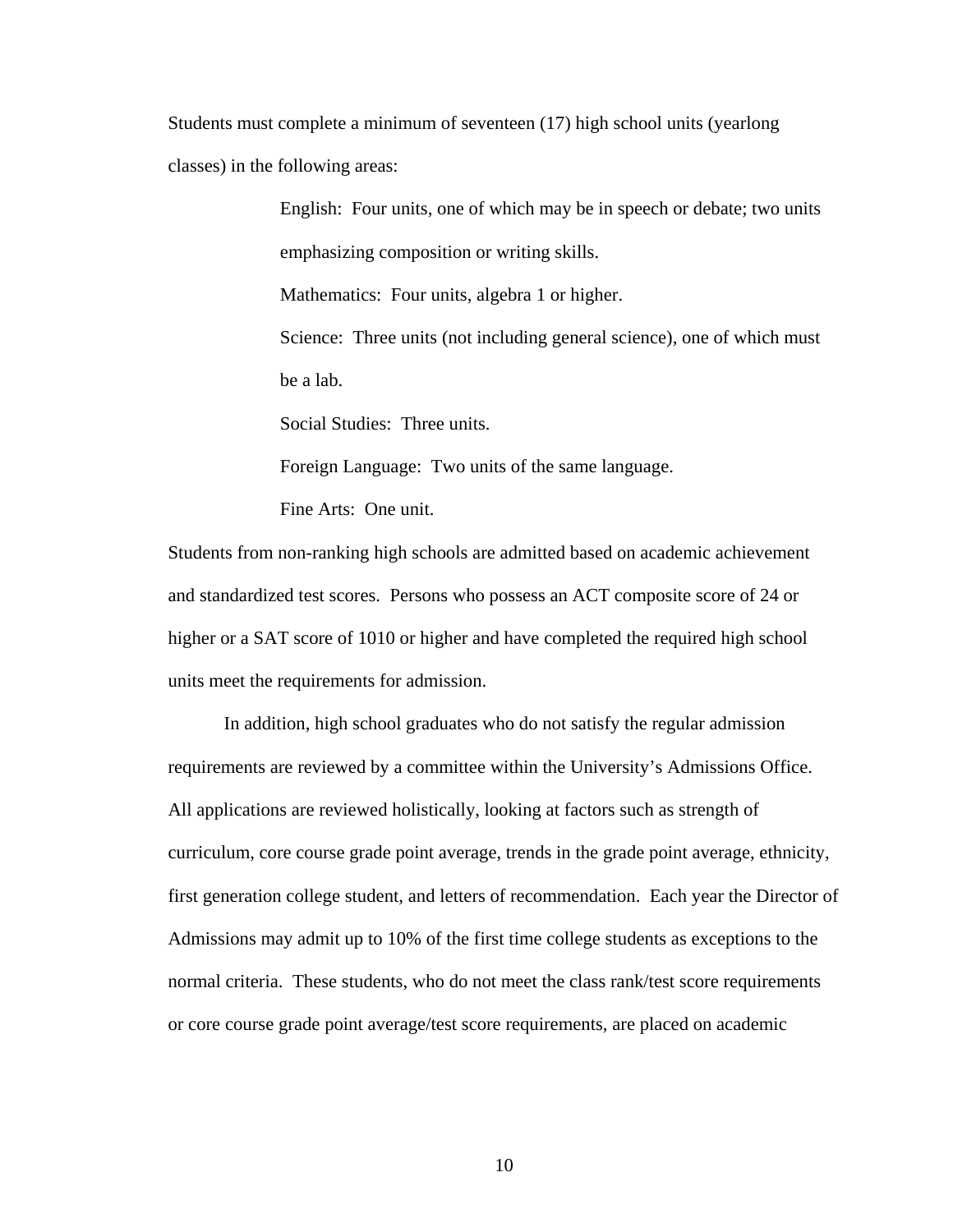probation for their first semester (University of Missouri NCAA Athletics Certification Self-Study Report, 2005).

 The NCAA initial eligibility for students entering any college or university on or before August 1, 2004 was based on a minimum grade point average in thirteen (13) high school core courses and a corresponding ACT or SAT score. Table 1 shows the sliding scale used by the NCAA to determine the required high school grade point average and test score. The breakdown of core course requirements and the GPA/test score index are listed below:

English: Four units.

Mathematics: Two units, algebra 1 or higher.

Science: Two units, one of which must be a lab if offered by the high school.

English, Mathematics or Science: One additional unit.

Social Science: Two units.

Two additional units from any area above, foreign language or nondoctrinal religion/philosophy.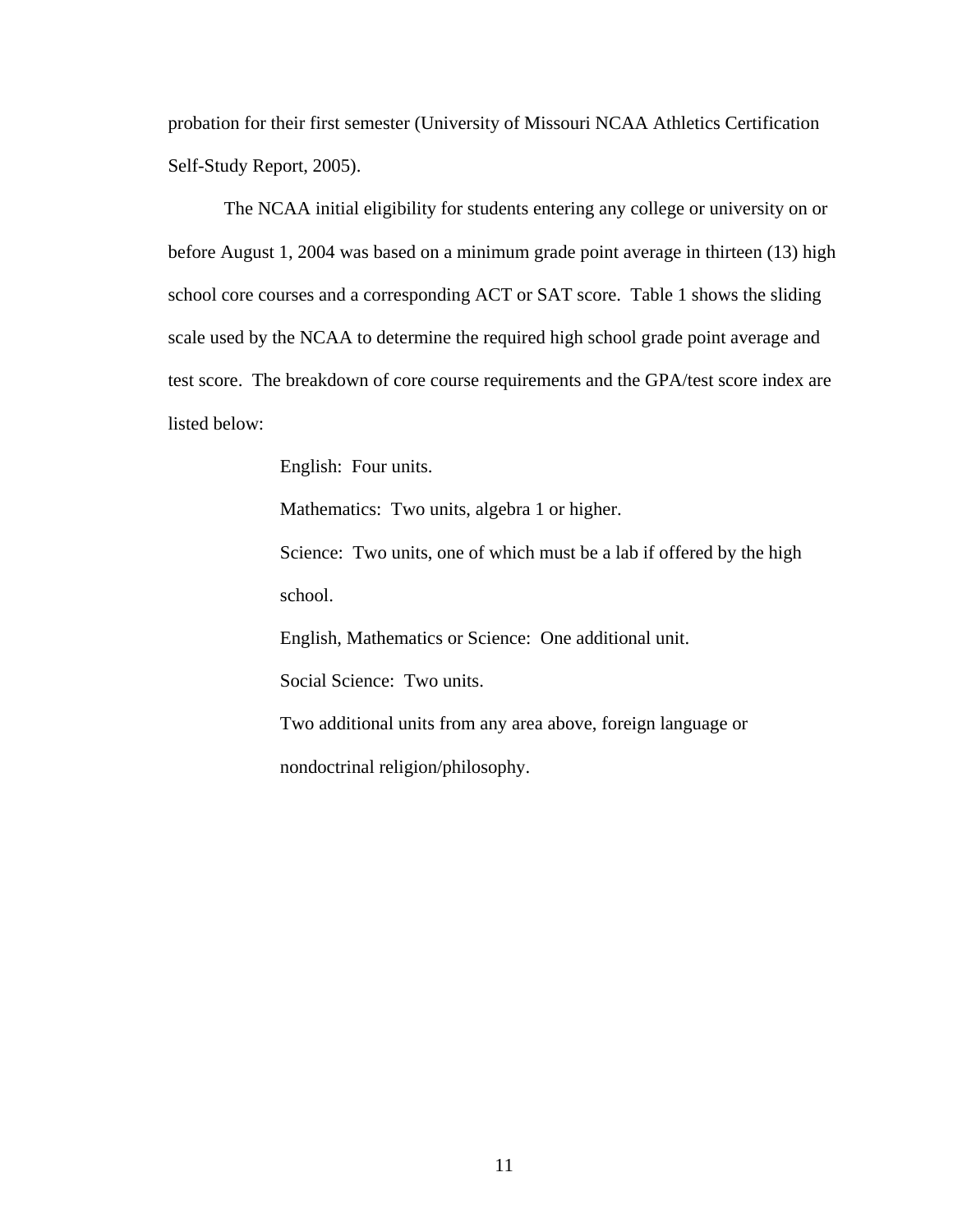| <i>Example is core</i> of the rest secret shairs<br><i>s</i> calc |          |            |            |
|-------------------------------------------------------------------|----------|------------|------------|
|                                                                   | Core GPA | <b>ACT</b> | <b>SAT</b> |
|                                                                   | 2.500    | 68         | 820        |
|                                                                   | 2.475    | 69         | 830        |
|                                                                   | 2.450    | 70         | 840-850    |
|                                                                   | 2.425    | 70         | 860        |
|                                                                   | 2.400    | 71         | 860        |
|                                                                   | 2.375    | 72         | 870        |
|                                                                   | 2.350    | 73         | 880        |
|                                                                   | 2.325    | 74         | 890        |
|                                                                   | 2.300    | 75         | 900        |
|                                                                   | 2.275    | 76         | 910        |
|                                                                   | 2.250    | 77         | 920        |
|                                                                   | 2.225    | 78         | 930        |
|                                                                   | 2.200    | 79         | 940        |
|                                                                   | 2.175    | 80         | 950        |
|                                                                   | 2.150    | 80         | 960        |
|                                                                   | 2.125    | 81         | 960        |
|                                                                   | 2.100    | 82         | 970        |
|                                                                   | 2.075    | 83         | 980        |
|                                                                   | 2.050    | 84         | 990        |
|                                                                   | 2.025    | 85         | $1000\,$   |
|                                                                   | 2.000    | 86         | 1010       |
|                                                                   |          |            |            |

Table 1

*NCAA Division I Core GPA/Test Score Sliding Scale* 

*National Collegiate Athletic Association*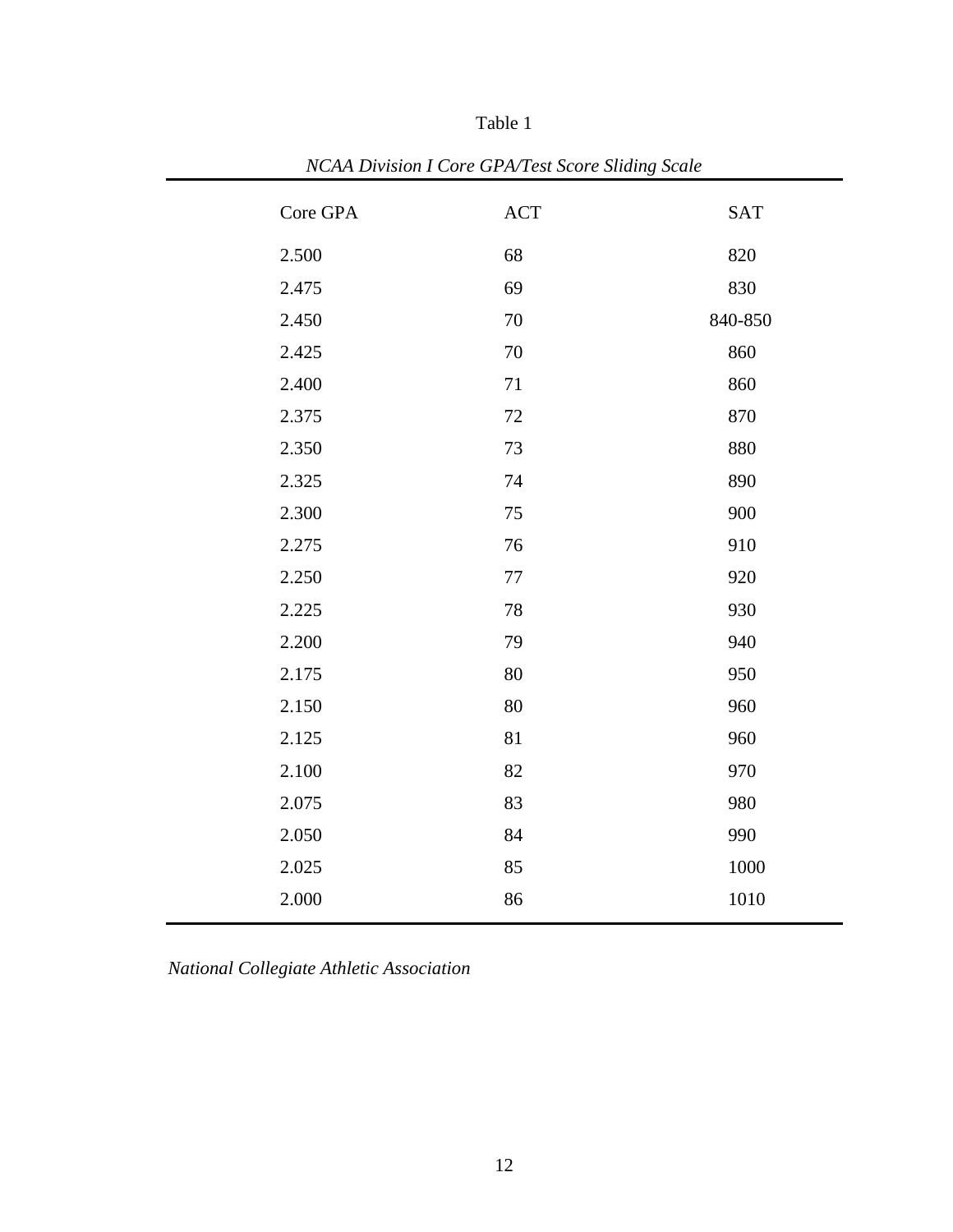#### Delimitations

This study was delimited to the at-risk scholarship freshmen football studentathletes who matriculated at the University of Missouri during the academic years of 2002-03, 2003-04, and 2004-05. Student-athletes who did not receive athletic related financial aid were excluded in this study due to the infrequency of their admission under the special admission program. Transfer student-athletes were not used because the admission standard for transfer students differ from the freshmen admission criteria and the pertinent high school data were not available.

 Additionally, this study was delimited to the selected predictor variables of high school grade point average, high school rank, and standardized test score. These are the common variables utilized to determine admission and initial eligibility by the University of Missouri and the NCAA respectively. Any variables not specified were considered beyond the scope of this study.

 The statistical analysis developed on the basis of this study was for over all prediction. No efforts were made to predict success in specific academic areas. Furthermore, efforts were not made to predict success based on coursework taken by the subjects in this study.

#### Limitations

 The academic data for this study was limited to the academic records on file in the Office of the University Registrar at the University of Missouri.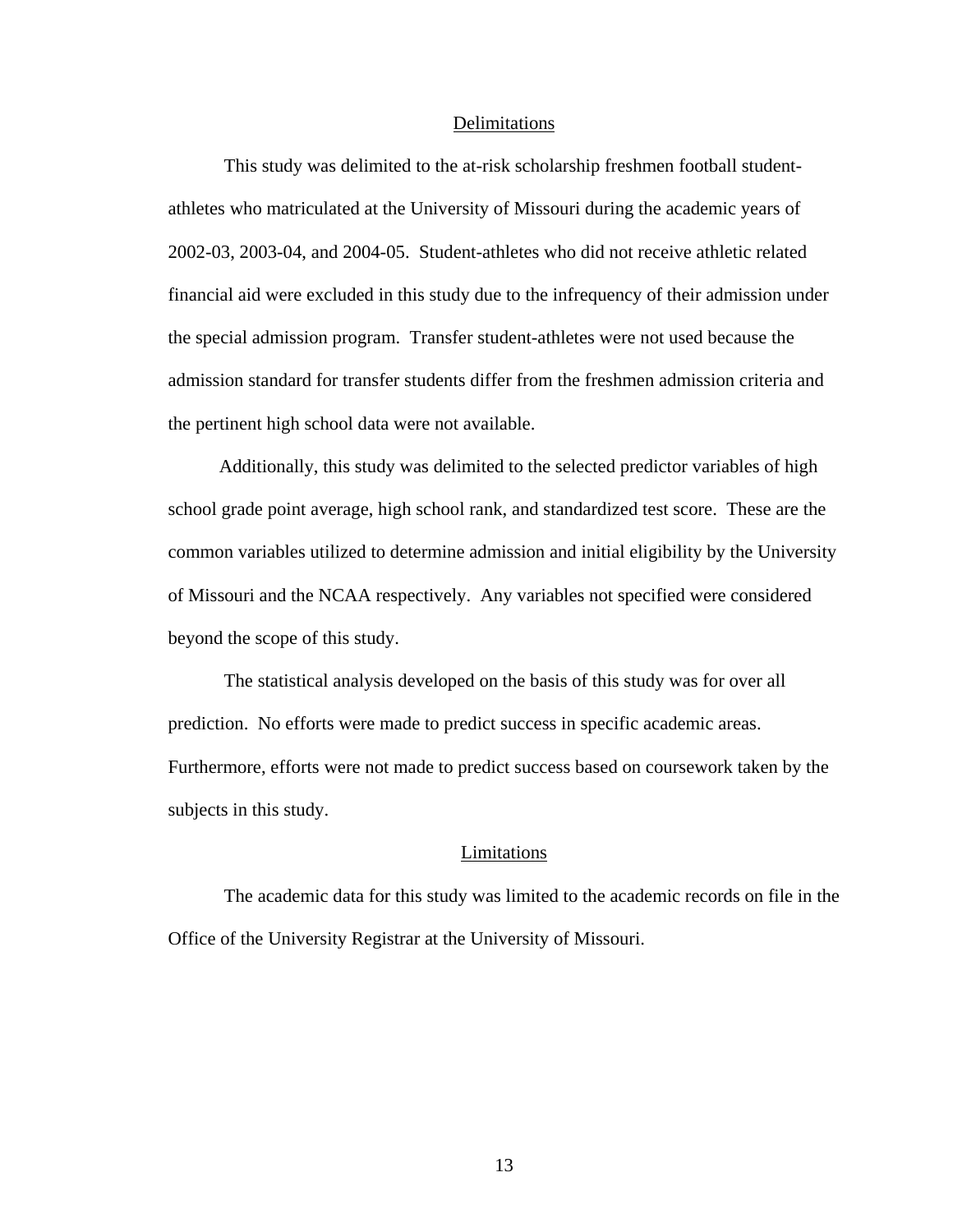#### CHAPTER II

## REVIEW OF THE LITERATURE

 The review of literature for the investigation focuses on five specific areas. The first area addresses the literature associated with the definition of academically at-risk students. The second area reviews the historical development of required academic standards for participation in intercollegiate athletics as determined by the NCAA. The third area addresses the literature associated with high school grade point average as a predictor of academic success. The fourth area analyzes the literature associated with standardized test scores as a predictor of academic success and the third area reviews the literature related to high school rank as a predictor of academic success.

 Therefore, the literature reviewed is presented in the following format: (1) Academically At-Risk Students, (2) Historical Review of NCAA Academic Eligibility Standards, (3) High School Grade Point Average, (4) Standardized Test Score, and (5) High School Rank.

#### Academically At-Risk Students

 Although much research has focused on at-risk students, inconsistency exists with respect to how these studies have defined this population of students. Definitions of atrisk students and characteristics from various studies, as described by Hewitt (2002), are included in this section.

 In 1996 Pobywajlo placed at-risk students in three categories: (1) Academically at-risk, (2) Emotionally at-risk, and (3) Culturally at-risk. Academically at-risk students are those who had either a low high school grade point average, chose "easy" courses in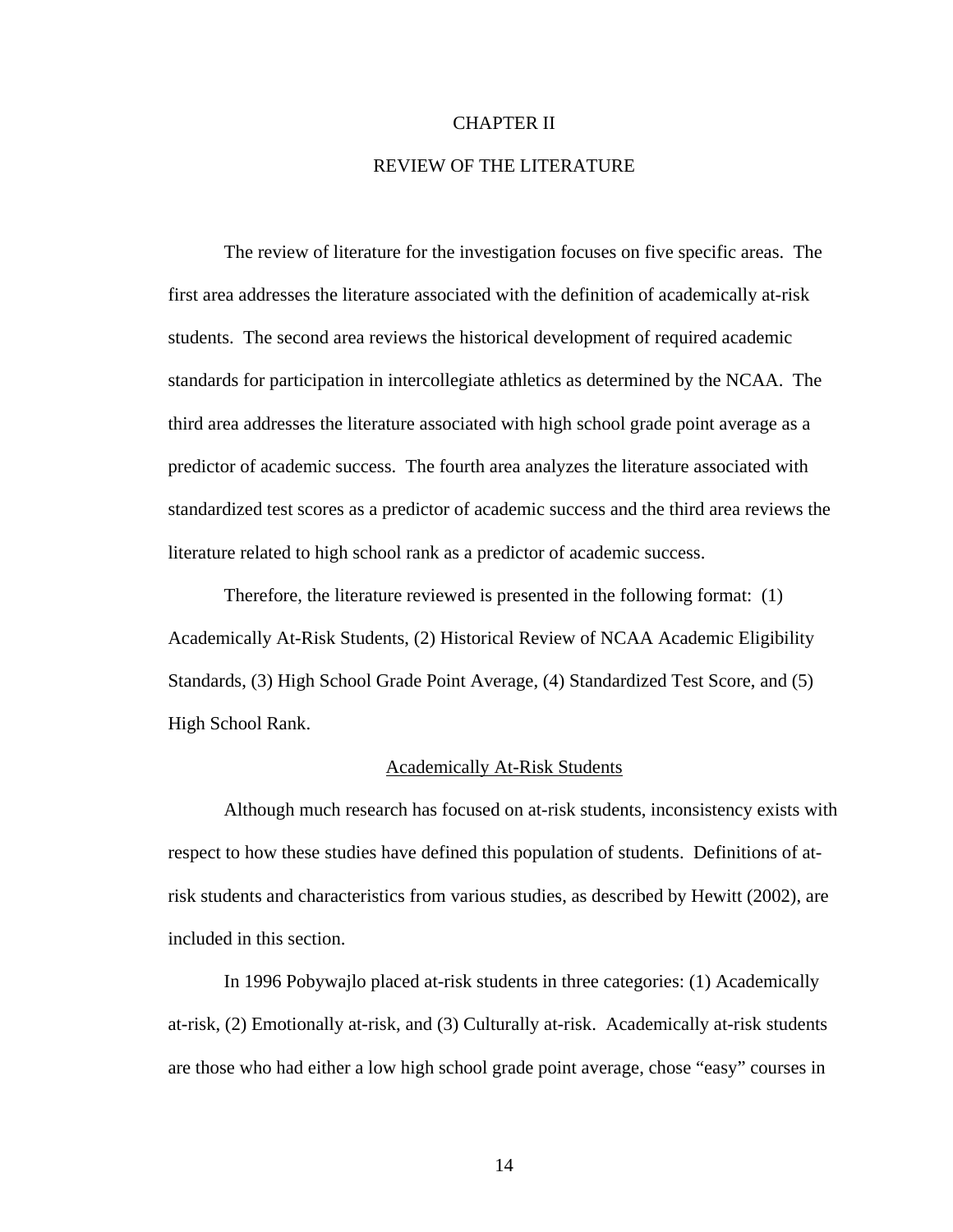high school, dropped out of high school, or possessed a learning disability that had not been treated (Pobywajlo, 1996). The emotionally at-risk student is defined as having a lack of confidence in their skills, personal problems at home, low self-esteem, and possibly substance abuse problems. Students in this category would benefit more from counselors, mentors, and peer advisors than from academic tutors or supplemental instruction (Pobywajlo, 1996). Culturally at-risk students come from a background different from that of the college they are attending. These students grew up in a culture different from that of academia. Education may not have been a family value and they may not understand what is required to be successful in college (Pobywajlo, 1996).

 Waterhouse (1978) defined academically at-risk students as being "Unsure of themselves; needing success – cognitive and/or affective; needing financial assistance; needing tutoring and basic skill development; possessing minimal knowledge of career and educational opportunities and skills related to taking advantage of both; and needing to feel comfortable within the learning environment." However, one should not be misled by these characteristics because not all academically at-risk students fit such characteristics (Hewitt, 2002).

 Noel et al (1985) defined academically at-risk students as those with characteristics which place them at a disadvantage compared to the majority of students who enter college with the academic skills required to be successful in college. Measurable characteristics associated with at-risk students include erratic academic performance in high school, low standardized test scores, low socioeconomic background, gender, race, and rate of persistence and withdrawal from college. Additional characteristics may include lack of motivation, low self-esteem, poor self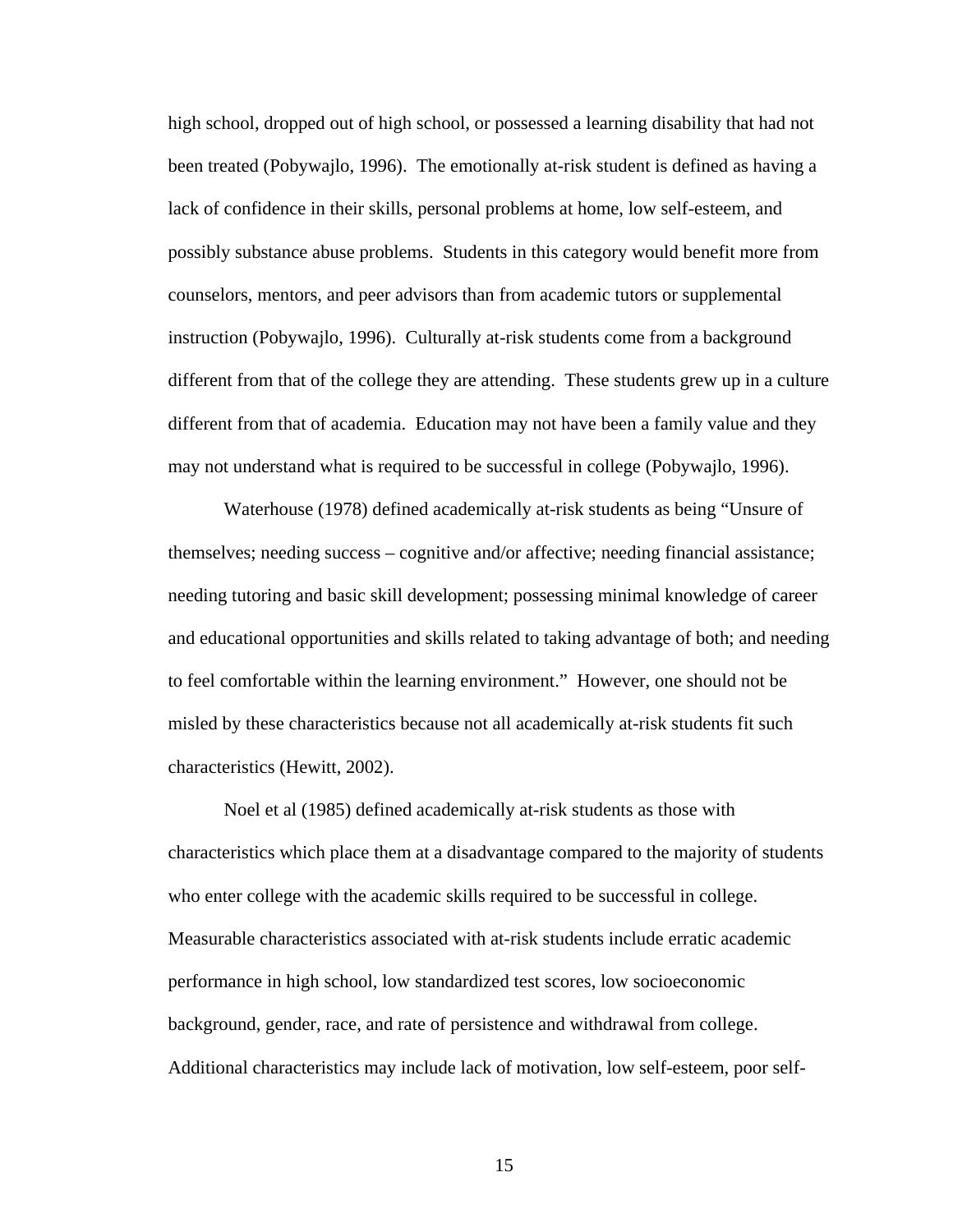concept, undefined goals, and being educationally disadvantaged (Noel, Moore, & Carpenter, 1985). Other characteristics placing students at high risk for poor academic performance include being a first generation college student from their family, being educationally under prepared, being learning or physically disabled, and being economically disadvantaged (Tinto, 1993; Colton et al, 1999).

 Historically, researchers have attempted to identify at-risk students using traditional academic measures such as high school grade point average and standardized test score (Witherspoon et al 1999). However, several studies (Abrams & Jernigan, 1984; Nisbet, Ruble, & Schurr, 1982; White & Sedlacek. 1986) have discovered that educational aspirations, social integration skills, leadership potential, and positive selfconcept regarding academic aptitude predict the potential for success for at-risk students better than traditional predictors (Hewitt, 2002).

### Historical Review of NCAA Academic Eligibility Standards

 Since its inception in 1906, the NCAA has had standards for the academic performance of student-athletes. Although enforcement power started in the 1930's, legislation for determining continued eligibility for athletic participation was not adopted until 1952 (Mand, 1994). This legislation gave autonomy to each institution or conference to determine what constituted normal degree progress. In 1959, legislation was passed that required student-athletes to maintain an enrollment in a minimum 12 hour academic course load in order to be eligible during the competition season (Mand, 1994).

 In 1964 the NCAA enacted the "1.6 rule" to predict the freshman grade point average at a particular institution. This rule was the first attempt by the NCAA to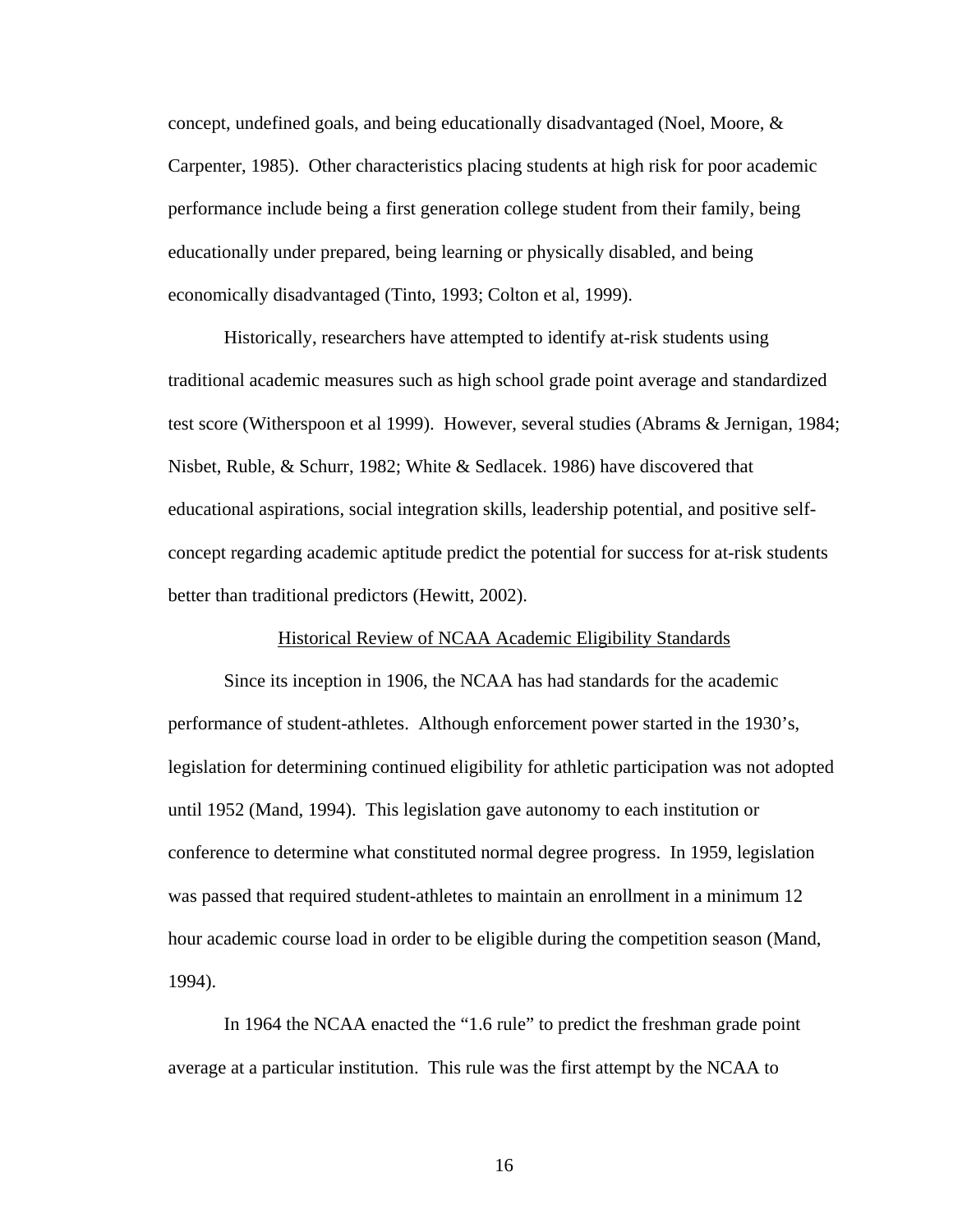establish a minimum academic entrance standard for determining eligibility to receive athletic scholarship aid (ACT  $&ETS$ , 1984). In 1971 the "1.6 rule" also became the first rule to determine freshman eligibility for athletic competition. In 1973 this rule was abolished because it was thought that the inclusion of an admissions test score was a disadvantage to minority students (ACT & ETS, 1984). This occurred at a time when college open door admissions policies and federally financed college aid programs for disadvantaged students were being expanded (Bailey, 1986).

 In 1973 the "2.0 rule" replaced the "1.6 rule". This rule required that an overall high school grade point average of 2.0 be achieved by the sixth, seventh, or eighth semester by the prospective student-athlete (ACT  $\&$  ETS, 1984). The 2.0 rule required only a single standard be met by all student-athletes, regardless of the institution they desired to attend. This rule reversed the NCAA's approach of requiring prospective student-athletes to demonstrate some level of predicted academic proficiency on more than one standard of measure in order to attend a particular institution (Mand, 1994). In addition to being simple and easy to enforce, the "2.0 rule" created a level playing field with regards to recruiting, regardless of the institution. Institutions with high academic standards were no longer discouraged from recruiting those student-athletes being recruited by those institutions perceived as less academically inclined (Mand, 1994).

 The NCAA standardized degree progress requirements in 1982 with the creation of the "24 hour rule". This rule required that a student-athlete had to pass a minimum of 24 credit hours each year to maintain his/her athletic eligibility. In 1985 the "24 hour rule" was amended by the "satisfactory progress rule" that stated a student-athlete must satisfactorily complete a minimum of 24 credit hours each year or an average of 12 credit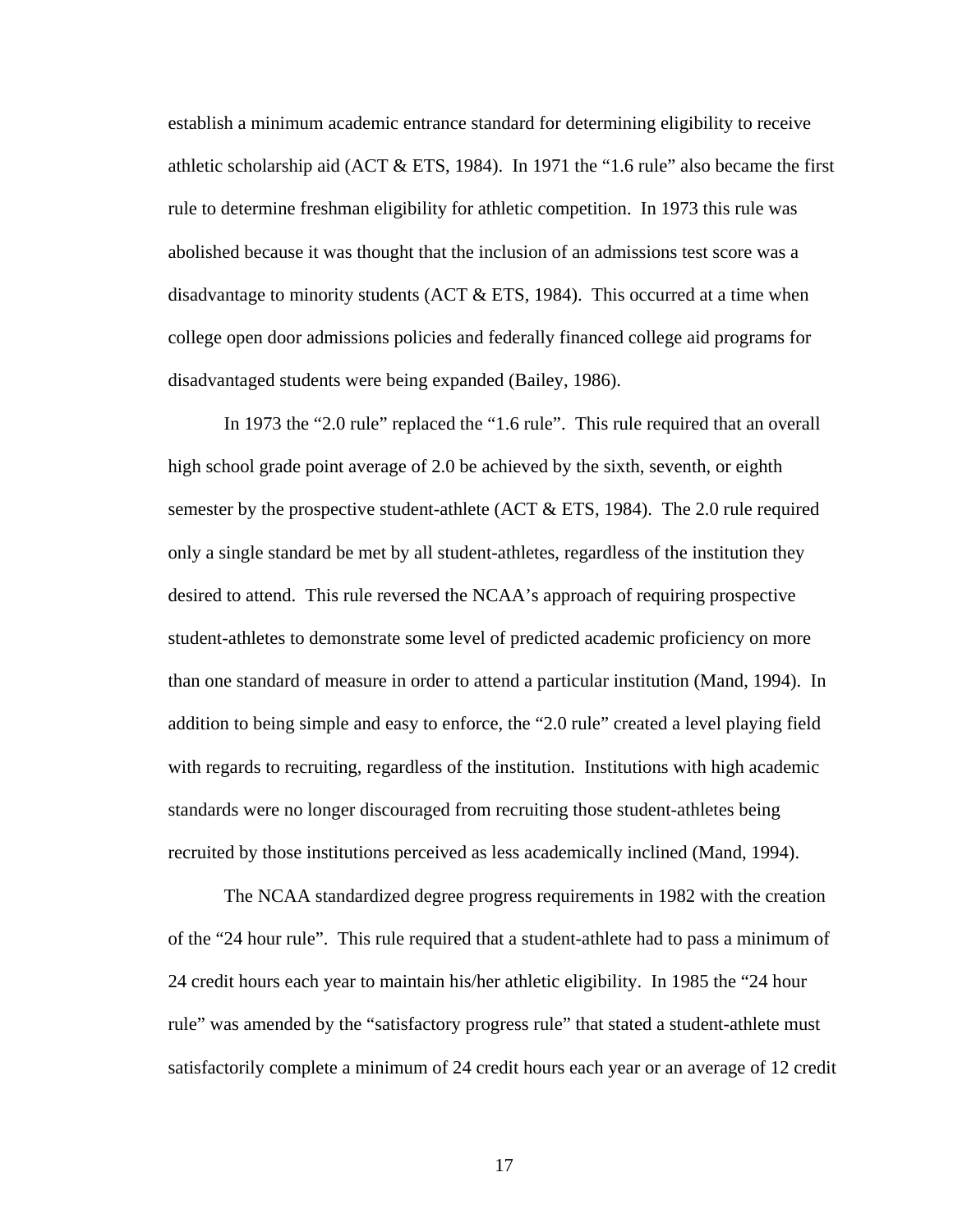hours each term, excluding summers, of acceptable degree credit and maintain a grade point average that places the student-athlete in good academic standing. A studentathlete was also required to designate a program of study leading toward a specific degree by the beginning of the fifth semester of full time enrollment.

 According to Bailey (1986), the commercialization of sports and the need for increased revenues to support expanding non-revenue sports placed undue pressure on revenue producing sports to win at many Division I institutions from 1973 – 1983. As a result, the establishment of special admissions policies for student-athletes with inadequate academic preparation was created. In time, college presidents, educators and athletic administrators became concerned with both the low standard of the 2.0 rule and the legitimacy of high school grades of prospective student-athletes. This resulted in the belief that institutions of higher learning needed to communicate a clearer message regarding academic entrance standards for athletes (ACT & ETS, 1984).

 In 1983, "Proposal No. 48" was passed at the NCAA Convention as an amendment to the 2.0 rule (ACT & ETS, 1984). Placed into effect in 1986, Proposal No. 48 maintained the grade point average standard of the 2.0 rule but required that a prescribed average must be obtained in a core curriculum of eleven (11) academic subjects and reinforced a minimum test score on either the SAT or ACT. Any studentathlete who had an overall high school grade point average of 2.0 but failed to meet Proposal No. 48 was still eligible to receive an athletic scholarship but could not practice or compete during the freshman year, thus forfeiting one year of athletic eligibility (Mand, 1994).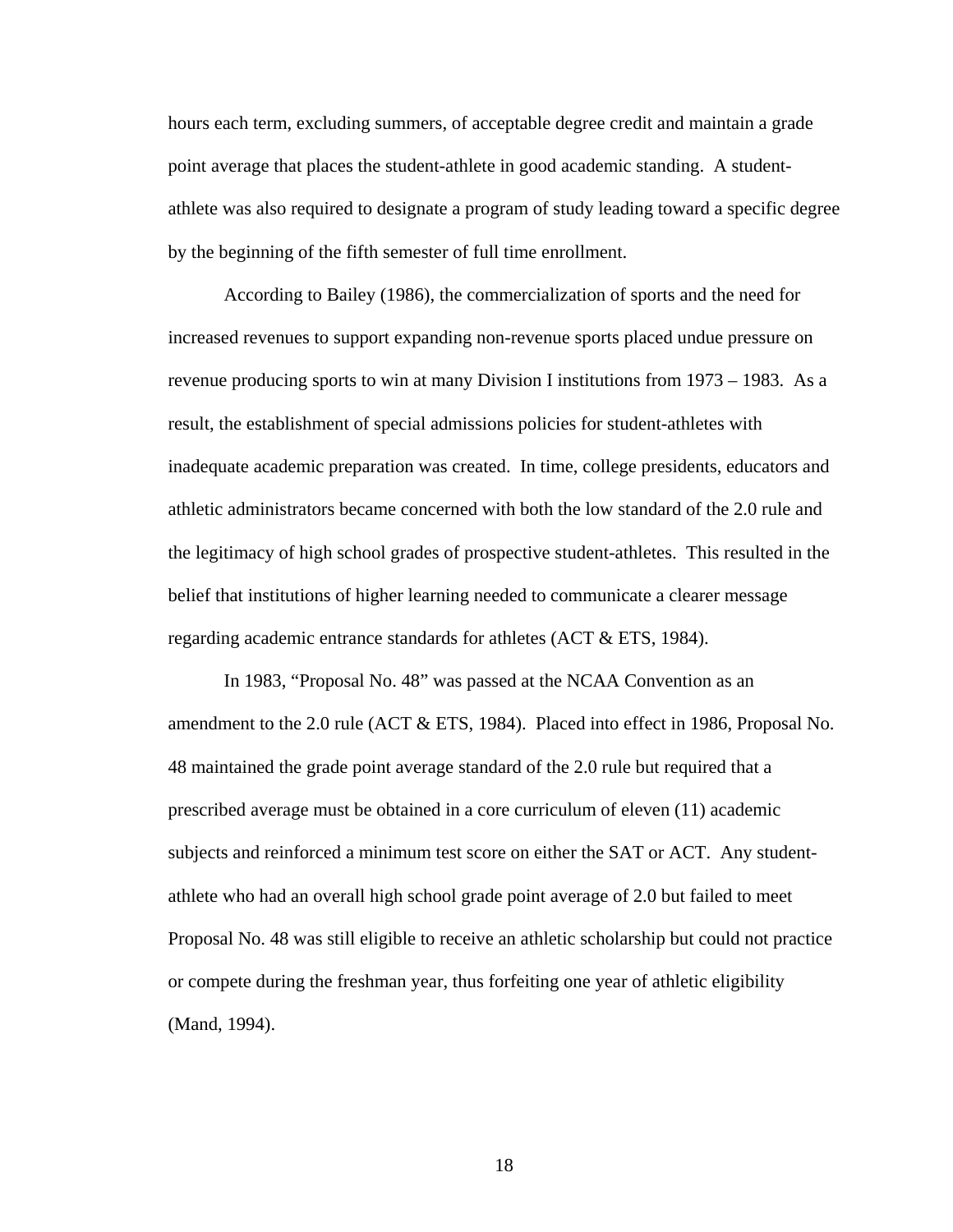As noted by Mand (1994), the major criticisms of Proposal 48 fell into three categories:

- 1. Adverse impact: The rule will disqualify proportionately more black athletes than white athletes (Sutherland, 1984).
- 2. Absolutism: The rule does not recognize that Division I institutions have differing academic standards (Jenkins et al, 1984).
- 3. Fixed minimum test scores: Since substantial research has demonstrated that using test scores in combination with high school grades is the best prediction of college grades, establishing a minimum test score requirement regardless of the high school grade point average is not appropriate (Astin, 1971; Maxey & Sawyer, 1979; Ervin et al, 1984; Sutherland, 1984; ACT & ETS, 1984).

As a result of the criticisms, a study to determine whether Proposal No. 48 needed modifications was conducted by the NCAA Presidents' Commission and the National Association for Equal Opportunity in Higher Education (Esquinas, 1985). After the findings of the study were presented to the NCAA Council in October, 1985, a proposal was drafted to phase in the requirements of Proposal No. 48 over a three-year period that included a sliding scale between high school core curriculum grade point average and standardized test scores. In 1986, this amended version of Proposal No. 48 was put into effect and became known as Bylaw 14.3.

In 1990, NCAA Bylaw 14.3 was amended and stated that entering freshmen who did not meet these initial eligibility standards could not receive athletically related financial aid nor practice or compete during the first academic year in residence. Bylaw 14.3 was further modified during the 1992 and 1993 NCAA Conventions. Effective in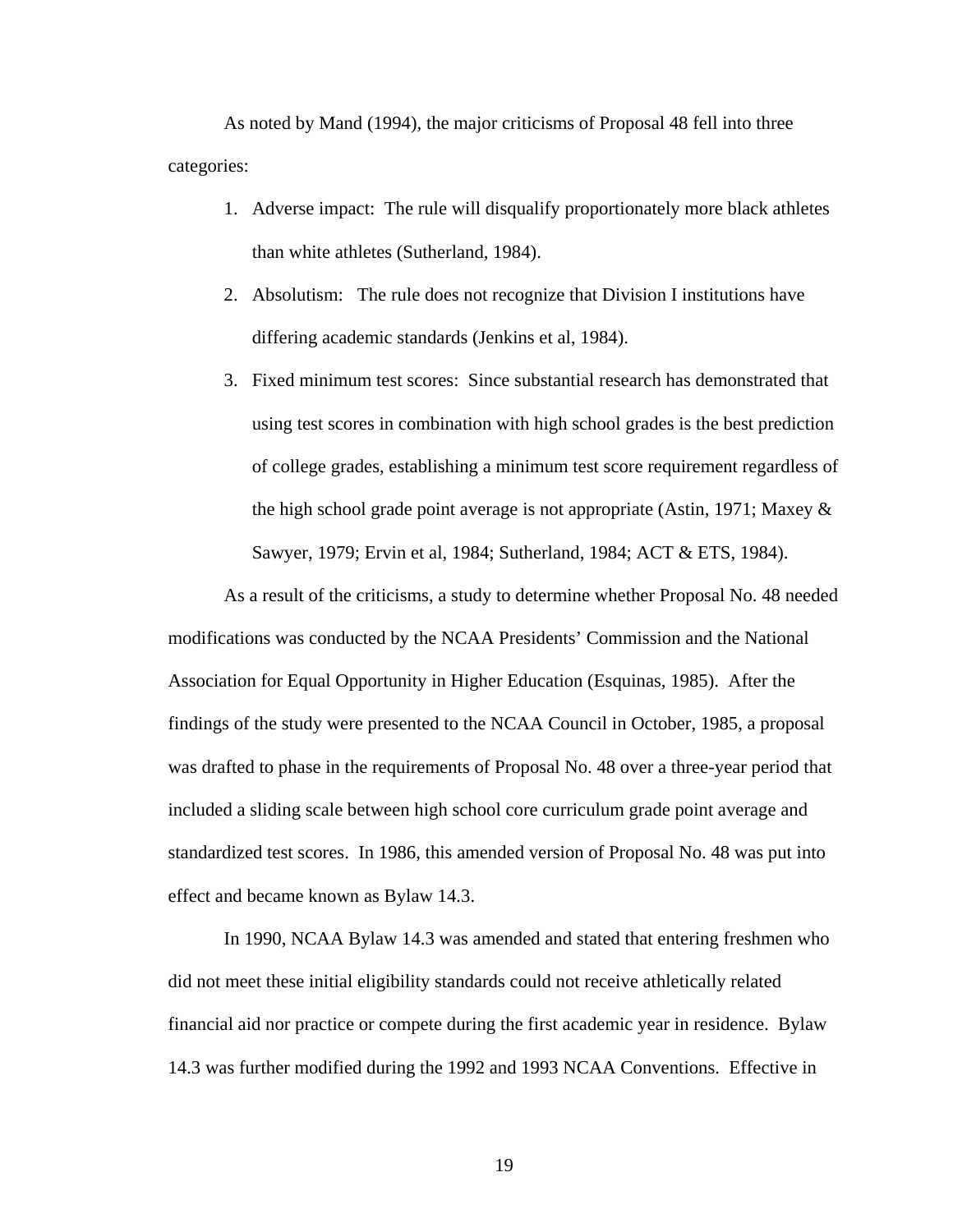1995, entering freshmen had to obtain a high school grade point average of 2.5 in a core curriculum of thirteen (13) subjects (see p. 11) to be eligible to practice, compete, and receive athletics related financial aid during the first year of collegiate enrollment. This was an increase from a 2.0 high school grade point average in an eleven (11) subject high school core curriculum. Also adopted was a new initial eligibility index, similar to the amended sliding scale of the original Proposal No. 48.

At its October, 2002 meeting, the NCAA Board of Directors voted to increase the high school core course requirement from thirteen (13) to fourteen (14). This change went into effect in August, 2005 and will be effective through the 2007 – 2008 academic year. Most recently, in April, 2003, the Board of Directors voted to increase the high school core course requirement from fourteen (14) to sixteen (16), adding one additional math course and two additional courses from the math, science, English, or social science areas to the requirements listed on page eleven (11). This increase will be effective August, 2008 for students entering any Division I college or university on or after August 1, 2008.

#### High School Grade Point Average

 Academic achievement measures such as high school grade point average and test scores are used to predict whether applicants will be successful in the college classroom (Noble and Sawyer, 2004). In addition to measuring educational achievement, high school grade point average includes other personal characteristics such as effort, attendance, conformity, and motivation (Goldman and Widawski, 1976; Stiggins, Frisbie, and Griswald, 1989). As a result, high school grade point average likely relates to both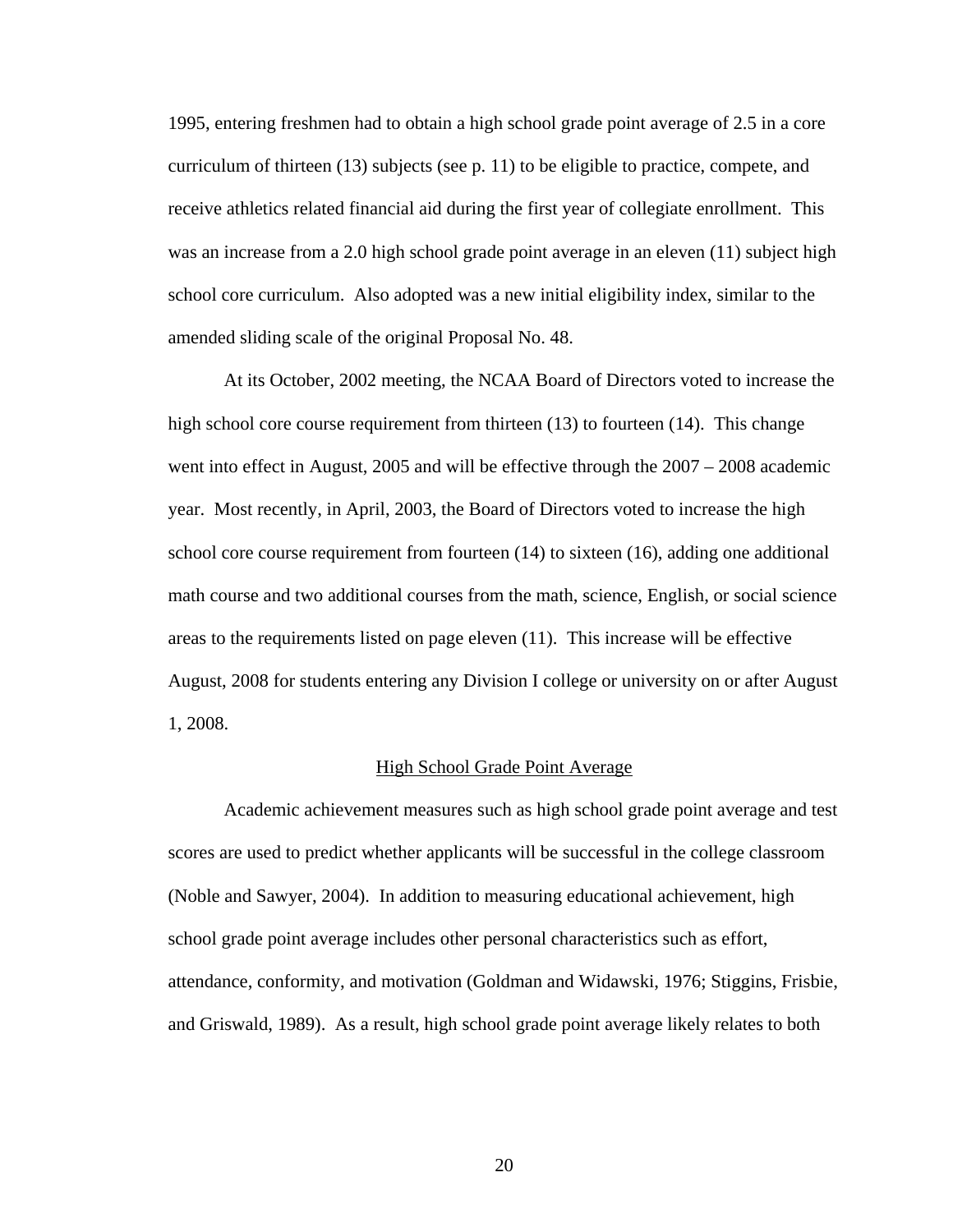the cognitive and the noncognitive components of college academic success (Noble and Sawyer, 2004).

 Zheng, Saunders, and Shelley (2002) investigated alternative predictors of academic success for freshmen residence hall students. Using high school grade point average as the only cognitive variable, results showed a substantial gain in explained variance when grade point average was added to the noncognitive variables of student background characteristics, attitudinal traits, and environment. High school grade point average added 28.5 percentage points of explained variance when combined with background traits and 15.9 percentage points over what was explained by the background and attitudinal variables without high school performance. Finally, Zheng et al (2002) found that incorporating high school grade point average together with the background, attitudinal, and environmental variables explained 40.2% of the variance in first-year college grade point average, 16.1 percentage points more than explained by the entire set of variables without high school grade point average.

 In a thirteen-year study to assess the incremental effectiveness of the SAT exam for admission to units of the University System of Georgia, Fincher (1986) reported that the single best predictor of college grades was a student's high school grades. The researcher wrote:

High school average continues to be the largest, single contributor to the prediction of grade point average because the examining and grading practices of high school and college faculty are, in all probability, similar in structure and function. Both are forms of human judgment and both reflect human errors that are similar in their subjectivity and inconsistencies. Neither high school teachers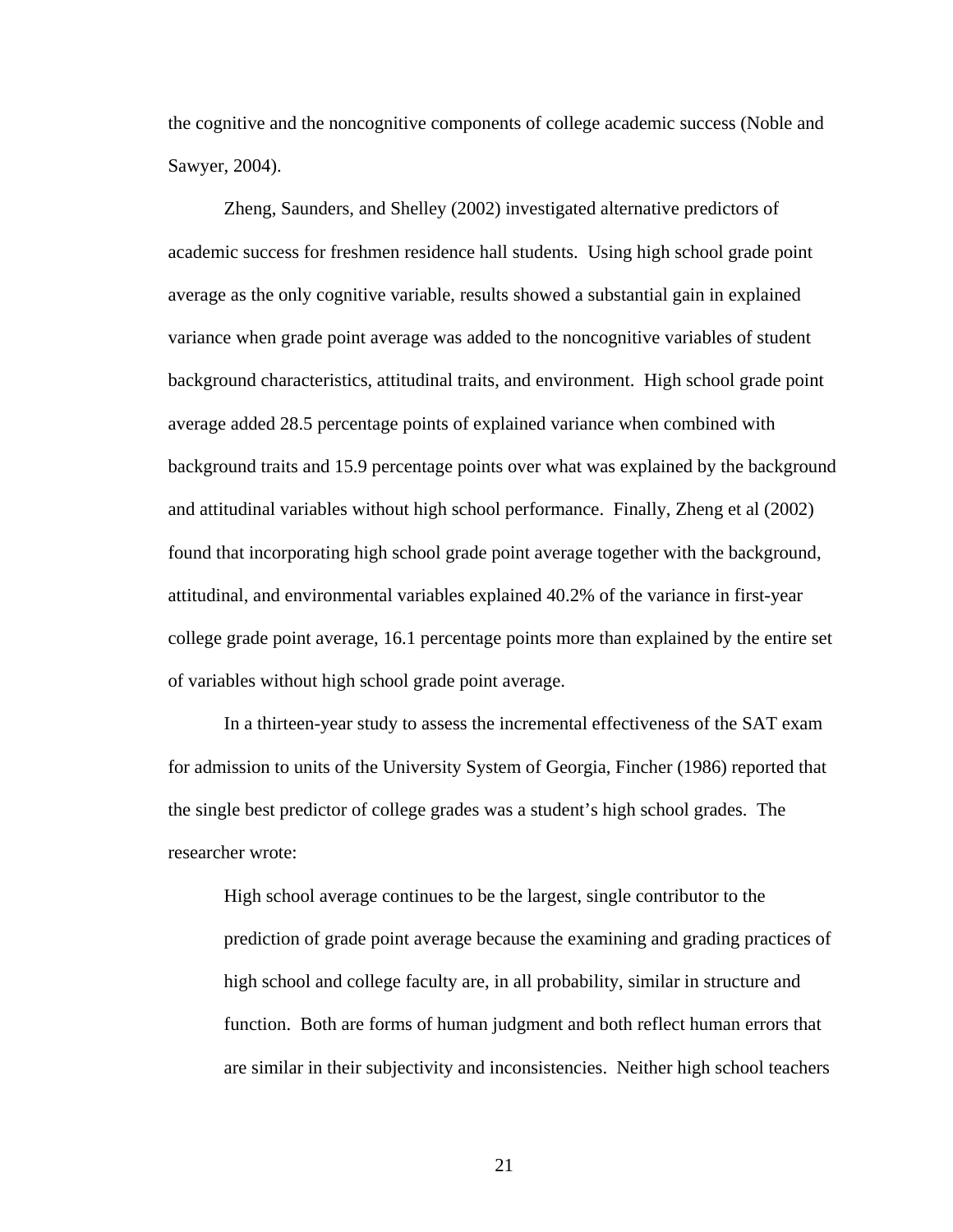nor college faculty receive a great deal of pre-service or in-service assistance in the assessment of student learning. (p.74)

Fincher affirmed what other studies reported in that high school grade point average stands out as the primary means of predicting college grades.

 Astin (1971), in a study with a sample of 36,581 students, reported that the correlations between high school grade point average and freshman grade point average were .51 and .52 for men and women respectively, while the correlations between freshman grade point average and aptitude test scores were .35 and .43. Astin concluded that "of all the information available about the high school student, his record of academic performance is the best single indicator of how well he will do in college."

 In 1984, Nettles found that high school grade point average was a significant predictor of college persistence for black students, which was supported in 1986 when Allen found high school grade point average to be the strongest predictor of college grades for black students on both predominantly black and predominantly white campuses. Other studies of high school grade point average have indicated that grade point average provided one of the best predictors for white students' college academic status but was less effective in predicting academic performance for black students (Sedlacek and Adams-Gaston, 1989; Thomas and Stanley, 1969).

 Walter, Smith, Hoey, Wilhelm, and Miller (1987) found that high school grade point average accounted for 20% of the variance in college grade point average for black student-athletes and 15% for non-black student-athletes amongst a midwestern university's football program. In 1992, Young and Sowa sampled black student-athletes who were admitted as freshmen between fall 1984 and fall 1988 at a predominately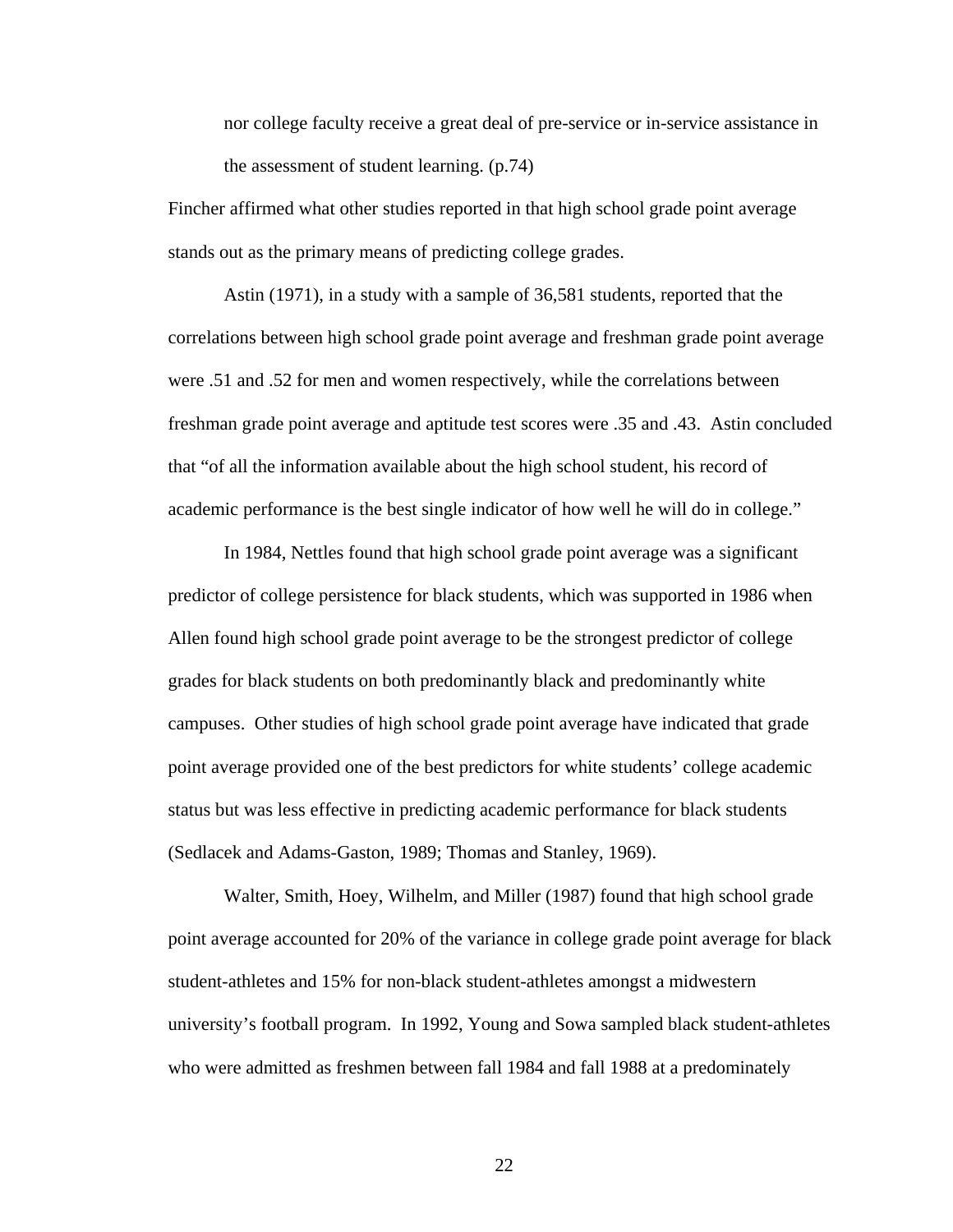White NCAA Division I university. Including both scholarship and nonscholarship student-athletes in nineteen (19) intercollegiate sports, they found among the cognitive variables studied, only high school grade point average provided a statistically significant correlation to first semester college grade point average. Sellers (1992) found high school grade point average and mother's occupation were the only significant predictors of college grade point average for black student-athletes participating in revenue sports while high school grade point average, socioeconomic status, and SAT scores were significant predictors of college grade point average for white student-athletes.

 Zwick and Sklar (2005) studied the predictive validity of high school grades and SAT scores for first-year college grade point average and degree completion among four groups: Hispanic students whose first language was Spanish and Hispanic, black, and white students whose first language was English. Survival analysis showed that high school grade point average had a statistically significant influence on graduation in the white/English group. Using a linear regression analysis, they found high school grade point average to be a stronger predictor of first-year college grade point average for all students combined, than SAT score. When analyzing prediction error, Zwick and Sklar reported that over prediction of first-year college grade point average among students in the black/English and Hispanic/English groups was more pronounced when only high school grade point average was used as a predictor. This finding argues against the use of high school grades as the sole predictor of college performance. High school grade point average had a statistically significant influence on graduation in the white/English group, associating higher high school grades with a higher probability of graduation.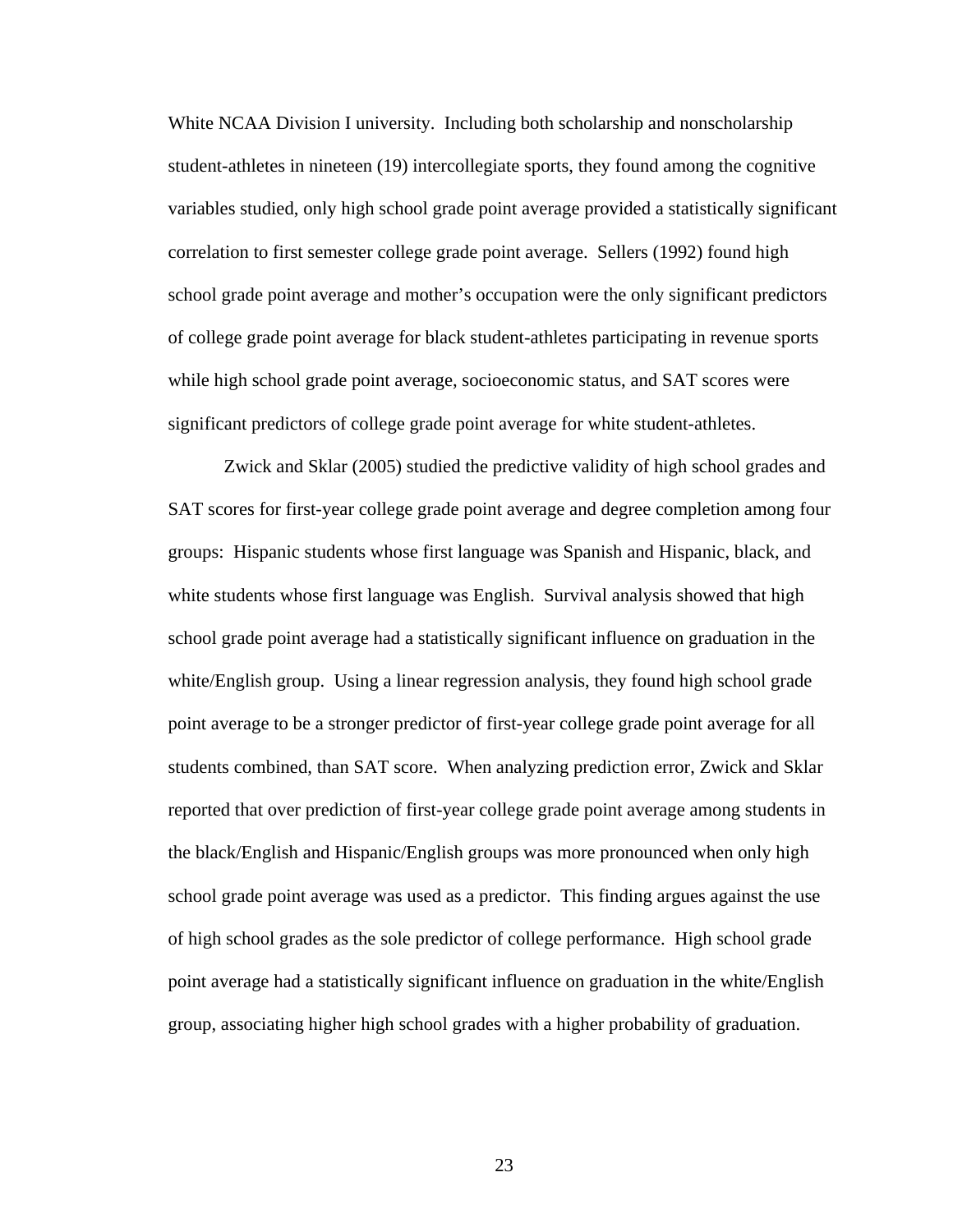Ramist et al (1994) found that high school grade point average, along with SAT Verbal scores, were more effective as predictors of first-year college achievement for students who reported English as their best language. In a study of ten (10) student groups in each of two freshman cohorts at the University of California, Santa Barbara, Zwick and Schlemer (2004) discovered results that were somewhat inconsistent. For students whose first language was not English, SAT Verbal score was in some cases a better predictor of first-year college grade point average than was SAT Math score or high school grade point average. In other cases, high school grade point average was the best predictor.

#### Standardized Test Score

 Many institutions rely heavily on the Scholastic Aptitude Test (SAT) or American College Test (ACT) to assist in the evaluation of students for admission (Morgan, 2005). According to Astin (1992), standardized tests provide an inexpensive quantitative index that facilitates the admission process. Students who achieve higher scores on the SAT or ACT are preferred over those with lower scores because it is hypothesized they will be more successful in college (Morgan, 2005).

 The Educational Testing Service (ETS) justifies the use of the SAT in college admissions stating it increases the accuracy of predicting freshman college grades over the high school record alone (Test Use and Validity, 1980). According to Trusheim and Crouse (1984), ETS found that the SAT increased the validity coefficient for equations based solely on high school grade point averages from 0.50 to 0.58. A study at Washington College substantiated that the SAT increases the predictive validity of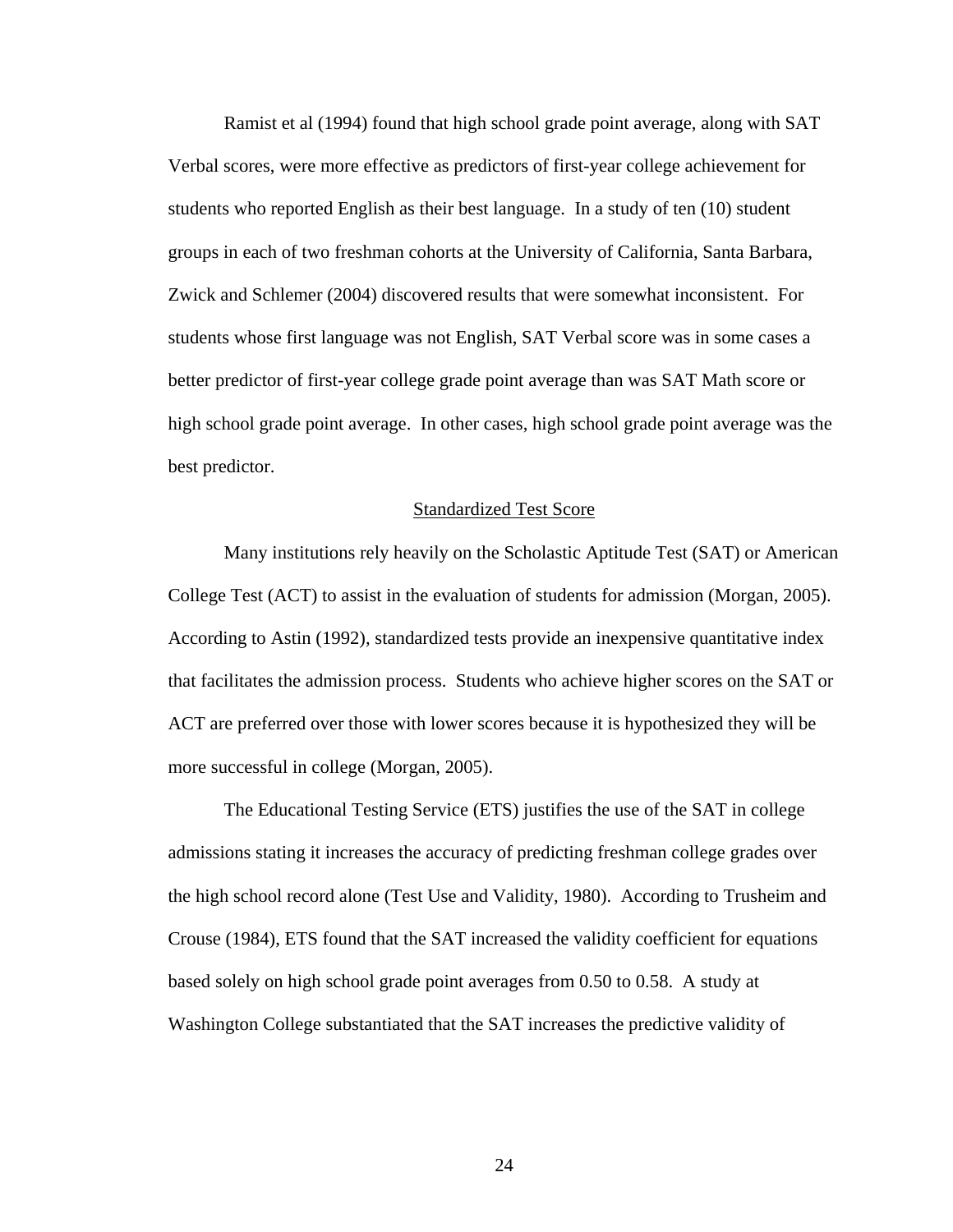freshman performance, however, it was a poor predictor of admission decisions compared with the high school record (Crouse and Trusheim, 1984).

 Caroline Hodges Persell, in her book *Education and Inequalities*, states "considerable evidence refutes the predictive validity of…aptitude testing." Other research has shown that SAT scores are valid predictors of academic performance for only the first year of college while still additional research has found these scores to explain less than half of the variance in first-year college grades (Willie, 1985).

 Both the College Board and ACT advise against making admissions decisions based solely on a single measure such as a test score (ACT, 1997; College Board, 2003). In a study conducted at the University of Pennsylvania, Baron and Norman (1992) found that while SAT added significantly to the prediction of grades in some individual courses, it did not add significantly to overall student performance. However, they found that combined with high school rank, achievement test scores did add significantly to the predictive power of the equation. Ferrari and Parker (1992) found that SAT scores were related to college class rank and that high school performance was not a significant predictor of college achievement. In 1999, Betts and Morrell found that both SAT scores and high school grade point average were significant predictors of college grade point average.

 Researchers at Chicago State University investigated the ability of the ACT to predict college academic performance. The test explained only 3.6 percent of the differences in cumulative college grade point average for a majority of the university's graduates who had mid-range test scores (Paszczyk, 1994). According to Sellers (1992), SAT and ACT scores are often unrelated to college grade point average.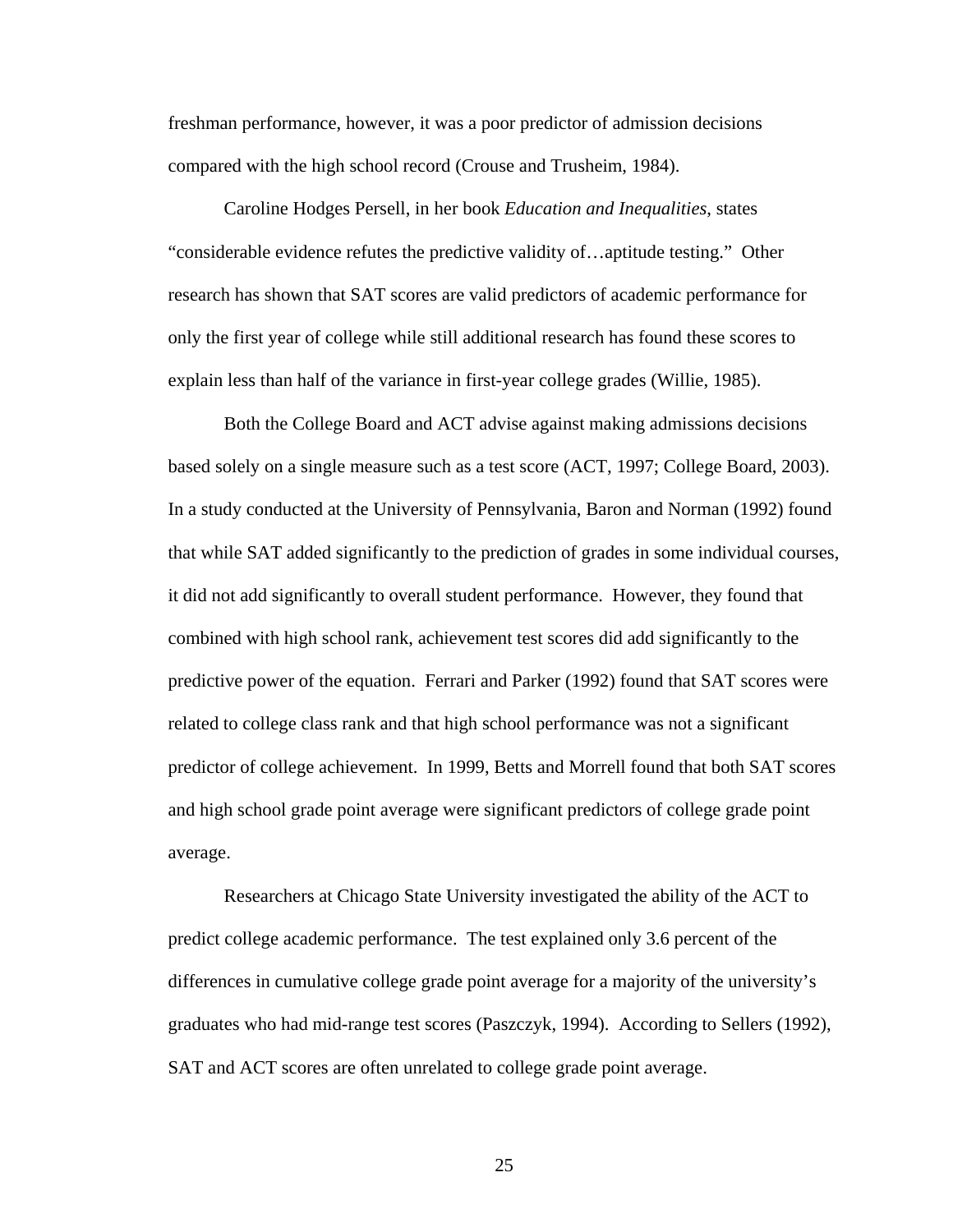Cueso (1994) contended that the predictive validity of standardized admission tests, such as the ACT and SAT, has been overestimated. He suggested that the best overall measure of college academic success is high school grade point average, based on his review of key research findings. According to Cueso, standardized admissions tests prove to be weak in dealing with certain subgroups such as females and ethnic minorities and for certain colleges and universities.

 Kanoy, Wester, and Latta (1989) found that SAT scores added little to high school grade point average as predictors when assessing the use of traditional, cognitive, and psychological measures in predicting academic achievement of seventy female freshmen. The authors wrote "admissions committees could do a more accurate job by collecting data only on high school GPA and academic self-concept rather than on measures such as SAT scores."

 The SAT and ACT have been shown to correlate fairly well with freshman grades for white students in general, while having a lower correlation for non-white and nontraditional students (Sedlacek, 1987, 1989; Tracey and Sedlacek, 1984, 1985, 1987, 1988, 1989; White and Sedlacek, 1986). In a study of 40 female and 84 male specially admitted White freshmen at a state university in the Midwest, ACT scores, along with high school rank, were the most effective overall predictors of first-year college academic success (Ting, 1997). This finding confirms Houston's (1980) study in which SAT scores and high school rank together were the best predictors of first-year college grades for specially admitted students. In a study of first generation college students enrolled at a large Midwestern university, Naumann, Bandalos, and Gutkin (2003) found ACT scores to be a valid predictor of college GPA.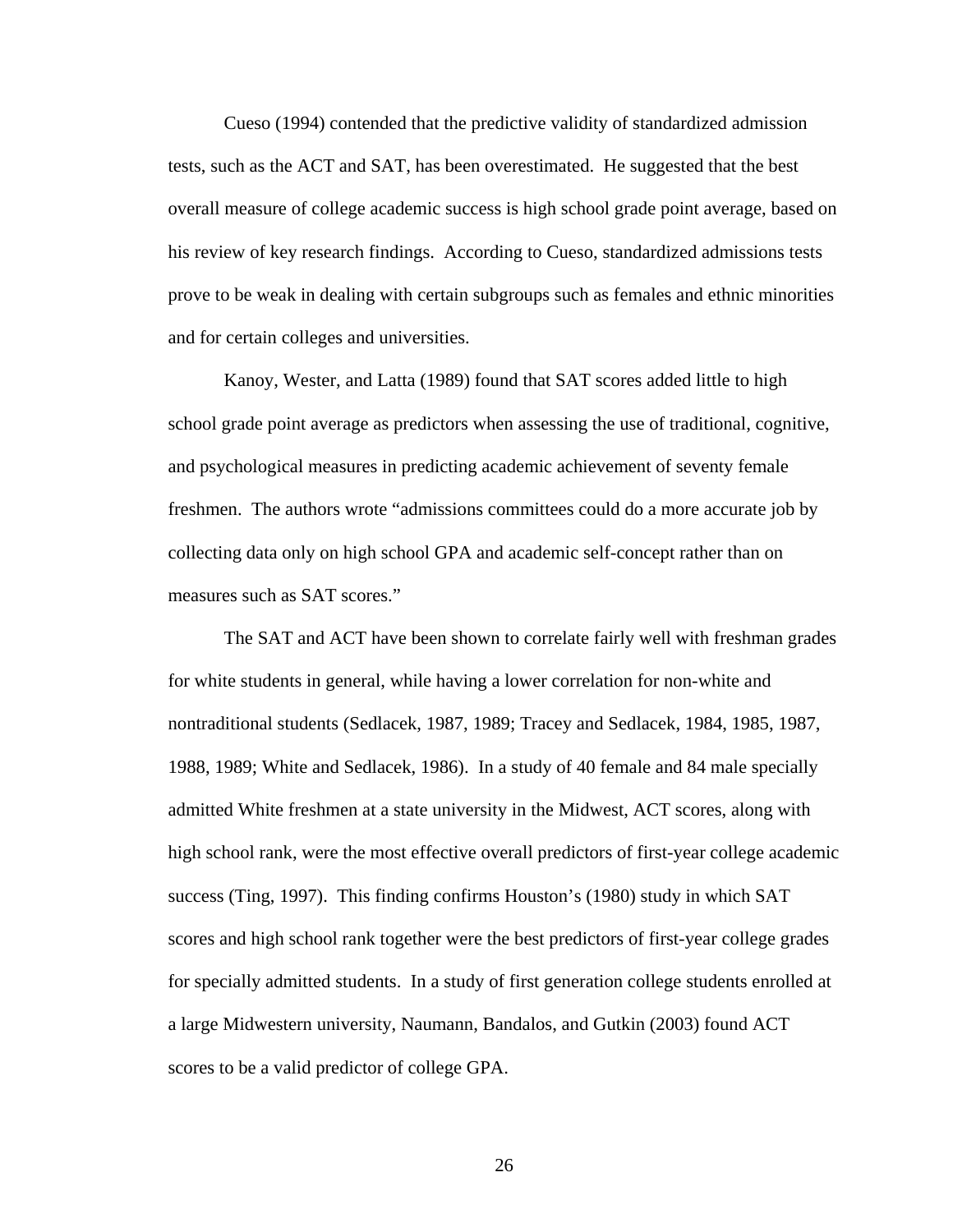Young (2004) found SAT validity to be somewhat smaller for black and Latino students than for white students when correlating test scores with first-year college grade point average. In another study, conducted at Wake Forest University, Lawlor, Richman, and Richman (1997) assessed the unbiased validity of SAT scores as a predictive measure of college performance for African-American and European-American students who enrolled in 1990 and who graduated in 1994. The African-American students scored an average of 80 points lower on the SAT than European-American students but the two groups' college grade point average failed to differ. This finding suggested that the SAT was a biased predictor of student performance in college.

 There has been an increased interest in the relationship between academic performance and athletic participation of student-athletes. Ervin, Saunders, Gillis, and Hogrebe (1985) studied the academic performance of student-athletes in revenue producing sports enrolled in a developmental program designed for under prepared freshman at a Division I institution. Their study suggested that SAT scores are significantly related to the number of academic courses taken in high school, the grade point average for developmental college courses, and the amount of time required of student-athletes to spend in remedial course. Additionally, it was found that the more academic courses students take in high school, the better prepared they are for college coursework.

 At the University of Utah, Baumann and Henschen (1986) studied the relationship between ACT score and college grade point average for 753 male and female studentathletes. When combined with high school grade point average, ACT score was the best predictor of actual college grade point average for the overall group. ACT did not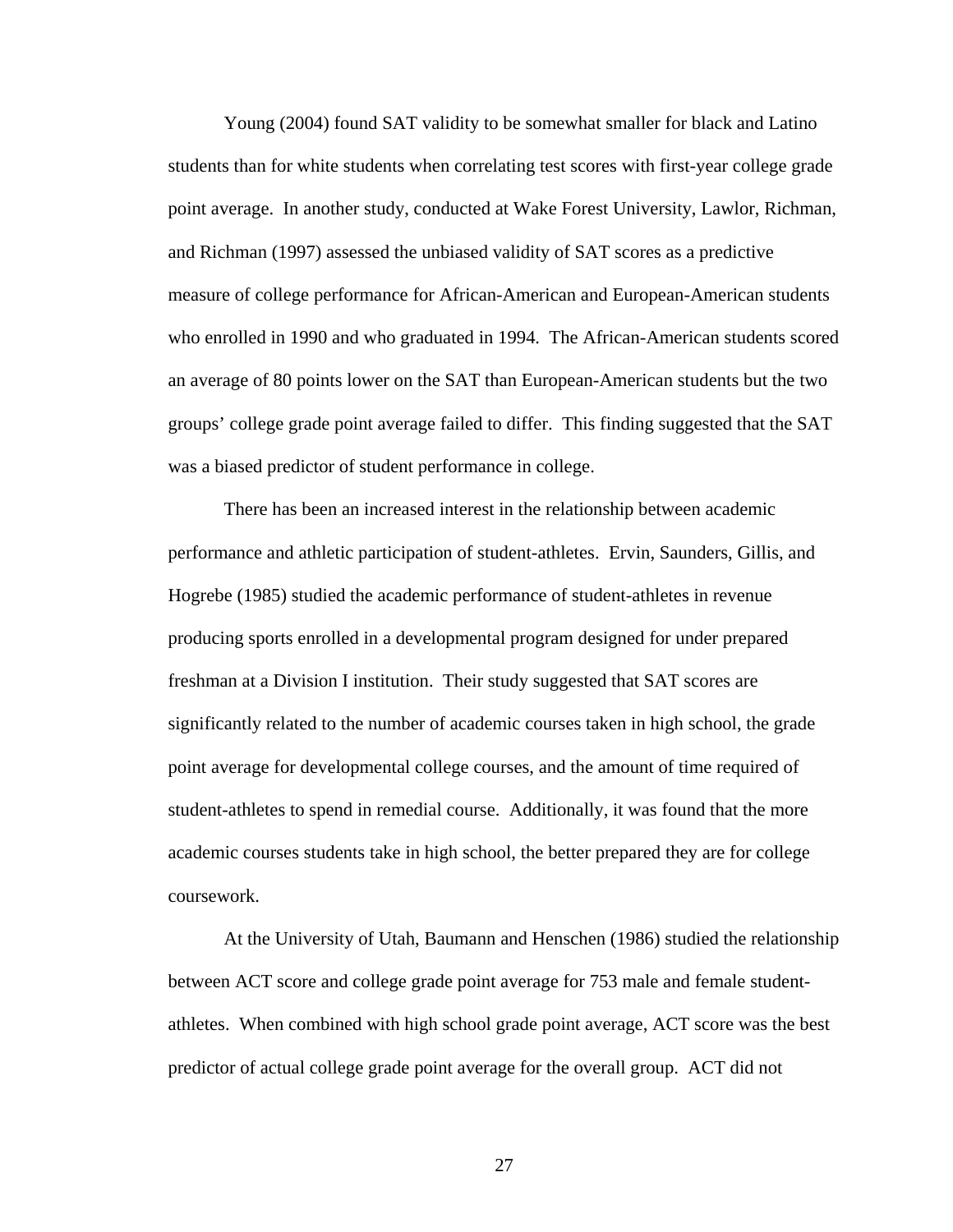enhance the predictability of academic success for non-white student-athletes but did so for the white student-athletes. When high school grade point average was used alone, the college academic performance of minority students predicted better. This indicated ACT score was not a good predictor for minority student-athletes in this study.

 Walter, Smith, Hoey, Wilhelm, and Miller (1987) discovered that SAT scores and high school grade point average account for less than 20% of the variance in the grade point averages of college football players and are minimal predictors of graduation. Petrie (1993) found that ACT scores were unrelated to the college academic performance of minority football players. Sedlacek and Adams-Gaston (1992) reported in a study of both cognitive and noncognitive variables associated with first semester college grade point average that SAT score was unrelated to grade point averages. Another study by Petrie and Stoever (1997) reviewed the effects of academic and nonacademic variables on college grade point averages for freshmen and upper level female student-athletes at twelve (12) different NCAA Division I universities. SAT scores were consistently related to better academic performances across the two groups. For the freshmen studentathletes, SAT scores accounted for 29% to 31% of the grade point average variance. For the upper level student-athletes, SAT scores accounted for only 10% to 16% of the grade point average variance. This difference is deemed reasonable because SAT score should be a better predictor of initial college grades.

 In a study that examined the academic performance of football student-athletes at a predominantly white university in the Midwest, Petrie (1993) found that ACT scores were not related to first semester college grade point average for African American football players. ACT accounted for only 10% of the variance for white student-athletes.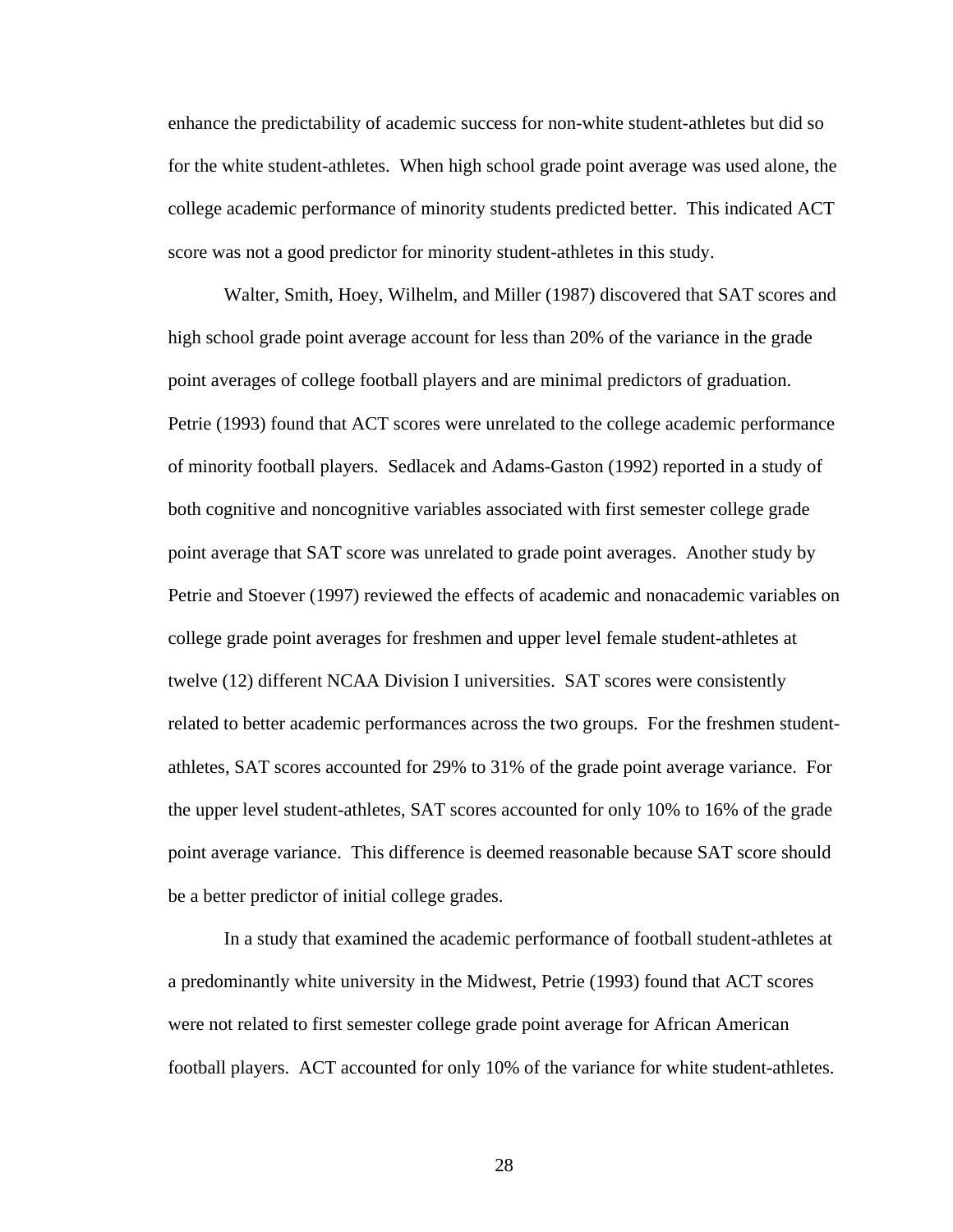Petrie and Russell (1995) investigated the effects of both academic and psychosocial variables on the academic performance of minority and nonminority college football players from two major public universities. For minority athletes, ACT score was weakly related to fall semester grade point average and not related to nonminority performance. This finding is interesting given that generally, ACT and SAT scores have been found to be better predictors of college grade point averages for non-minority student-athletes as opposed to their minority counterparts (Walter et al, 1987).

#### High School Rank

While standardized test scores (ACT and SAT) are comparable since all students take the same examinations, high school ranks are dependent on the quality of the high school (Tam and Sukhatme, 2004). More competitive high schools make it difficult for students to achieve a high percentile rank.

In a study used to estimate first-year college academic success for specially admitted white students, Ting (1997) found high school rank and ACT scores to be the overall most effective predictors. The researcher combined cognitive and psychosocial predictors in an effort to predict the academic performance of 40 female and 84 male specially admitted white freshmen at a state university in a rural area of the Midwest. Psychosocial variables included successful leadership experiences, preference for longrange goals, acquired knowledge in a field, and a strong support person. Cognitive variables included high school class rank and ACT scores. While the psychosocial variables were significantly related to grade point average, the cognitive variables, ACT scores and high school rank, were also consistently related to grade point average in the first year. The preliminary regression analysis revealed high school rank, ACT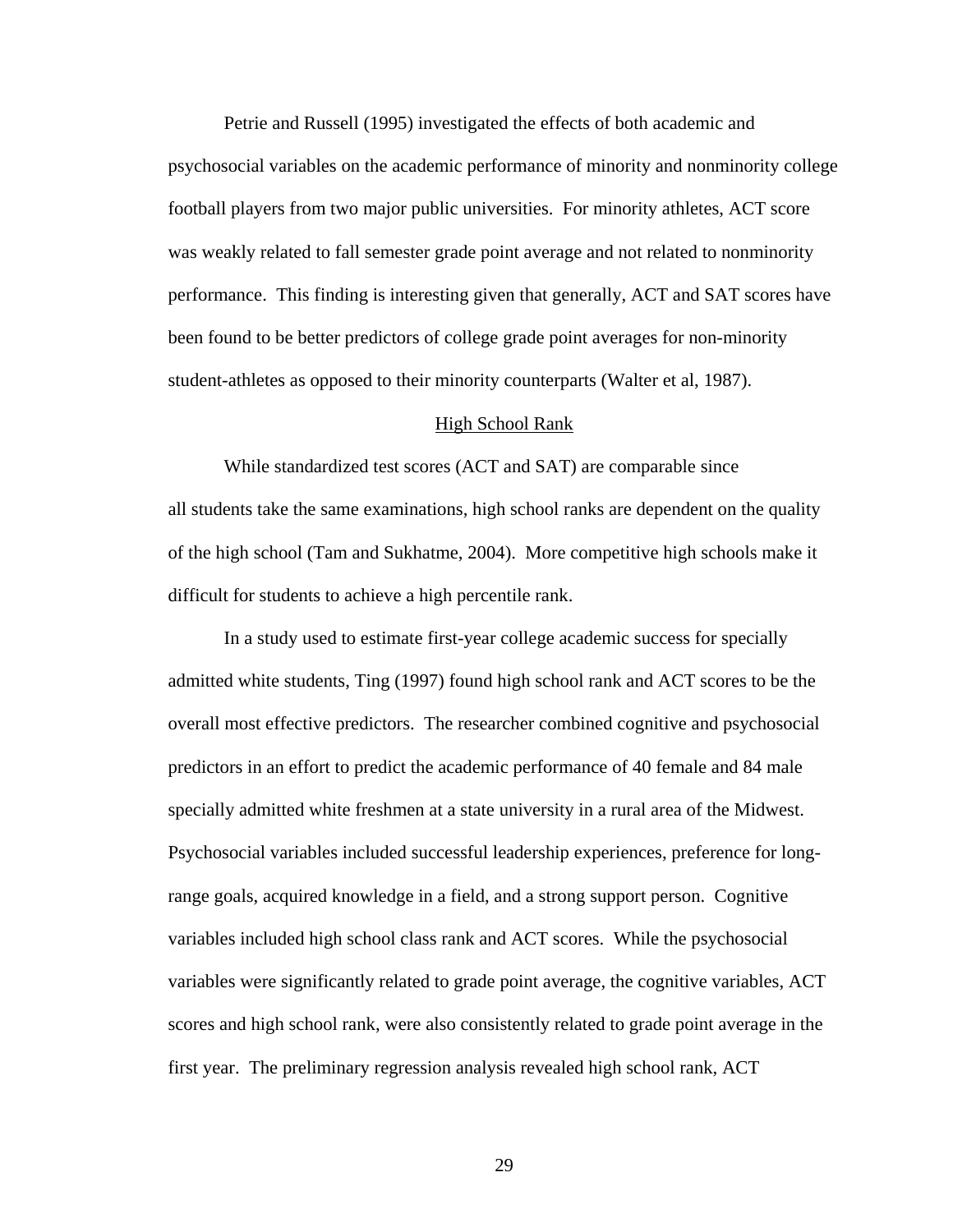composite, ACT Verbal, successful leadership experiences, and demonstrated community service to be the most effective predictors. The findings of this study indicate both cognitive and psychosocial variables are important in predicting academic performance of specially admitted white students.

Baron and Norman (1992) asked how well students' grades at the University of Pennsylvania could be predicted from linear combinations of high school rank, SAT score, and average achievement test score. The main analysis was based on 3,816 students who entered the University as freshmen in the fall of 1983 and 1984. Although all three predictors correlated with cumulative college grade point average, high school rank was the best single predictor. The results of this study strengthened the conclusion of Crouse and Trusheim (1988) that SAT makes a relatively small contribution to prediction. The SAT scores have less incremental validity when high school class rank and achievement tests are known.

In an effort to establish a prediction equation for first semester college grade point average for one hundred (100) freshmen students entering a small public university, Thornell and Jones (1986) used ACT scores and high school rank percentiles as predictor variables. Using a multiple regression procedure to establish significance levels of the predictor variables, the researchers found that both ACT scores and high school rank percentile correlated significantly with first semester college grade point average. Thornell and Jones concluded that high school rank percentile was the best predictor.

According to a report published by the Colorado Commission on Higher Education (1992), high school rank was declared the most significant indicator of student success in college. The report stated "nationally students who rank in the uppermost high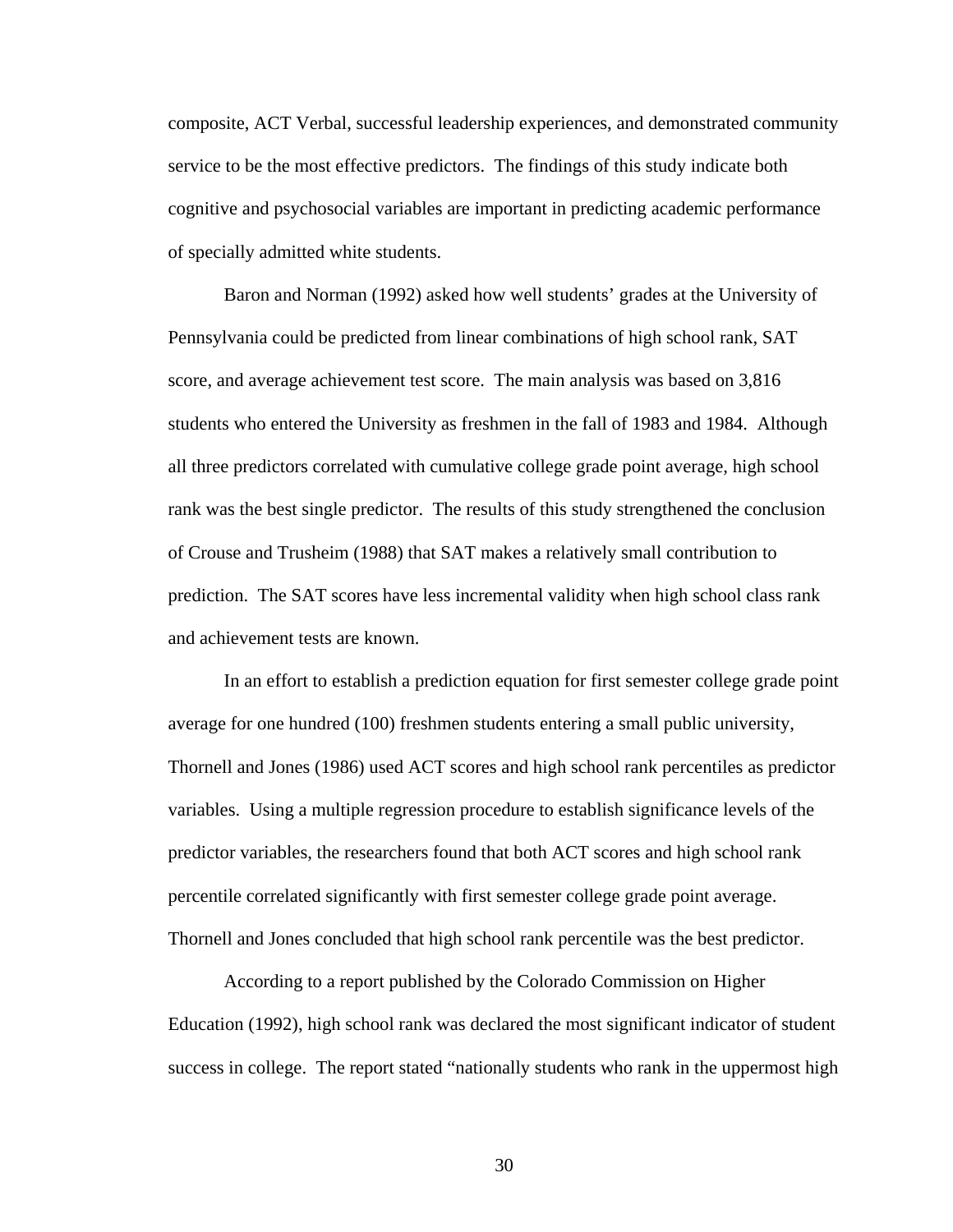school quartile are three times more likely to graduate from college than those in the lowest high school quartile."

One study sponsored by the U.S. Department of Education looked at the value of class rank, high school grade point average, test scores, and course rigor in predicting the attainment of a bachelor's degree. High school rank offered a correlation with bachelor's degree attainment of .44 compared to rigor of courses (.54), SAT scores (.48), and high school grade point average (.44) (Adelman, 1999). These results demonstrate the value of incorporating broader admission criteria than just a test score/high school rank/grade point average index when trying to forecast college performance.

Ting (1998) looked at both psychosocial and traditional college admission variables in a study of 54 first generation students in a Midwest public university. He found high school rank, along with successful leadership experience and community service, explained a majority of the variance in predicting first-year college grade point average. The psychosocial variables played a larger role in the explained variance.

When striving to ensure non-biased admissions, determining the strongest predictive measures for all students is an important factor to consider (Lawlor, Richman, and Richman, 1997). Lawlor et al tested the unbiased validity of the use of the SAT as a predictive measure of college performance for black and white students who entered in 1990 and who graduated from Wake Forest University in 1994. The purpose of the study was to determine if the SAT contributes as an unbiased predictor of college performance and to discover the strongest assessments of a future applicant's success in college (Lawlor et al, 1997). High school rank, high school grade point average, and SAT scores were examined. Using a stepwise multiple regression analysis to assess the relationship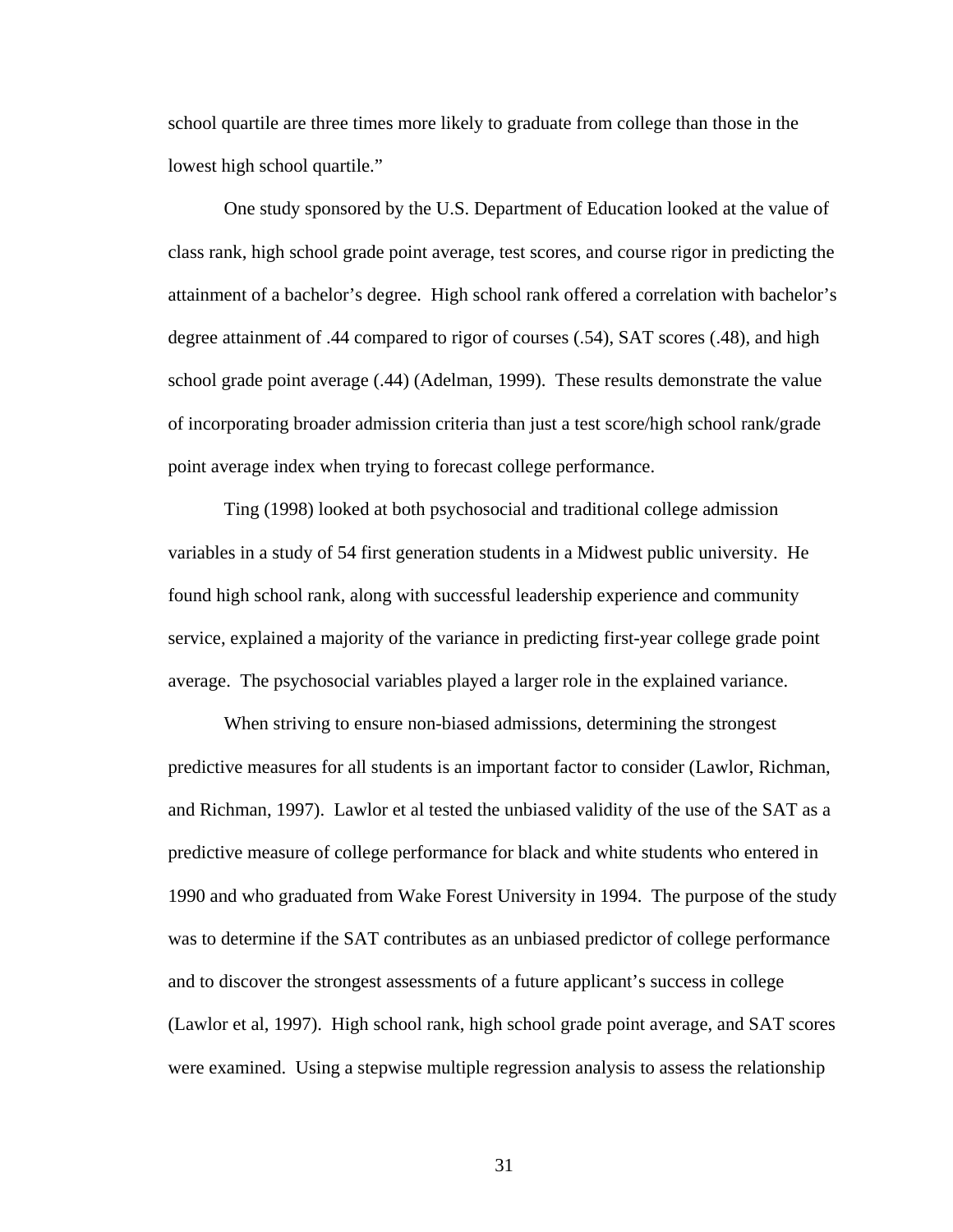between the predictor variables on the criterion variables, the researchers discovered high school grade point average was the strongest predictor of college grade point average and college class rank for white students. When analyzed with SAT score and high school rank, SAT Verbal score was the strongest correlate of black student performance.

High school rank has proved to be a more inclusive determinant than SAT score for minority student college admission (Lawlor et al, 1997). When SAT score is added to the high school rank, predicted freshmen grade point average for black students is often lowered below a college's admission cut off (Lawlor et al, 1997). Crouse and Trusheim (1988) found that a higher percentage of black students, as opposed to white students, are admitted by high school rank but rejected by high school rank plus SAT score (19% versus 4.8%). Problems with using only high school rank as the sole criteria for college admission arise because different class sizes and a student's choice of courses relates to the potential of a student to attain their respective high school grade point average and class rank (Lawlor et al, 1997).

Young and Sowa (1992), studied the use of noncognitive variables (positive self concept, self-appraisal, ability to deal with and understand racism, long term goals, support for academic goals, leadership, community service, and knowledge) with cognitive variables (high school rank, high school grade point average, semester college grade point average, semester course credits earned, cumulative course credits earned, and SAT scores) in predicting college academic success for black student-athletes. The researchers discovered high school rank and high school grade point average had negative correlations, indicating higher high school rank and higher high school grade point average correlate to higher college grade point average and more credits earned.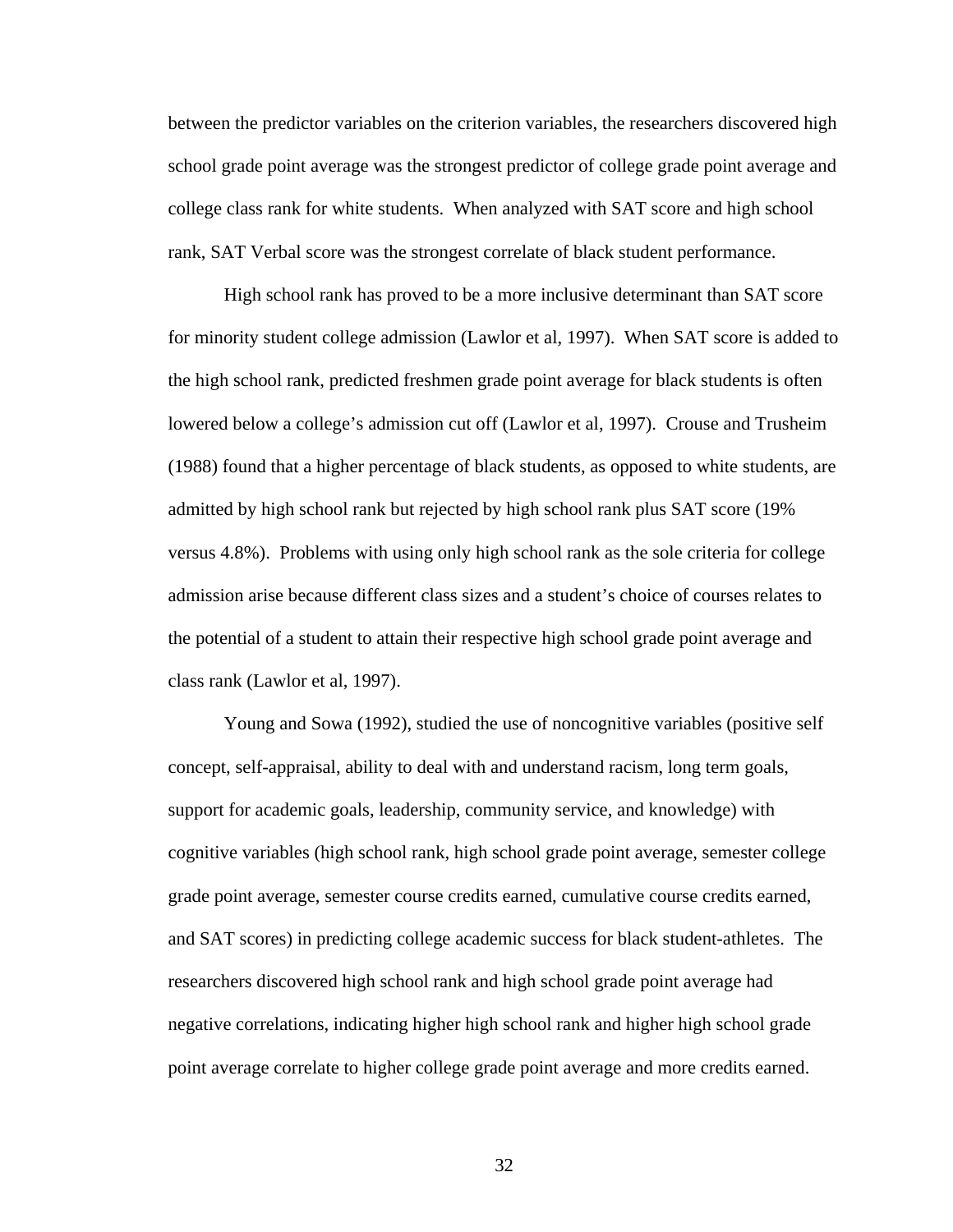High school rank and the noncognitive variable knowledge were found to be significant correlates with year two (2) cumulative grade point average. High school rank was significantly correlated with credits earned in semesters one (1), three (3), and four (4) and for the end of year two (2). High school rank did not provide a statistically significant correlation to first semester college grade point average. This study questions the use of cognitive variables alone to determine NCAA Division I freshman athletic eligibility based on the inconsistency of these variables in predicting college grade point average.

### Summary

 The literature related to the use of traditional academic variables to predict college academic performance is varied. There is as much research to conclude that the variables of high school grade point average, standardized test score, and high school rank are effective as predictors of collegiate academic performance as there is that they are ineffective.

 High school grade point average appears to be effective in predicting the success of white students, but when used alone, less effective in predicting the academic performance of black students. However, coupled with non-cognitive or psychosocial variables, high school grade point average has appeared to be a strong predictor of college grade point average for students across various ethnic backgrounds. Research conducted on student-athletes has shown high school grade point average to provide a statistically significant correlation to first-semester college grade point average while high school grade point average along with non-cognitive variables are significant predictors of college grade point average for Black student-athletes. High school grade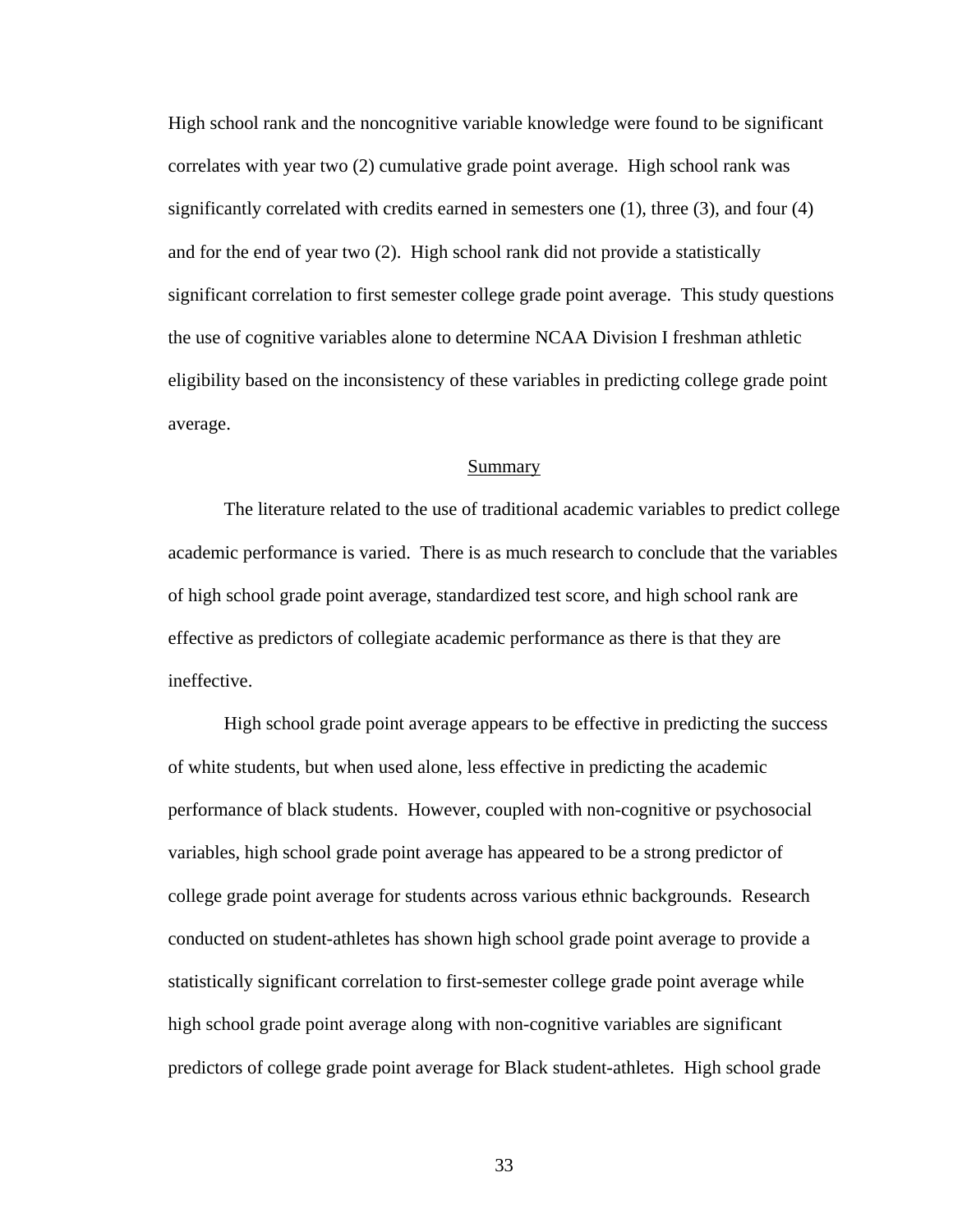point average and SAT score have been found to be a significant predictor for white student-athletes. Although, high school grade point average alone appears to predict student-athletes' college grade point average more consistently than standardized test scores, this being especially true for minorities.

 The literature on the use of ACT/SAT scores as predictors of college academic performance is not without criticism. Research has shown that standardized tests do not predict well for minorities and that they have been found to be unrelated to college grade point average. However, enough evidence has been found to suggest these measures are valid predictors for the admission of students to colleges and universities.

 High school rank has been analyzed in several studies as a predictor variable in attempting to predict academic achievement for college students. Although dependent on the quality of high school, the review of literature found that high school rank is a more inclusive determinant than other traditional variables for minority student college admission. Additionally, studies have determined that high school rank allowed for a higher percentage of black student college enrollment compared to using both high school rank and test score in the same admission decisions. Other research has concluded that high school rank correlates to higher college grade point average but is not a statistically significant correlate to first semester grade point average.

 The research of traditional academic variables, as they relate to the prediction of college academic performance, should be examined carefully in order to make reliable comparisons between various groups of students (Morgan, 2005). Although traditional academic variables provide quantitative indexes that facilitate admission processes, allow for prediction of academic achievement, and regulate NCAA initial eligibility, the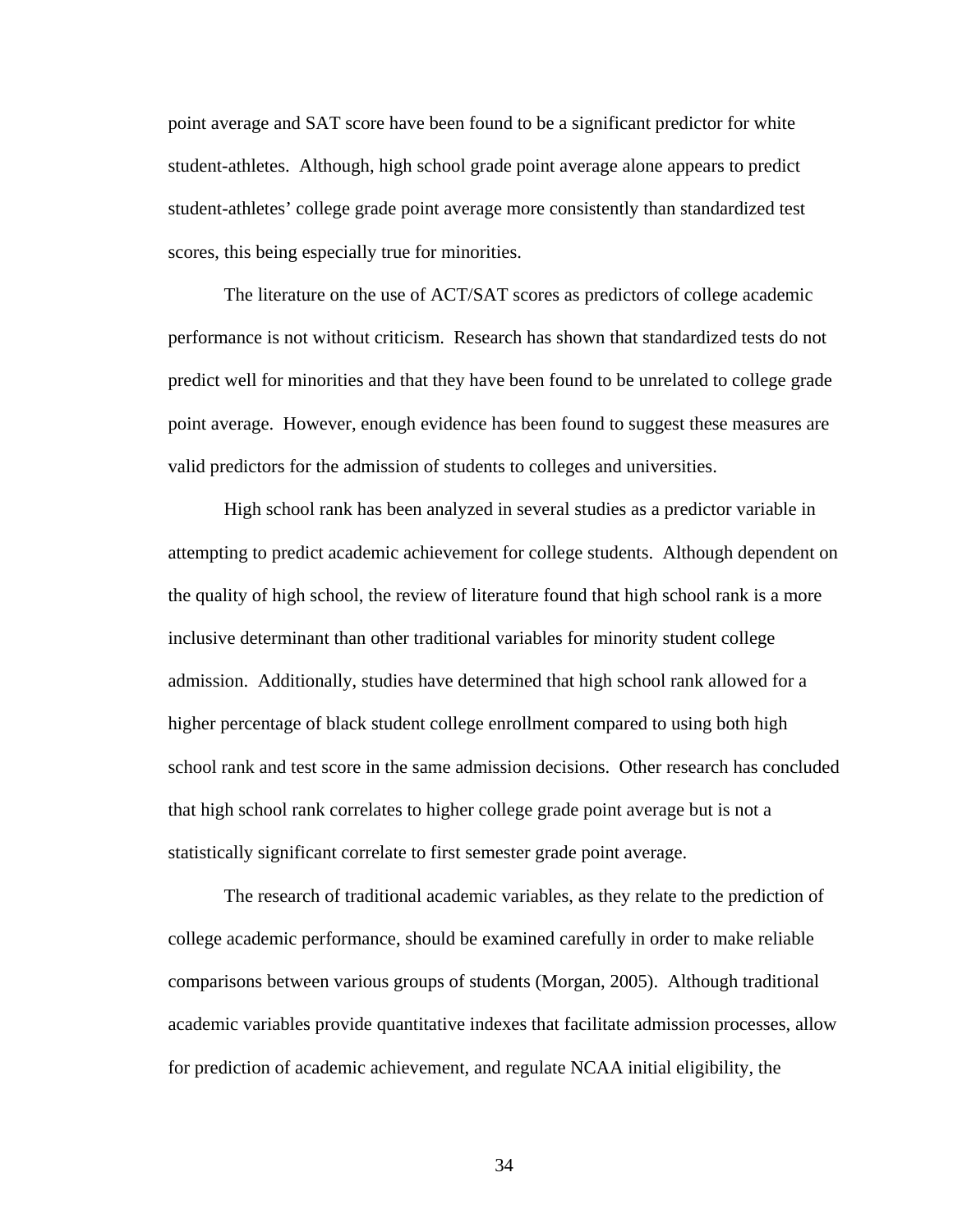literature acknowledges inconsistencies that occur on various levels within various student populations to include student-athletes.

 This review of literature has raised questions about the usefulness of traditional academic variables in predicting college academic success for at-risk student-athletes. Thus, it is appropriate to research these variables which are used by the University of Missouri and the National Collegiate Athletic Association when determining admission and initial eligibility for student-athletes.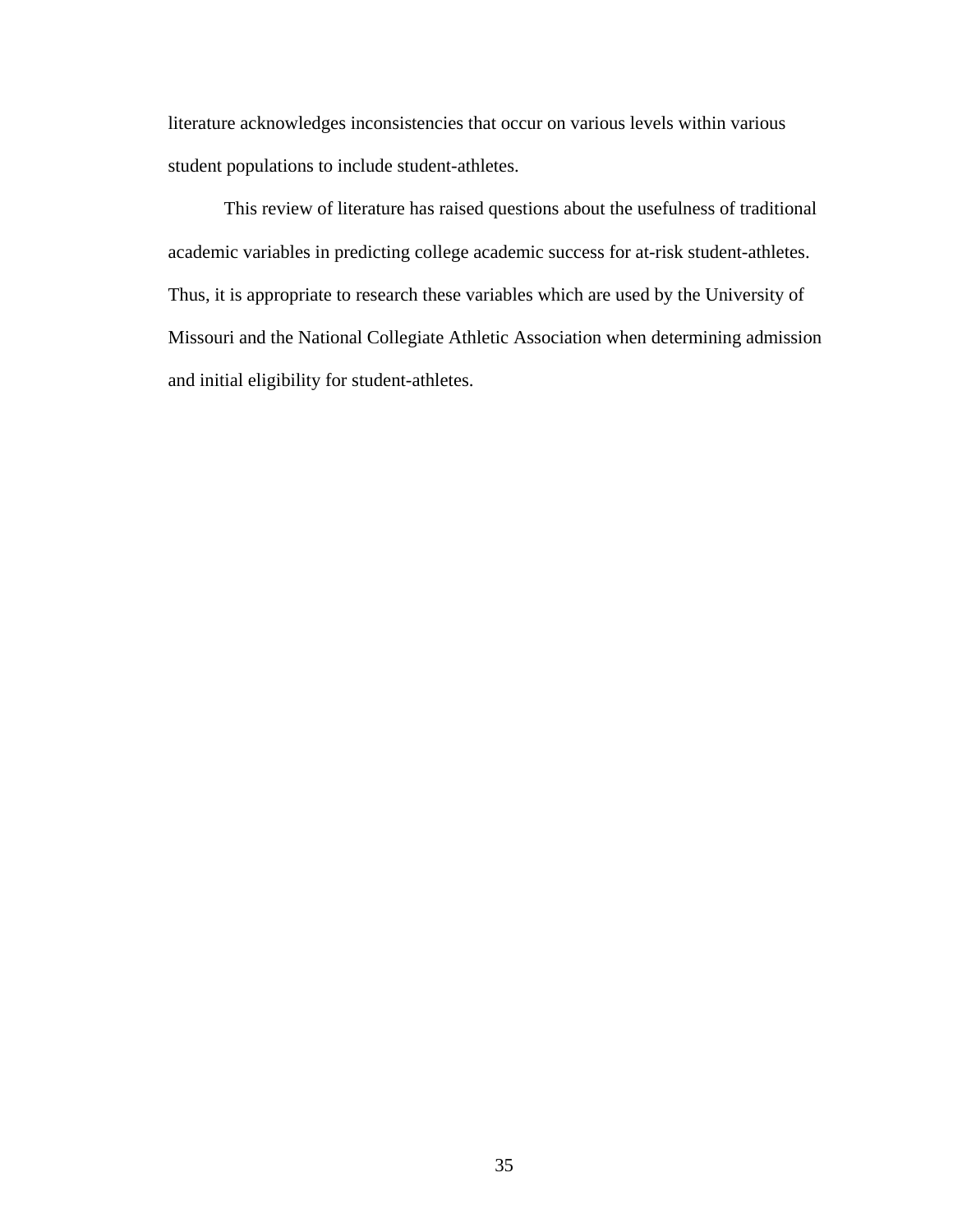## CHAPTER III

# METHODOLOGY

The purpose of this study was to identify selected academic variables of academic achievement which account for the majority of the variance in first semester grade point average of at-risk scholarship football student-athletes attending the University of Missouri. The institution, the selected population, data collection procedures, and the description of statistical design are examined in this chapter.

#### University of Missouri

The University of Missouri, a land grant university, is the flagship institution of higher education in Missouri. Founded in 1839, the University of Missouri offers eightyeight (88) undergraduate degree programs, ninety-two (92) master's degree programs, and sixty-two (62) doctoral degrees to approximately 28,000 students.

Admission decisions for freshmen are based on academic achievement measures, used to predict whether applicants will be successful in college. The University of Missouri considers factors such as a students' high school record, with a special emphasis on scores on either the ACT or SAT and high school rank. Scholarship student-athletes are admitted to the university by either meeting the regular admission requirements or the initial eligibility requirements set forth by the NCAA. Scholarship student-athletes who fail to meet the institutional requirements but meet the NCAA requirements are admitted under the institution's special admissions program.

The University of Missouri is a NCAA Division I institution and a member of the Big 12 Conference. The following sports are sponsored by the University of Missouri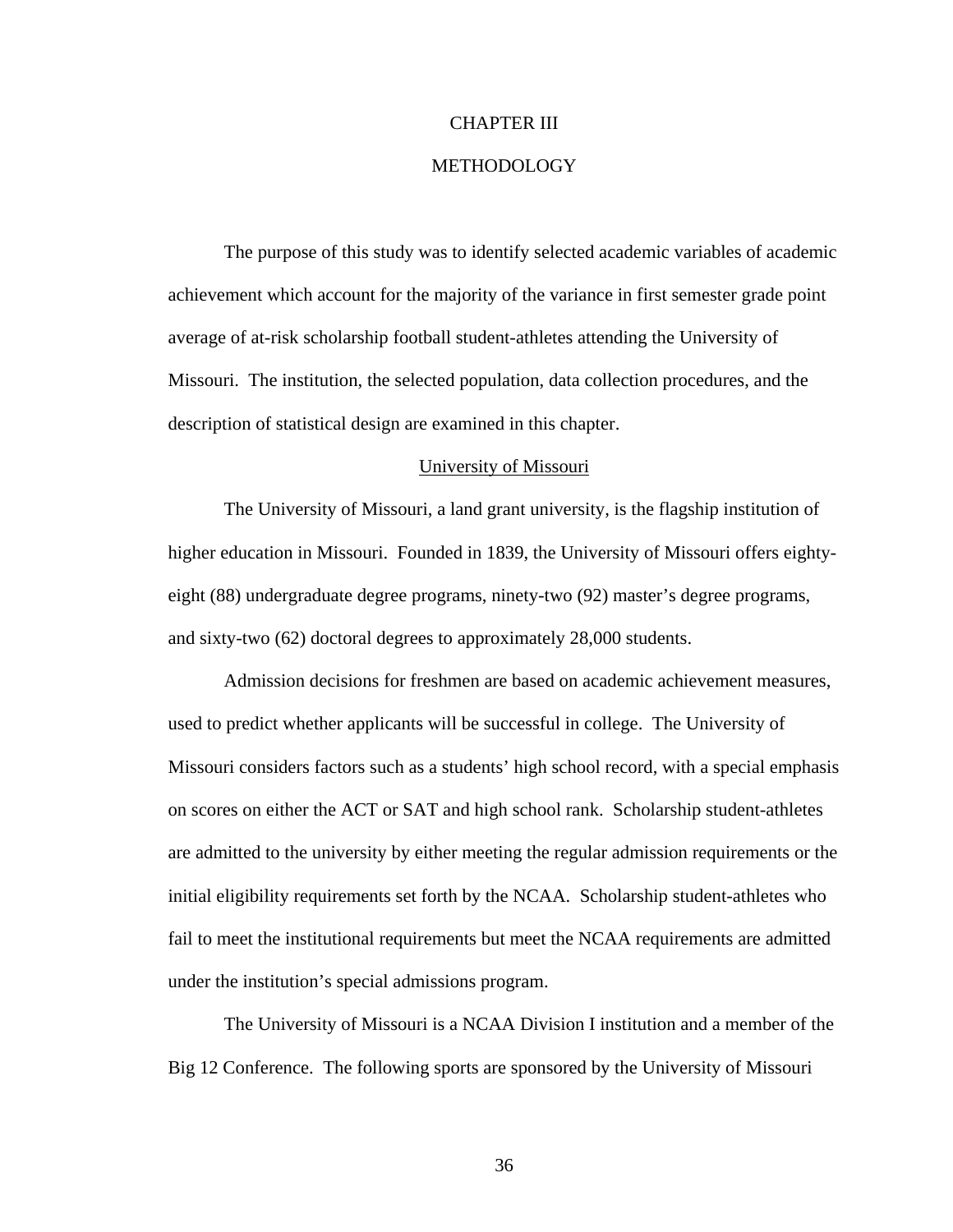Department of Intercollegiate Athletics: football, men's and women's basketball, baseball, softball, women's tennis, women's soccer, women's gymnastics, men's and women's swimming and diving, wrestling, volleyball, men's and women's track and field, men's and women's cross country, and men's and women's golf. The University of Missouri's athletic department operates with a budget of approximately forty-four (44) million dollars and has fielded nationally competitive teams in most of its sports. A total of sixteen (16) of the university's twenty (20) sport programs participated in NCAA post season competition in 2005-06.

Student-athletes at the University of Missouri receive support services from the athletic department's Total Person Program. The primary goal of the Total Person Program is to provide and coordinate academic support services and life skills programming to approximately five hundred (500) student-athletes.

The academic support services provided by the Total Person Program include academic counseling and advising, tutorial services, supervised study hall, academic mentoring, and a computer lab. Life skills programming includes career counseling, personal and social development, and community service and outreach. Organizationally, the Total Person Program reports to the Department of Athletics, which provides all necessary funding. The administration of the program is the responsibility of a Director of Academic Services and a Director of Life Skills, both whom report to an Associate Director of Athletics for Student Services.

#### Population and Sampling

The subjects for this study were scholarship football student-athletes admitted under the University of Missouri's special admission program who matriculated at the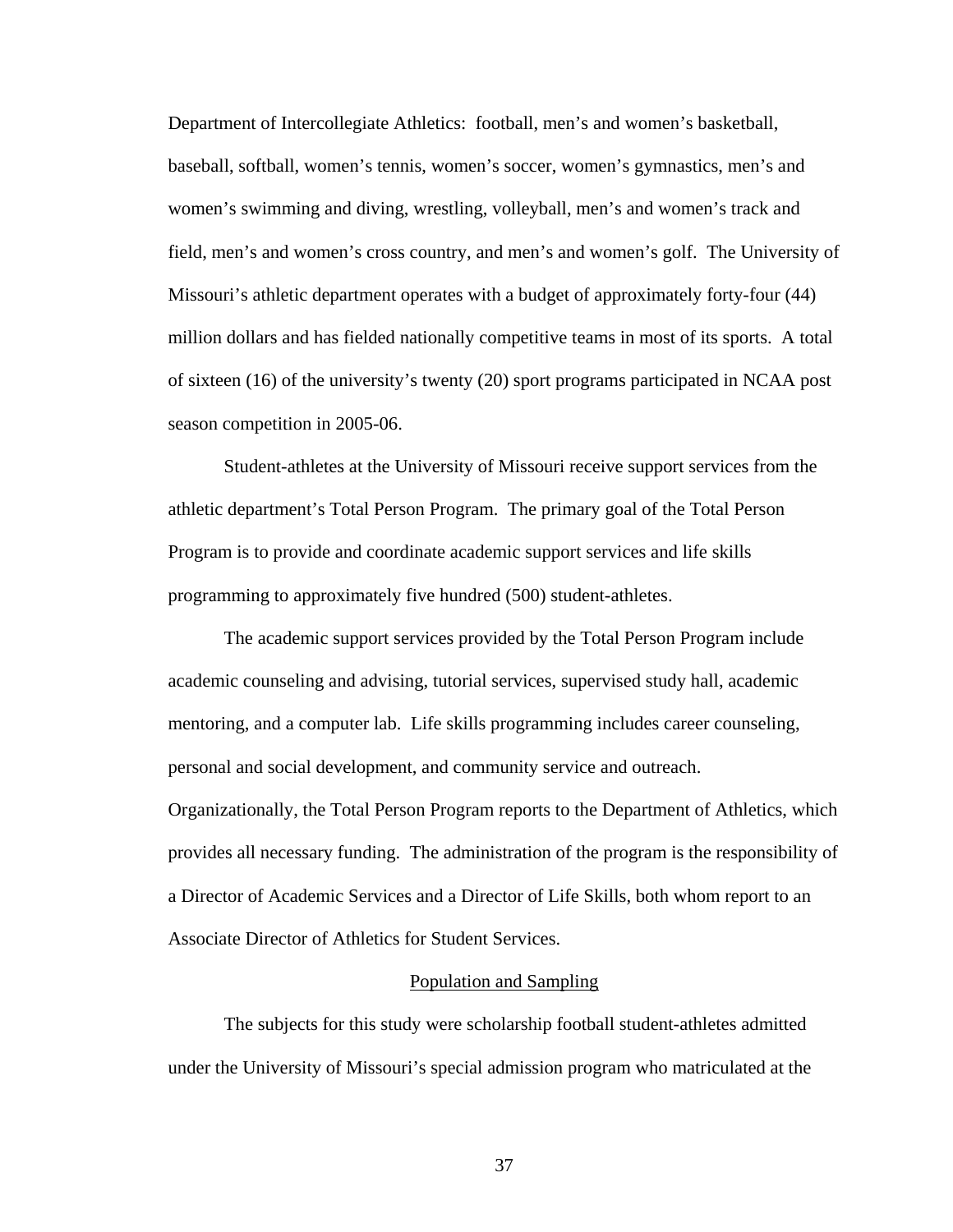institution during the academic years 2002-03, 2003-04, and 2004-05. The population pool of student-athletes was taken from the admission files of the University of Missouri Office of the Registrar.

The sample represented a total of forty-nine (49) scholarship student-athletes. In addition to being specially admitted, the entire group of student-athletes met certain criteria which included being on athletics related financial aid, being on the football team roster at the start of classes for the respective fall semester, being enrolled in a minimum of twelve (12) credit hours, and being classified as regular degree seeking students.

#### Collection of Data

Data used in this study for the prediction of academic success of this group were obtained from the University of Missouri's Office of the Registrar. These data included high school grade point average, high school rank, ACT composite score, SAT total score, and first semester college grade point average. For purposes of this study, all SAT total scores were converted to the ACT composite equivalent using the conversion table shown in Appendix A.

#### Variables

The dependent variable is first semester college grade point average. Although using grade point average has limits, the researcher chose this cognitive measure as it is used by the institution as the criteria for determining enrollment continuance for the special admission population. The independent variables were high school grade point average, high school rank, and standardized test score. These cognitive variables provide descriptive data on the entry level academic ability of the student-athletes. The high school grade point average and the ACT composite scores have been shown to be useful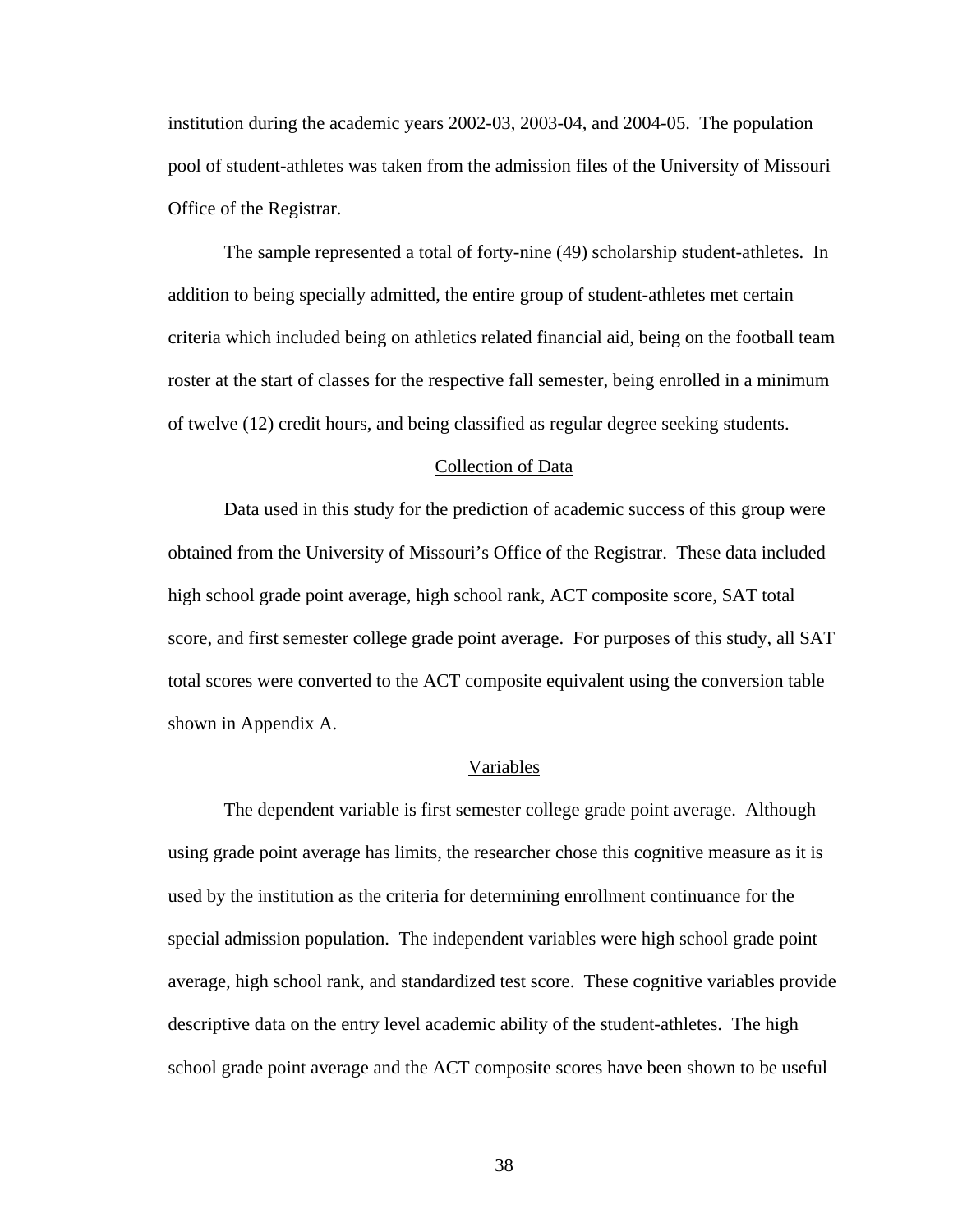when assessing academic ability of prospective college students (Willingham and Breland, 1982). Additionally, these variables are important to this study because ACT composite and high school rank are used by the University of Missouri when making admission decisions and high school grade point average and ACT composite are used by the NCAA to determine initial eligibility.

## Description of Statistical Design

In a study of this type, it was possible that multiple variables might be correlated with the first semester academic success of the at-risk scholarship football studentathlete. As a result, it was decided that a statistical design would have to be used which would allow various factors to co-vary simultaneously. The most appropriate statistical model for this study was a stepwise multiple regression model.

This model made it possible to statistically analyze each of the variables as they relate to the criterion and each other. The stepwise multiple regression analysis used was from the Statistical Package for the Social Sciences to test the following hypotheses:

- H1 High school grade point average, within the context of the regression model, is significant as a predictor of first semester academic performance of at-risk scholarship football student-athletes as measured by cumulative grade point average.
- H<sub>2</sub> High school rank, within the context of the regression model, is not significant as a predictor of first semester academic performance of at-risk scholarship football student-athletes as measured by cumulative college grade point average.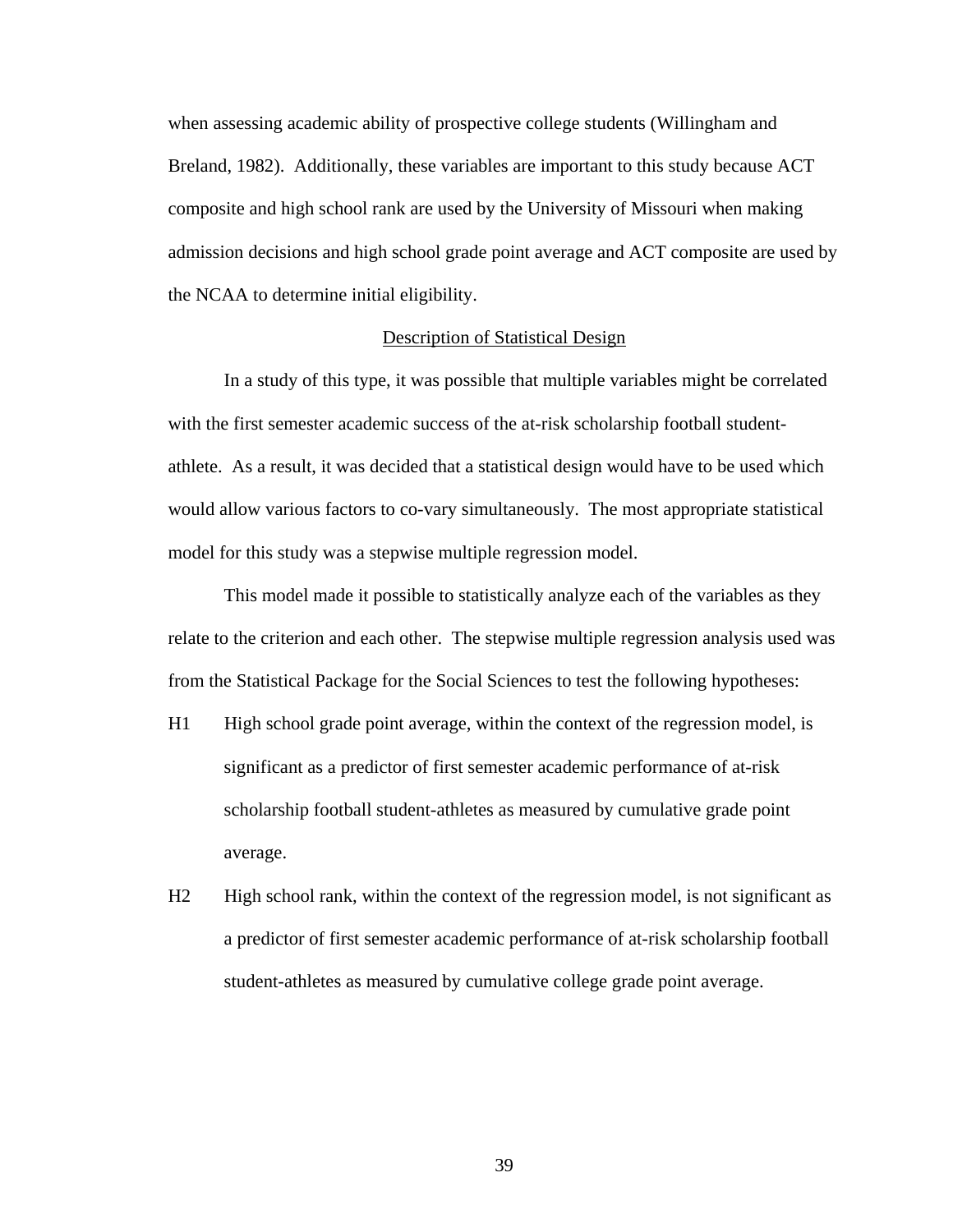H3 Standardized test score, within the context of the regression model, is significant as a predictor of first semester academic performance of at-risk scholarship football student-athletes as measured by cumulative college grade point average.

 A stepwise multiple regression analysis was used to test distinct prediction models. An assumption in stepwise regression analysis is that the relationship between each predictor variable and the outcome measure is linear across all values of the outcome. For the analysis the size of the group (n) is shown.

High school grade point average was entered first. High school rank was then added to the equation followed by ACT composite to determine the best overall model for predicting first semester college grade point average. All hypotheses were tested by stepwise multiple regression analyses. The  $p < .05$  rejection level was used to test all hypotheses.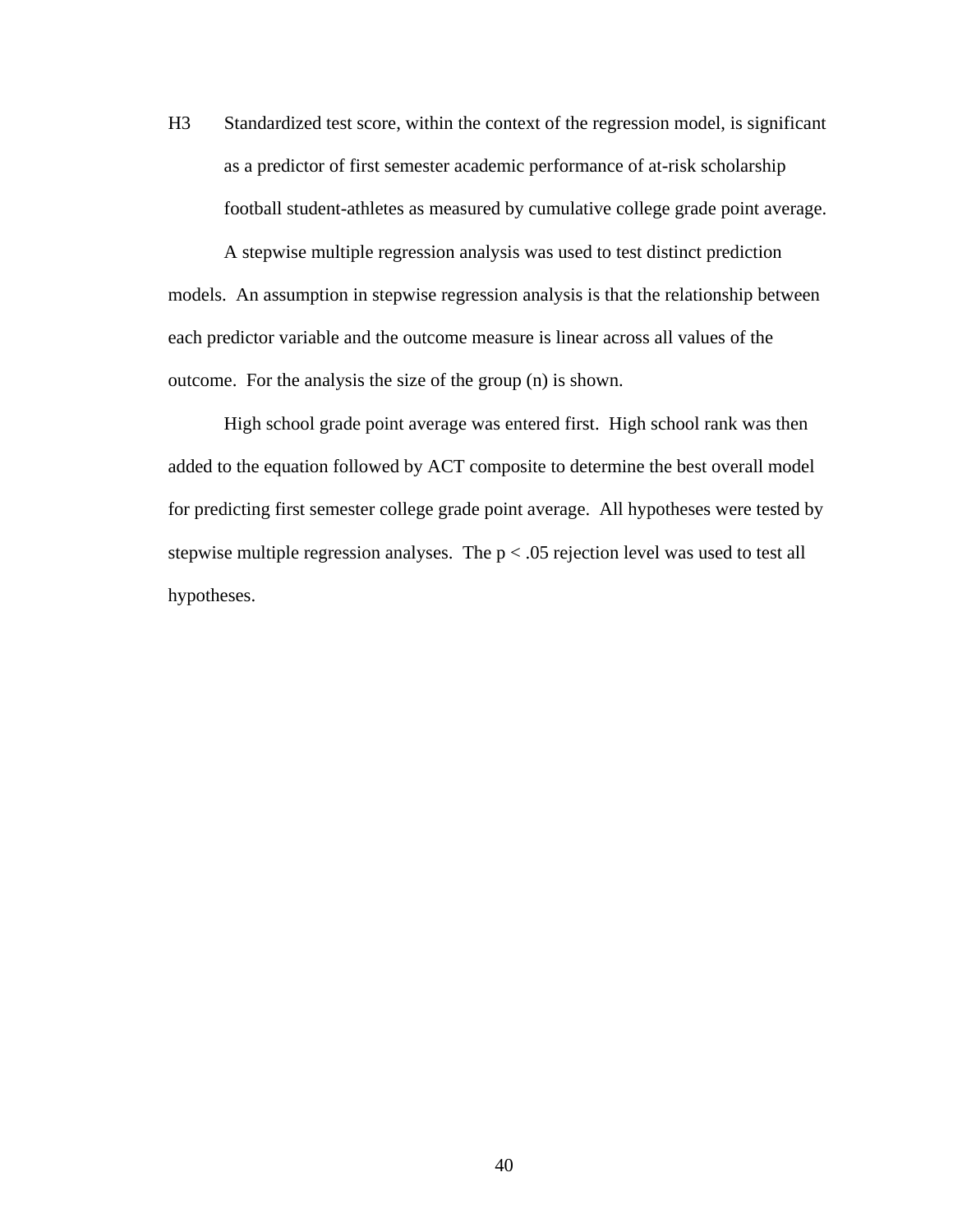## CHAPTER IV

## RESULTS

 The purpose of this study was to identify selected academic variables which might explain the variance in the first semester academic performance of at-risk scholarship football student-athletes at the University of Missouri. The academic variables of (a) High School Grade Point Average, (b) High School Rank, and (c) Standardized Test Score were examined in relation to actual academic performance in college, as measured by cumulative college grade point average at the end of the first semester of initial full time enrollment. The results of all the statistical analysis of this study, with reference to pertinent tables, are described in this chapter.

Three hypotheses were tested and one research question guided this study:

- H1 High school grade point average, within the context of the regression model, is significant as a predictor of first semester academic performance of at-risk scholarship football student-athletes as measured by cumulative grade point average.
- H<sub>2</sub> High school rank, within the context of the regression model, is not significant as a predictor of first semester academic performance of at-risk scholarship football student-athletes as measured by cumulative college grade point average.
- H3 Standardized test score, within the context of the regression model, is significant as a predictor of first semester academic performance of at-risk scholarship football student-athletes as measured by cumulative college grade point average.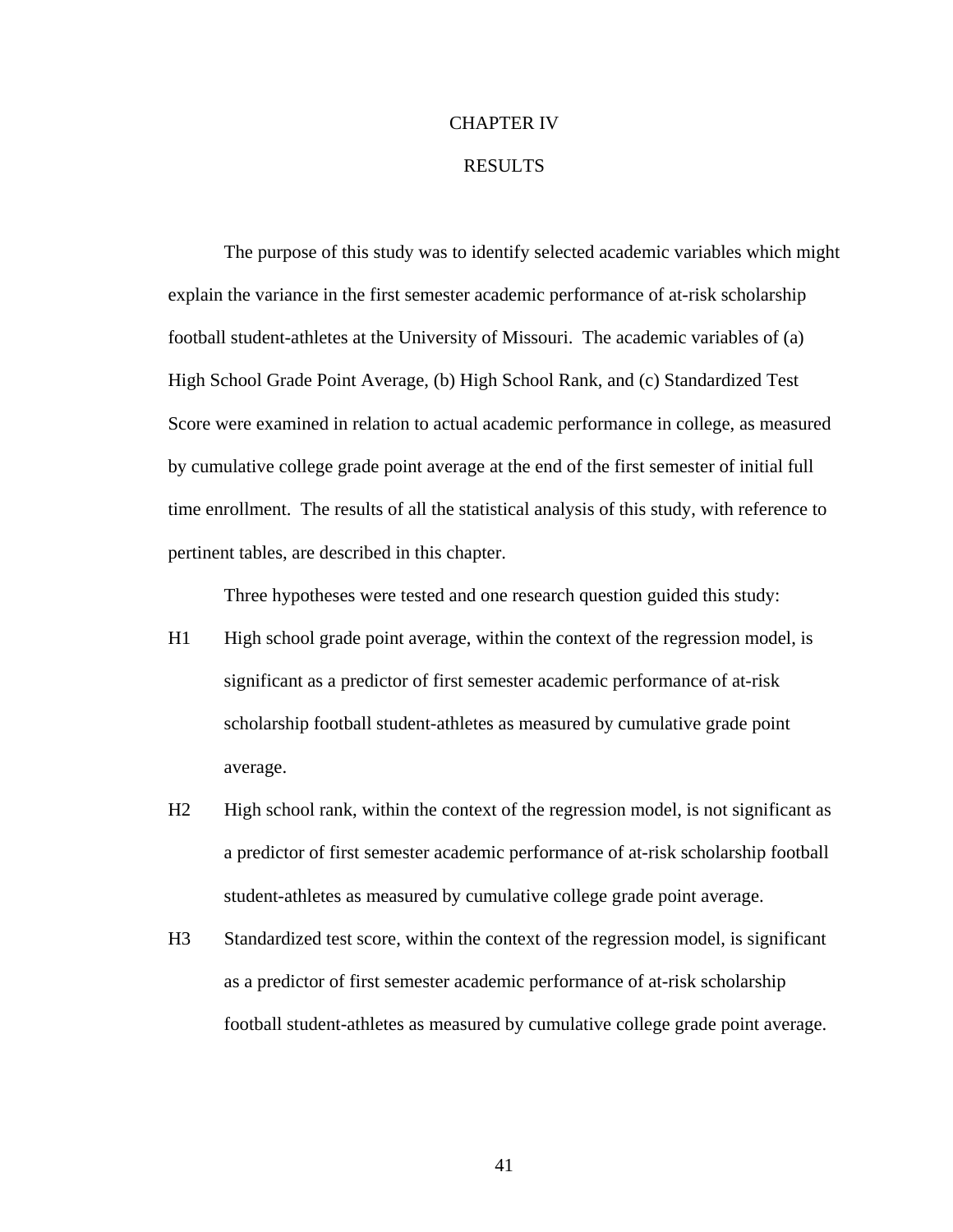Q1 With what degree of effectiveness can selected academic variables such as (a) High School Grade Point Average; (b) High School Rank; and (c) Standardized Test Score predict first semester academic success for at-risk scholarship football student-athletes at the University of Missouri?

 The results of the investigation are reported in the following sub-sections in this chapter: (1) a profile of the population studied, (2) descriptive analysis, (3) analysis of academic performance predictor variables used in this study, and (4) description of results for each hypothesis tested. A description of variable abbreviations used throughout this chapter are shown in Table 2.

| . . |  |
|-----|--|
|     |  |

| Variables                             | Abbreviation |
|---------------------------------------|--------------|
| Independent Variables:                |              |
| High school grade point average       | <b>HSGPA</b> |
| High school rank                      | <b>HSR</b>   |
| American College Test Composite Score | <b>ACTC</b>  |
| Criterion Variable:                   |              |
| First semester MU grade point average | <b>MUGPA</b> |

## *Description of Variable Abbreviations Used*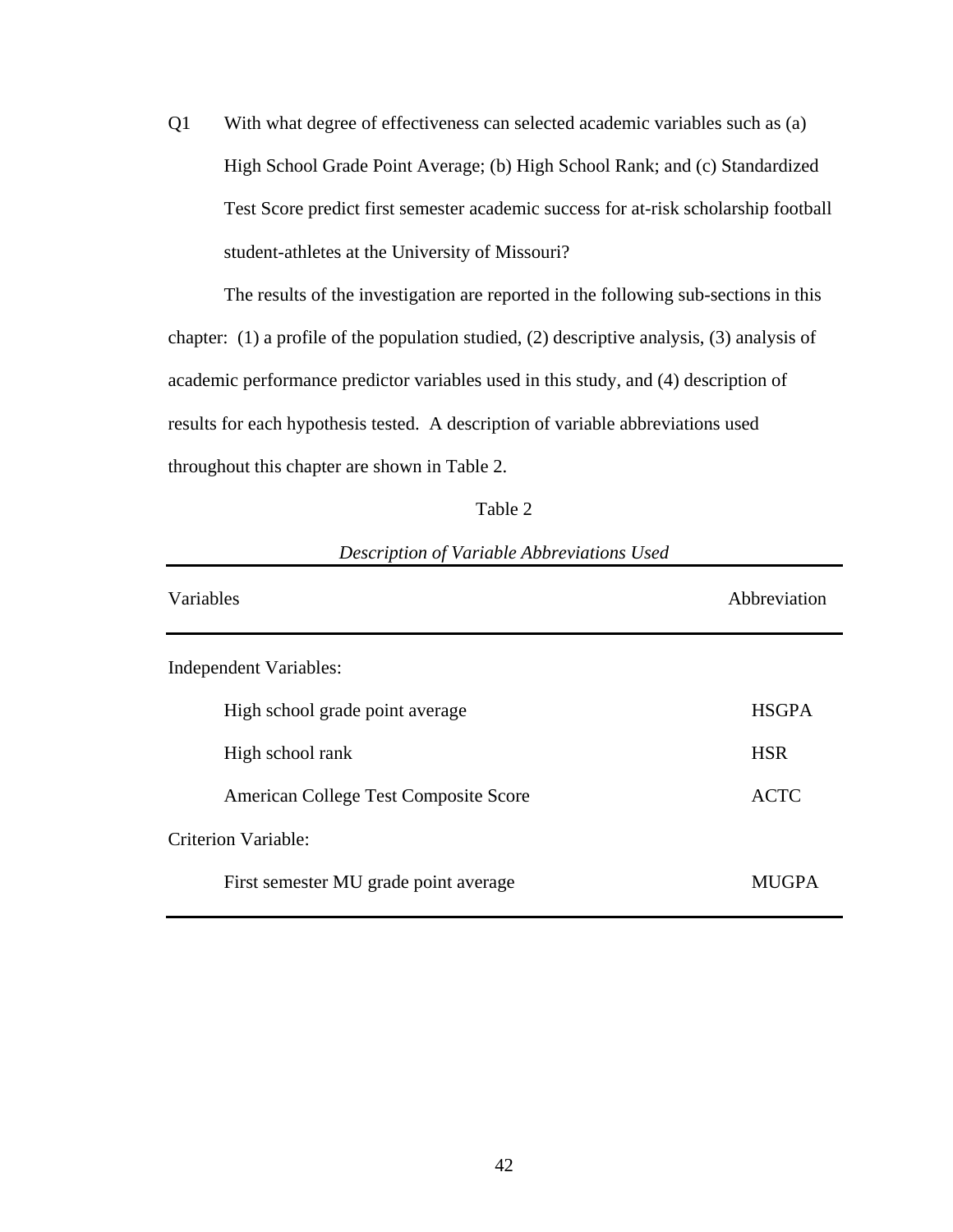## Profile of Population

 Demographic data for the student-athlete population in this study are shown in Table 3. The group consisted of forty-nine (49) male scholarship football studentathletes, of which twenty-one (21) were white and twenty-six (26) were black. The ethnicity of two subjects was not available. Ethnicity was not used as an independent variable in this study because it is not utilized by the University of Missouri or the NCAA to determine admission or initial eligibility respectively. However, the researcher included this information for the benefit of the reader. This data set contains full-time degree seeking undergraduate students only and each subject was admitted to the University of Missouri under the institution's special admission program during the academic years 2002-03, 2003-04, and 2004-05.

| anje |  |
|------|--|
|------|--|

|              | ${\bf N}$      | $\%$ |  |
|--------------|----------------|------|--|
| Population   | 49             | 100% |  |
| Gender       |                |      |  |
| Male         | 49             | 100% |  |
| Race         |                |      |  |
| White        | 21             | 43%  |  |
| <b>Black</b> | 26             | 53%  |  |
| NA           | $\overline{2}$ | 4%   |  |

*Student-Athlete Population Profile* 

 $NA = not available$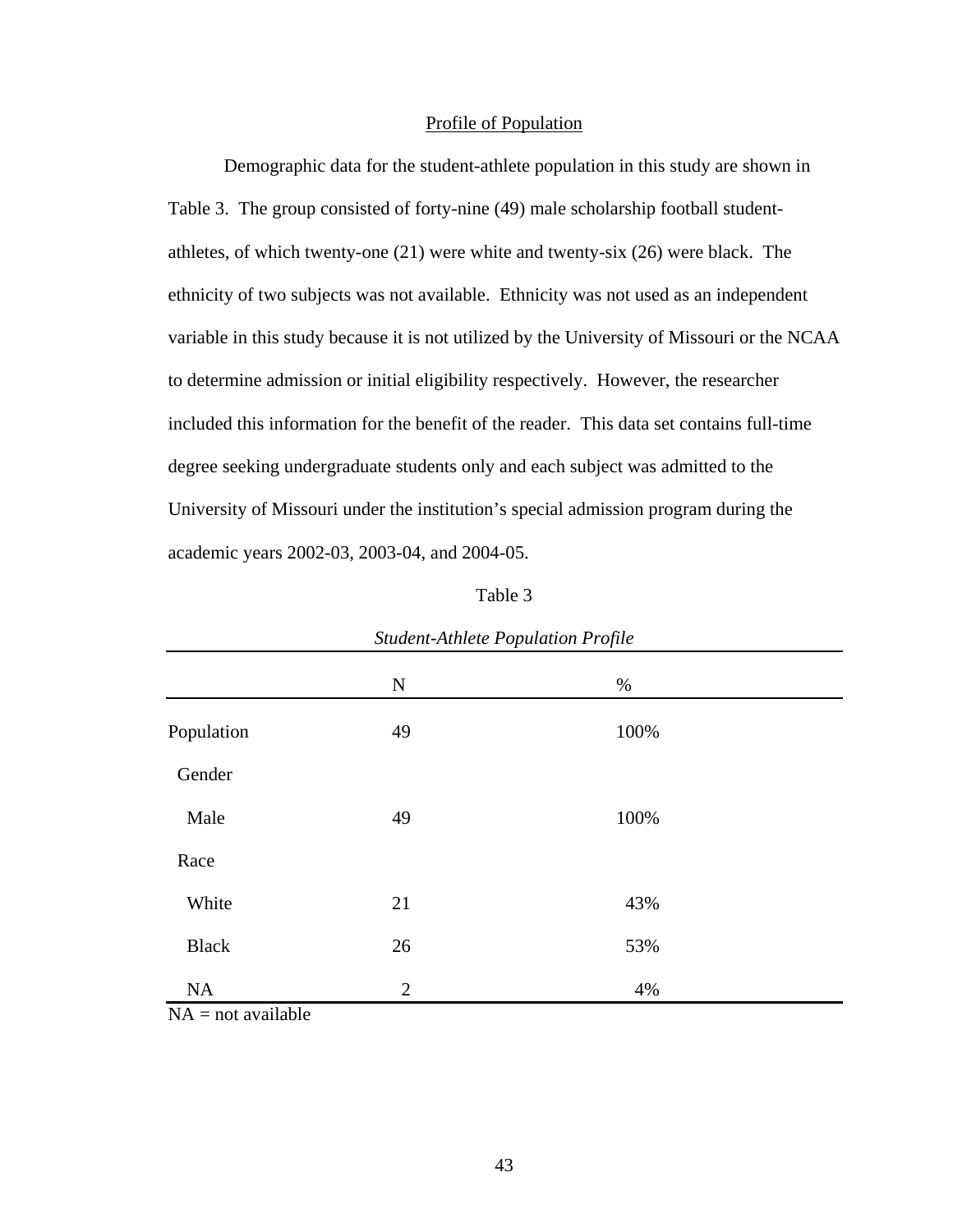## Descriptive Analysis

 Table 4 shows means and standard deviations of the criteria variable; first semester college grade point average, and the predictor variables; high school grade point average, high school rank, and ACT composite.

 Students entered under the University of Missouri's special admission program must achieve a minimum grade point average of 2.0 at the end of their first semester of enrollment or be subject to dismissal. The mean for the population examined exceeded that; their mean college grade point average was 2.18. Thirty-three (33) student-athletes achieved a first semester grade point average above a 2.0 while sixteen (16) of the fortynine (49) student-athletes within the sample population earned a first semester grade point average below a 2.0.

 The mean scores of each independent variable were as follows: (1) high school  $GPA = 2.751$ ; (2) high school rank = 42.863; and (3) ACT composite = 18.489.

| ant |  |
|-----|--|
|-----|--|

| means and standard Deviation of Criteria and Fredictor Variables |    |        |           |  |  |
|------------------------------------------------------------------|----|--------|-----------|--|--|
| Variable                                                         | N  | Mean   | <b>SD</b> |  |  |
| <b>MUGPA</b>                                                     | 49 | 2.183  | 0.614     |  |  |
| <b>HSGPA</b>                                                     | 49 | 2.751  | 0.399     |  |  |
| <b>HSR</b>                                                       | 49 | 42.863 | 17.783    |  |  |
| <b>ACTC</b>                                                      | 49 | 18.489 | 2.622     |  |  |

*Means and Standard Deviation of Criteria and Predictor Variables*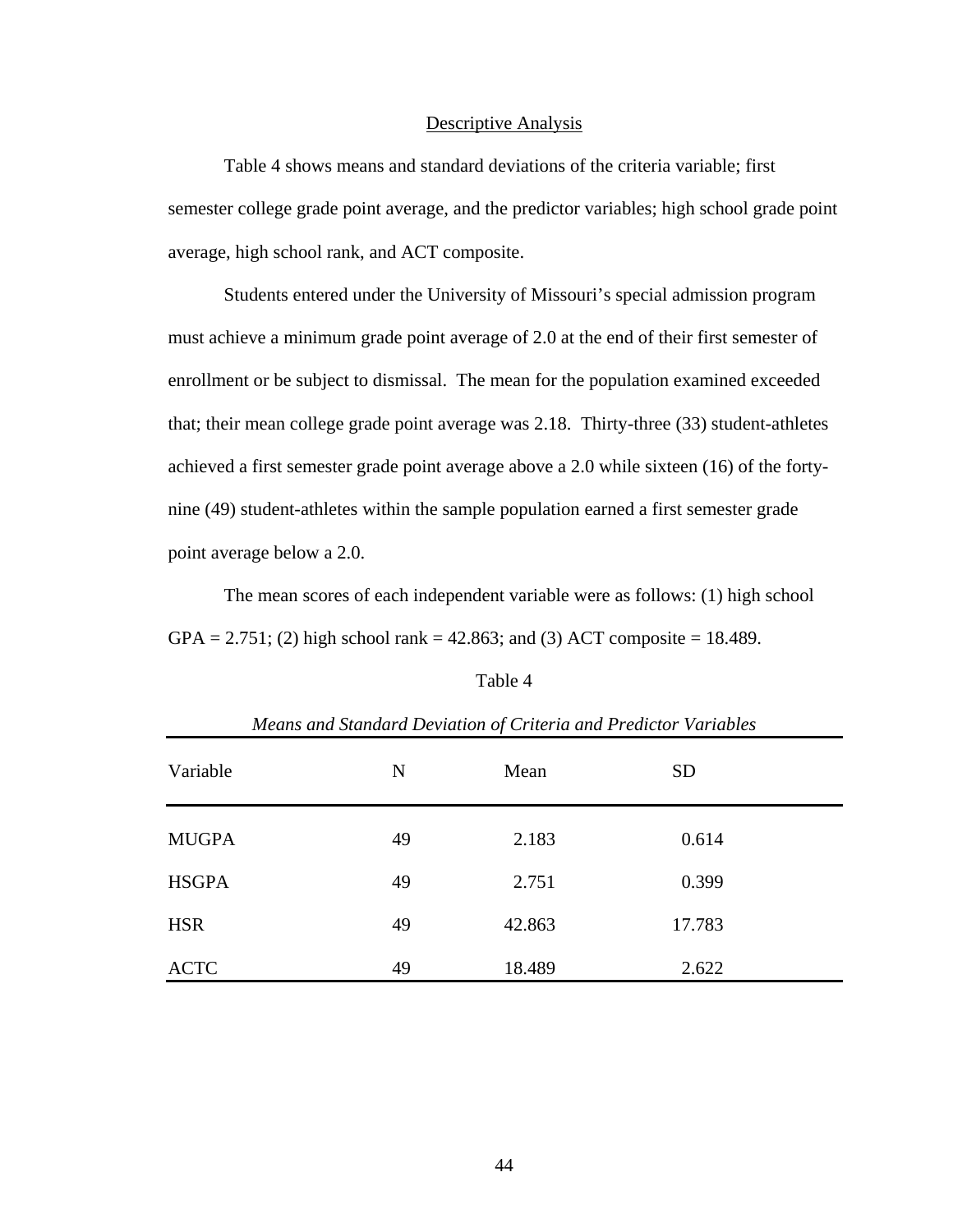## Analysis of Academic Performance Predictor Variables

 To predict the first semester cumulative college grade point average of at-risk scholarship football student-athletes, a stepwise multiple regression analysis was performed using the predictor variables of high school grade point average, high school rank, and ACT composite score.

 Table 5 displays a bivariate correlation matrix among the criterion and predictor variables used in the study and shows the correlation coefficient (*r*) associated with each other. Two of the three predictor variables analyzed, high school grade point average and high school rank, were significantly correlated to first semester college grade point average. High school grade point average had a modest correlation with first semester college grade point average  $(r = .486)$ . High school rank had a low correlation with first semester college grade point average  $(r = .399)$  and ACT composite had a low negative correlation coefficient with first semester college grade point average  $(r = -.204)$ .

### Table 5

| Variables    | <b>MUGPA</b> | <b>HSGPA</b> | <b>HSR</b> | <b>ACTC</b> |
|--------------|--------------|--------------|------------|-------------|
| <b>MUGPA</b> | 1.00         | .486*        | .399*      | $-.204$     |
| <b>HSGPA</b> |              | 1.00         | $.695*$    | $-.389*$    |
| <b>HSR</b>   |              |              | 1.00       | $-.447*$    |
| <b>ACTC</b>  |              |              |            | 1.00        |
|              |              |              |            |             |

*Correlation Matrix of Criterion and Predictor Variables for Academic Success Prediction (n = 49)* 

 $* p < .01$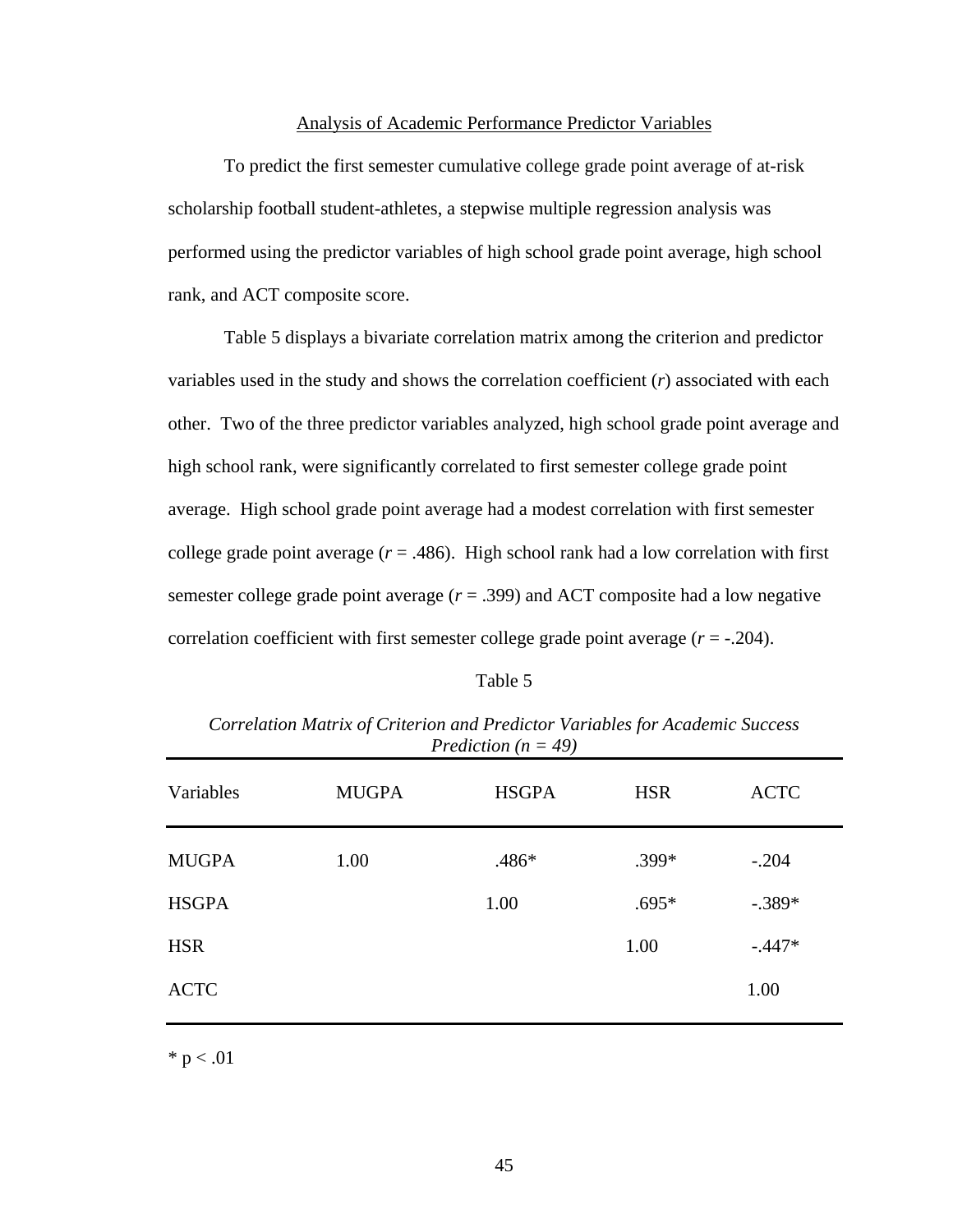Although not identified as predictor variables in this study, the researcher did analyze the correlation between ACT English and ACT Math scores of the sample population and the criterion variable. Neither variable was significantly correlated to first semester grade point average which may be explained by their high correlations with ACT composite. A correlation table that includes ACT English and ACT Math scores is shown in Appendix B.

 Table 6 displays a bivariate correlation matrix among the predictor variables used in the study and shows the correlation coefficient (*r*) associated with each other. High school grade point average and high school rank had the highest significant correlation coefficient between predictor variables  $(r = .695)$ . High school grade point average and ACT composite had a low negative correlation coefficient (*r* = -.389) while high school rank and ACT composite had a moderate negative correlation coefficient (*r* = -.447). Both were significant at the .01 level.

## Table 6

*Correlation Matrix of Predictor Variables for Academic Success Prediction (n = 49)*

| Variables    | <b>HSGPA</b> | <b>HSR</b> | <b>ACTC</b> |
|--------------|--------------|------------|-------------|
| <b>HSGPA</b> | 1.00         | $.695*$    | $-.389*$    |
| <b>HSR</b>   |              | 1.00       | $-.447*$    |
| <b>ACTC</b>  |              |            | 1.00        |

 $* p < .01$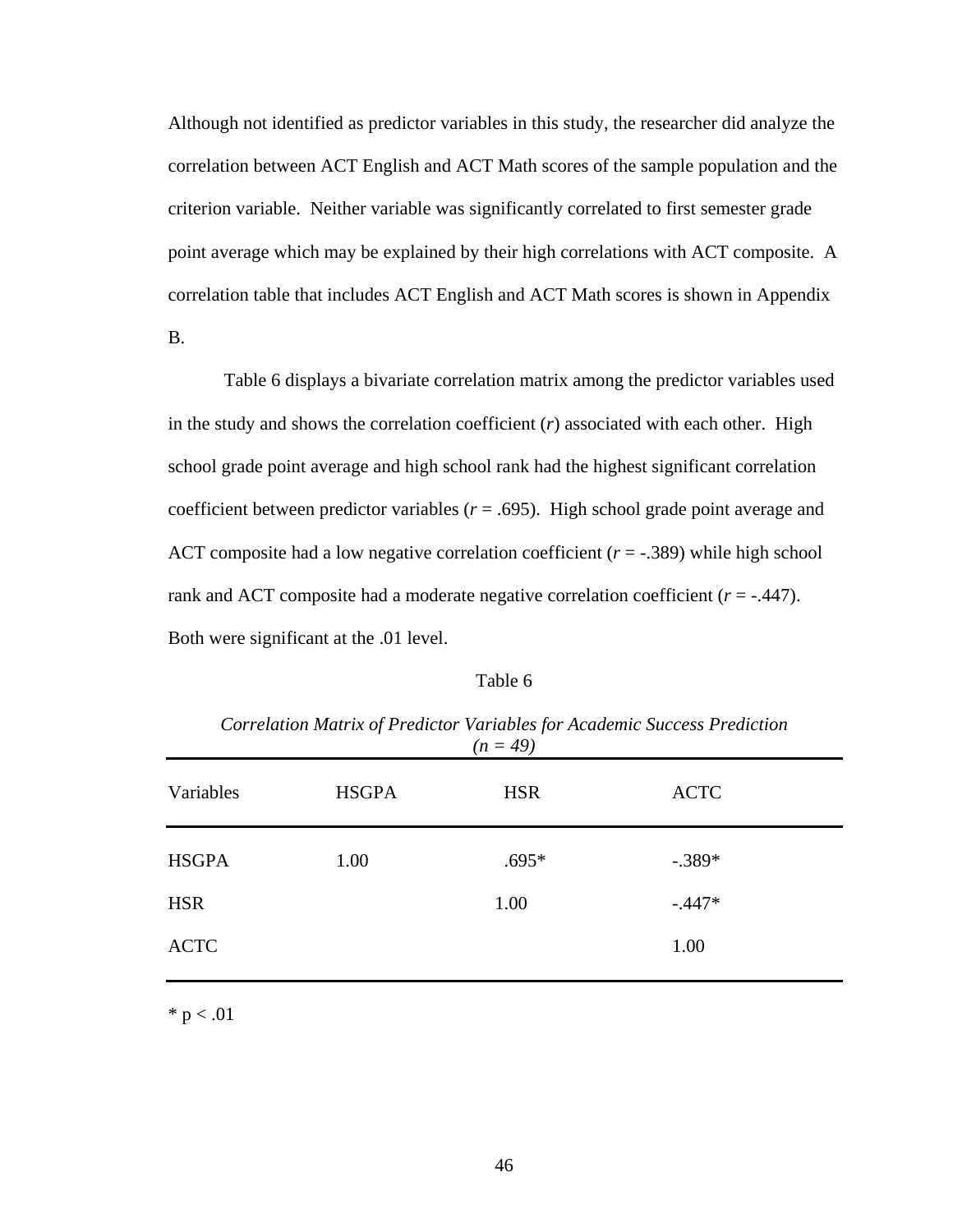All variables used in the bivariate correlation matrix were used to determine if any combination of variables could predict first semester college grade point averages in the sample. A stepwise multiple regression analysis was conducted.

Step 1 analyzed the predictor variable of high school grade point average and its importance in predicting first semester college grade point average. Step 2 analyzed high school grade point average in addition to high school rank in predicting first semester college grade point average for the student-athlete sample. Step 3 analyzed the variables of step 2 in addition to ACT composite.

The predictor variables and their importance in predicting the first semester college grade point average of at-risk scholarship football student-athletes are presented in Table 7. Only high school grade point average was significant as a traditional predictor of the first semester college grade point average,  $F(1, 41) = 10.968$ , p < .005,  $R^2$  = .211, accounting for 21% of the variance in Model 1. In Model 2, a slight change in variance occurred from Model 1 (21% to 22%) when high school rank was included,  $F(2, 40) = 5.732$ ,  $p > .005$ ,  $R^2 = .223$ . High school grade point average did not remain significant as a predictor of first semester college grade point average. The inclusion of ACT composite score in Model 3 caused no change in the predictive power of Model 2 (22% to 22%),  $F(3, 39) = 3.730$ ,  $p > .005$ ,  $R^2 = .223$ . None of the predictor variables added significantly to the prediction of first semester college grade point average. The rsquare value for the combination of high school grade point average, high school rank, and ACT composite was .223.

Table 7 shows that between the three traditional predictor variables (high school grade point average, high school rank, and ACT composite), only high school grade point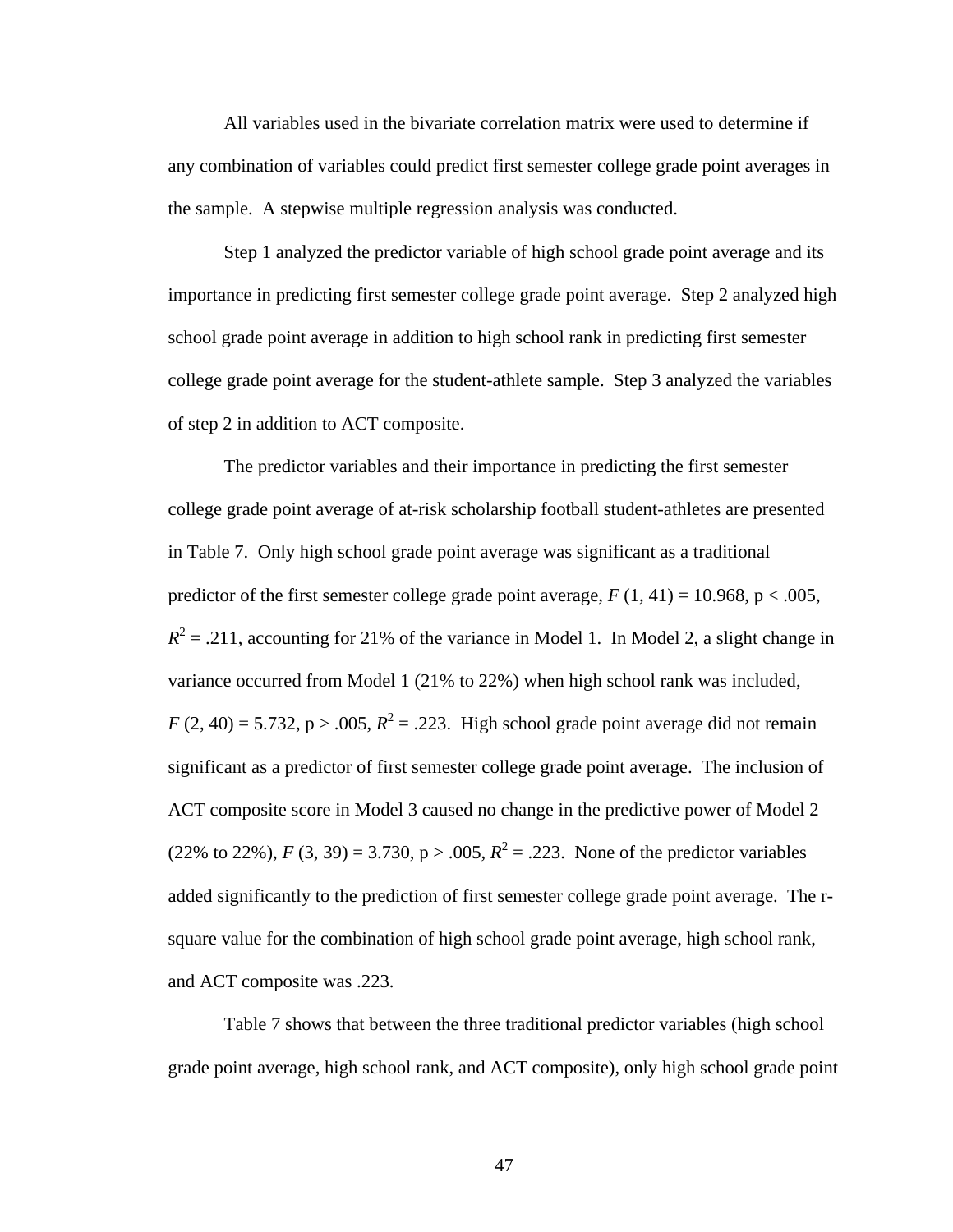average is significant. High school grade point average accounted for 21% of the variance of first semester college grade point average for the at-risk scholarship football student-athletes. High school rank and ACT composite were not significant as predictors of first semester grade point average for this sample.

# Table 7

*Stepwise Regression Analysis of First Semester College GPA for At-Risk Scholarship Football Student-Athletes (n = 49)*

|                       |       | <b>Unstandardized Coefficients</b><br><b>Std Error</b> |                 | <b>Standardized Coefficients</b><br>Beta |
|-----------------------|-------|--------------------------------------------------------|-----------------|------------------------------------------|
| Variable              | $R^2$ | B                                                      | SE <sub>B</sub> | B                                        |
| Model 1               |       |                                                        |                 |                                          |
| <b>HSGPA</b>          | .21   | .745                                                   | .225            | .459*                                    |
| Model 2               |       |                                                        |                 |                                          |
| <b>HSGPA</b>          | .21   | .573                                                   | .317            | .353                                     |
| <b>HSR</b>            | .22   | .005                                                   | .007            | .151                                     |
| Model 3               |       |                                                        |                 |                                          |
| <b>HSGPA</b>          | .21   | .568                                                   | .324            | .350                                     |
| <b>HSR</b>            | .22   | .005                                                   | .007            | .146                                     |
| $\operatorname{ACTC}$ | .22   | $-.004$                                                | .037            | $-0.016$                                 |

 $*$  p  $< .05$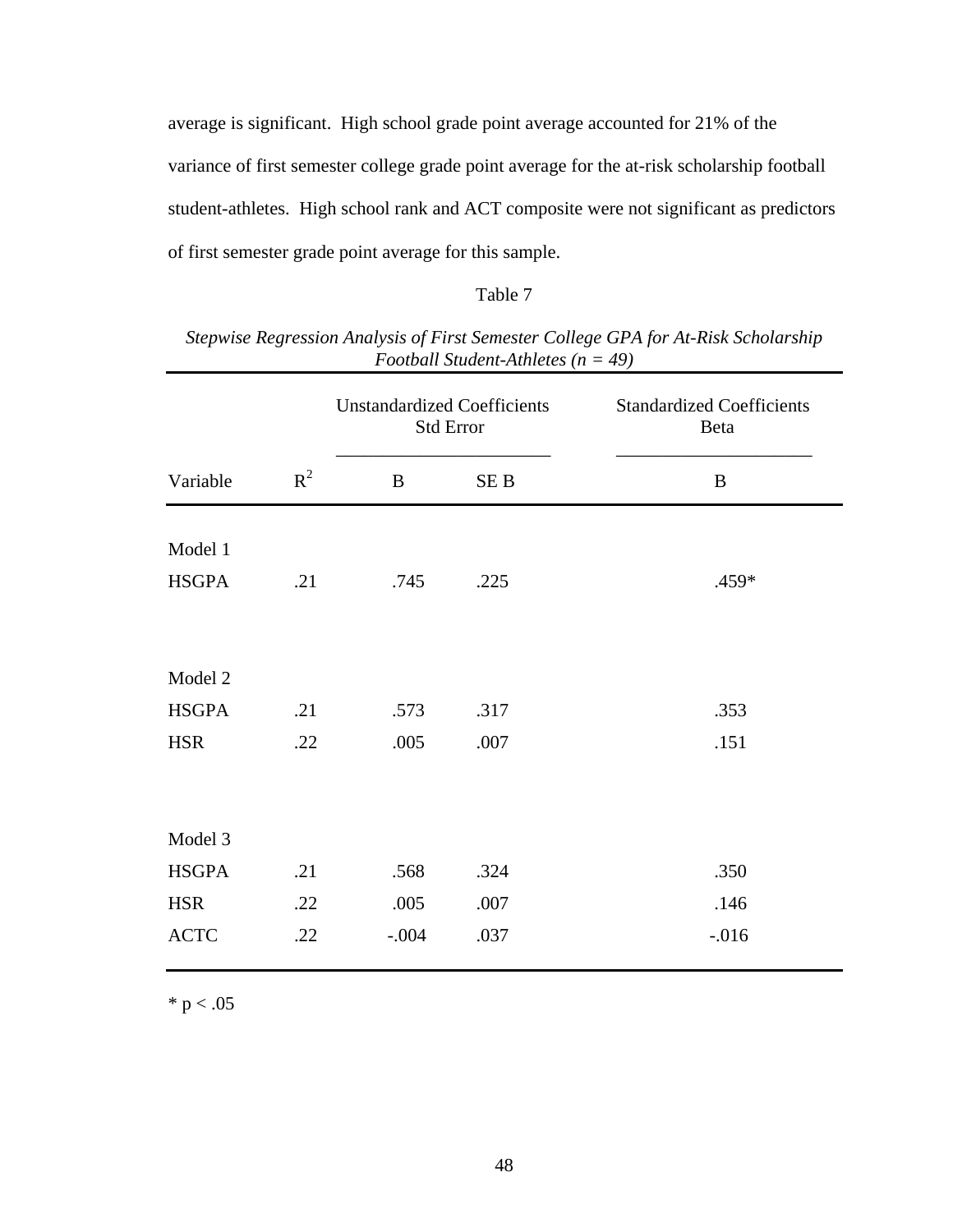Table 8 presents the results of the stepwise regression analyses of the predictor variables of academic performance for the sample population as measured by the first semester cumulative grade point average. High school grade point average was the only variable to show a significant  $(R^2)$  increment. The  $R^2$  value suggested that 21% of the variance in first semester college grade point average could be explained by this variable.

| `able |  |
|-------|--|
|-------|--|

| Stepwise Regression Analyses Summary Table of Predictor Variables of First Semester |
|-------------------------------------------------------------------------------------|
| College GPA for At-Risk Scholarship Football Student-Athletes ( $n = 49$ )          |

| Variable     | $\mathbf R$ | $R^2$ | $R^2$ Change | $\mathbf{F}$ | Sig. of F |
|--------------|-------------|-------|--------------|--------------|-----------|
|              |             |       |              |              |           |
| <b>HSGPA</b> | .459        | .211  | .211         | 10.968       | $.002*$   |
| <b>HSR</b>   | .472        | .223  | .012         | 5.732        | .443      |
| <b>ACTC</b>  | .472        | .223  | .000         | 3.730        | .922      |

 $* p < .05$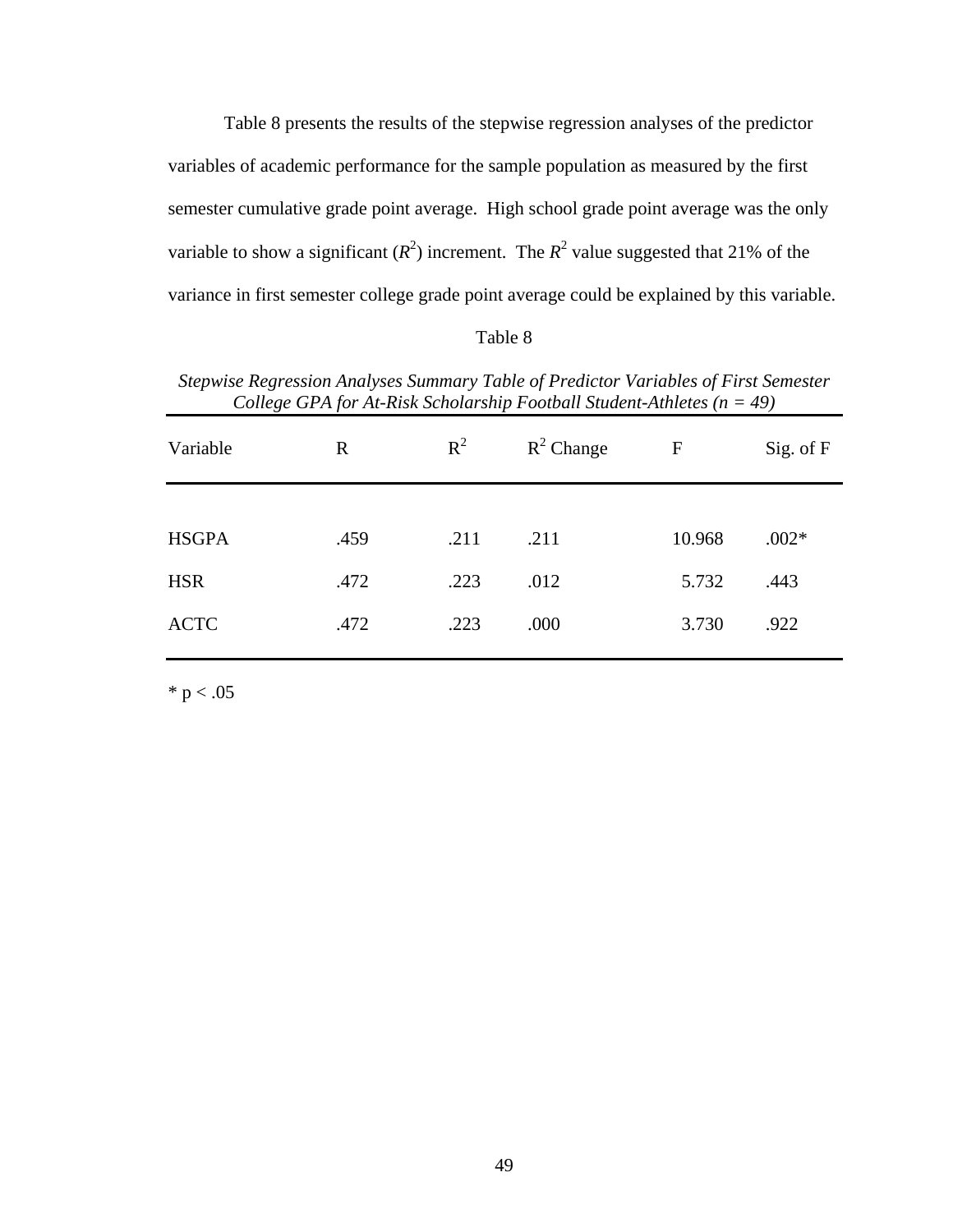# Test of the Hypotheses

Hypothesis 1

 The first hypothesis investigated the effectiveness of high school grade point average as a predictor of academic performance of at-risk scholarship football studentathletes. The hypothesis stated that high school grade point average, within the context of the regression model, is significant as a predictor of first semester academic performance of at-risk scholarship football student-athletes as measured by cumulative grade point average. Table 5 indicates high school grade point average as a single predictor variable of academic performance had the highest correlation (*r* = .486) but a modest association with first semester cumulative grade point average and was significant at the .01 level. Additionally, Table 8 shows that high school grade point average had the highest value of explained variance  $(R^2 = .211)$  and suggests that 21% of the variance in first semester cumulative college grade point average was predicted from the high school grade point average. Based on the findings from the data presented, this hypothesis was accepted.

### Hypothesis 2

 The second hypothesis investigated the effectiveness of high school rank as a predictor of academic performance of at-risk scholarship football student-athletes. The hypothesis stated that high school rank, within the context of the regression model, is not significant as a predictor of first semester academic performance of at-risk scholarship football student-athletes as measured by cumulative college grade point average. Table 5 indicates high school rank as a single predictor variable of academic performance had a low to moderate correlation (*r* = .399) with first semester cumulative grade point average.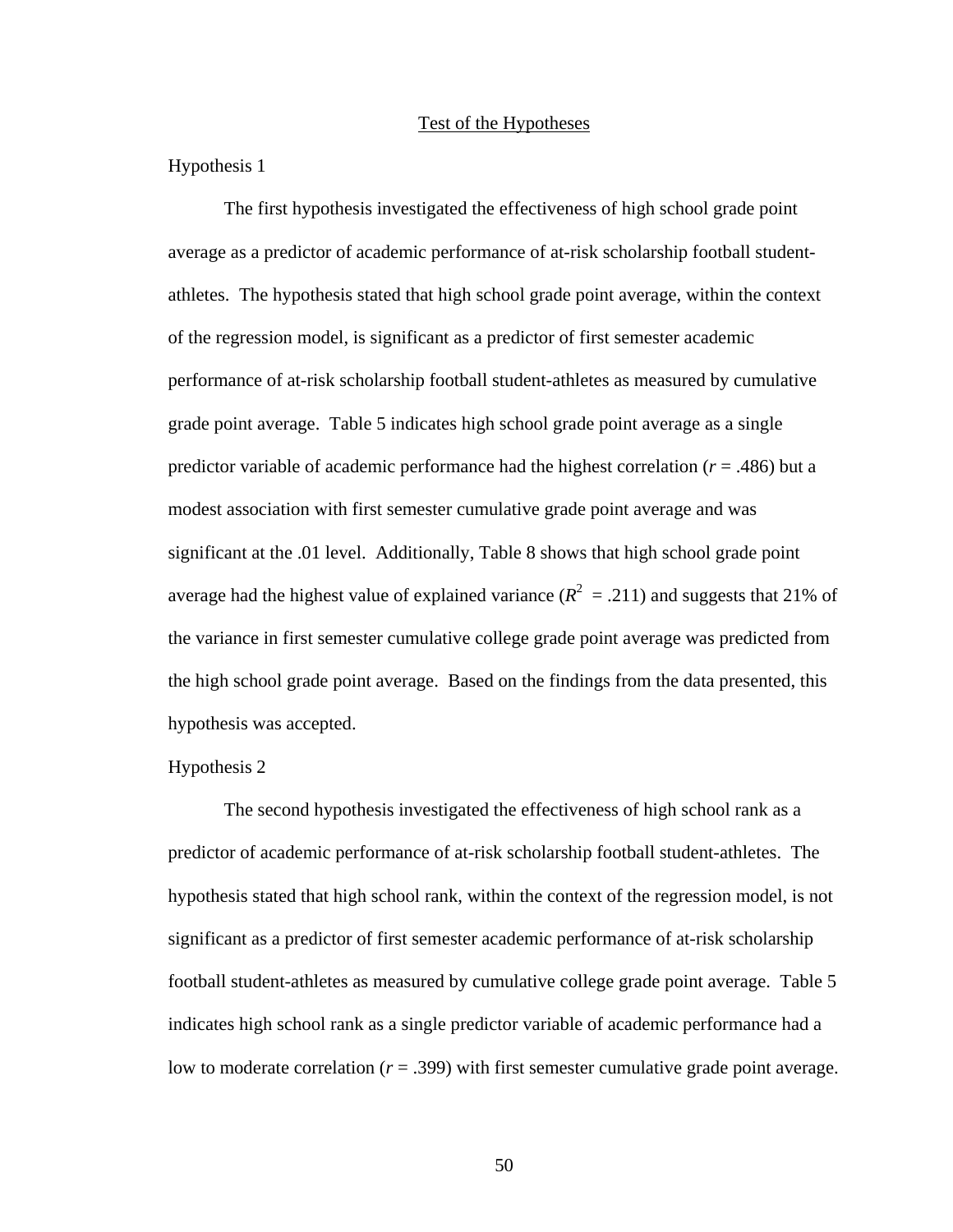Although high school rank correlated significantly with first semester cumulative college grade point average at the .01 level, Table 8 shows that high school rank explained 1% of the variance  $(R^2 = .012)$ , and based on the findings from the data presented, this hypothesis was accepted.

#### Hypothesis 3

 The third hypothesis investigated the effectiveness of ACT composite as a predictor of academic performance of at-risk scholarship football student-athletes. The hypothesis stated that standardized test score (ACT composite), within the context of the regression model, is significant as a predictor of first semester academic performance of at-risk scholarship football student-athletes as measured by cumulative college grade point average. Table 5 indicates ACT composite as a single predictor variable of academic performance had a low negative correlation (*r* = -.204) with first semester cumulative grade point average and was not significant at the .01 level. Table 8 shows that ACT composite explained 0% of the variance in first semester college grade point average ( $R^2$  = .000), and based on the findings from the data presented, this hypothesis was rejected.

### Summary

 The academic variables of (a) High School Grade Point Average, (b) High School Rank, and (c) Standardized Test Score (ACT composite) were examined in relation to actual academic performance in college, as measured by first semester grade point average for forty-nine (49) at-risk scholarship football student-athletes at the University of Missouri. The purpose of the study was to identify which traditional variables might explain the variance in the first semester academic performance for this sample.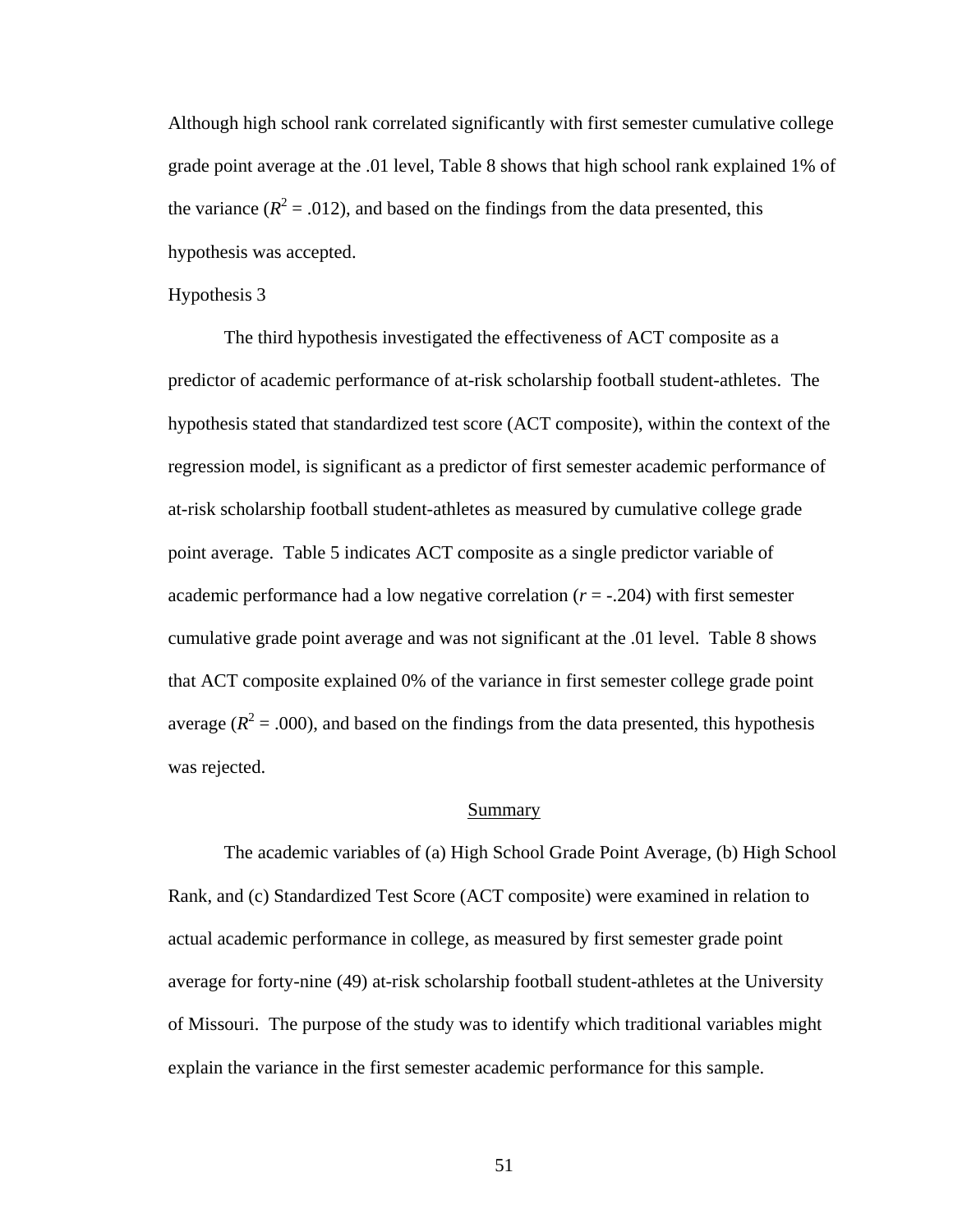High school grade point average and high school rank significantly correlated with first semester college grade point average while ACT composite did not. Between the independent variables, high school grade point average and high school rank had a significantly high correlation. High school grade point average and ACT composite had a significantly low correlation as did high school rank and ACT composite.

 A stepwise multiple regression analysis indicated that between the three traditional predictor variables, only high school grade point average was significant as a predictor of academic success, accounting for 21% of the variance of first semester college grade point average. When added to the regression model high school rank increased the explained variance by 1% while ACT composite did not add to the explained variance of first semester college grade point average.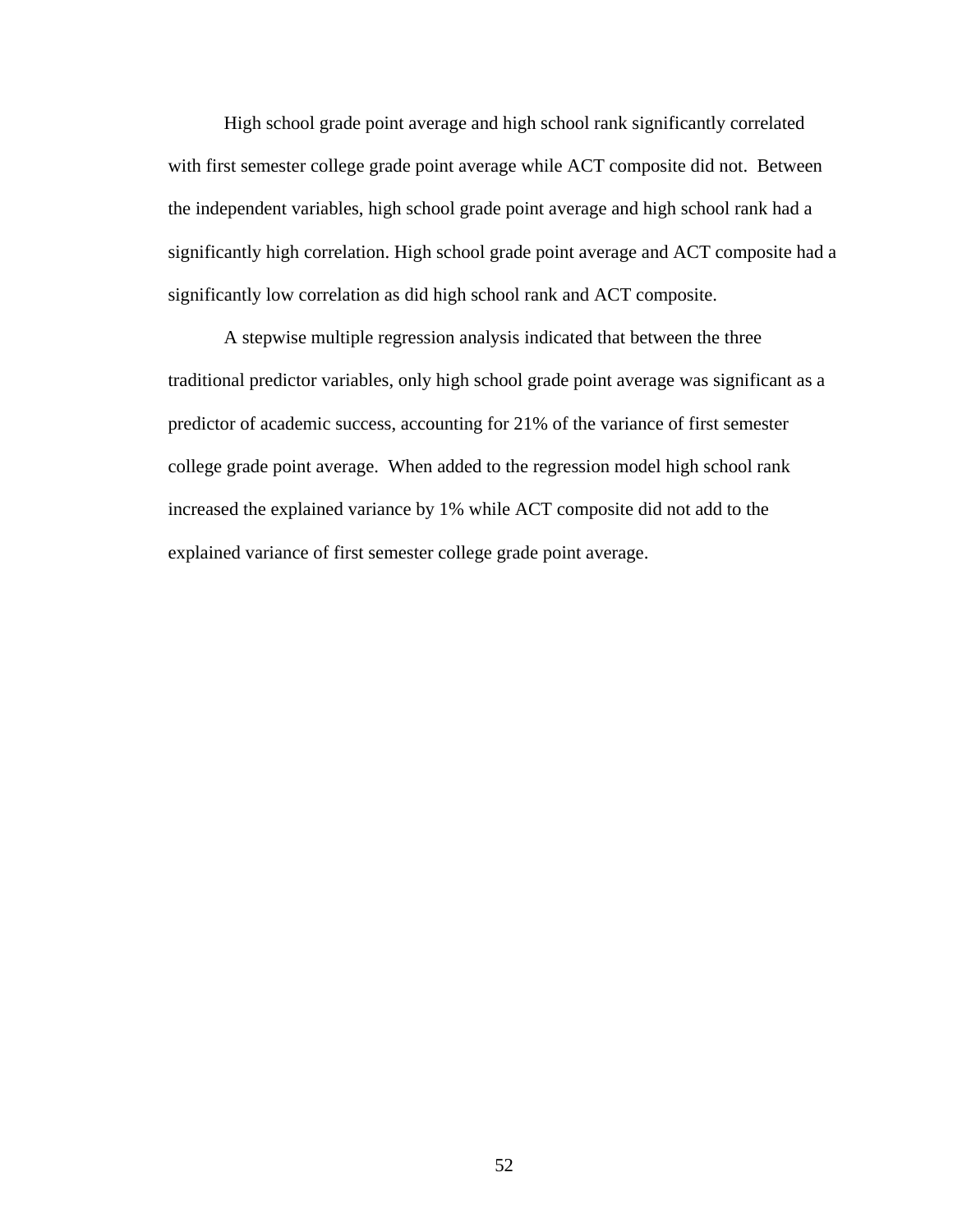### CHAPTER V

## DISCUSSION, CONCLUSIONS, IMPLICATIONS, AND RECOMMENDATIONS

 Based on the results of this study as reported in Chapter IV, it is important to understand the relevance of these findings as they relate to the study of student-athletes. This chapter presents the following sub-sections: (1) discussion of the results, (2) conclusions, (3) implications and recommendations, and (4) suggestions for further research.

#### Discussion

 There has been an increased interest by university and athletic administrators, faculty, and various researchers in the academic preparedness, admission, and academic performance of students participating in intercollegiate athletics. In 1983 the NCAA adopted legislation that made the academic standards for students participating in intercollegiate athletics more stringent. In 1989 the Knight Foundation Commission on Intercollegiate Athletics was created to recommend reform, resulting in a new model for intercollegiate athletics oversight. Presidential control was directed towards the academic integrity, financial integrity, and certification of intercollegiate athletic programs (Knight Foundation Commission, 1991). In 1995 the NCAA implemented a more restrictive set of initial eligibility standards for intercollegiate athletics participation and in 2003 instituted the Academic Progress Rate; a metric that measures the semester by semester academic progress of student-athletes.

The purpose of this study was to identify selected academic variables that may serve as predictors of first semester academic success of at-risk scholarship football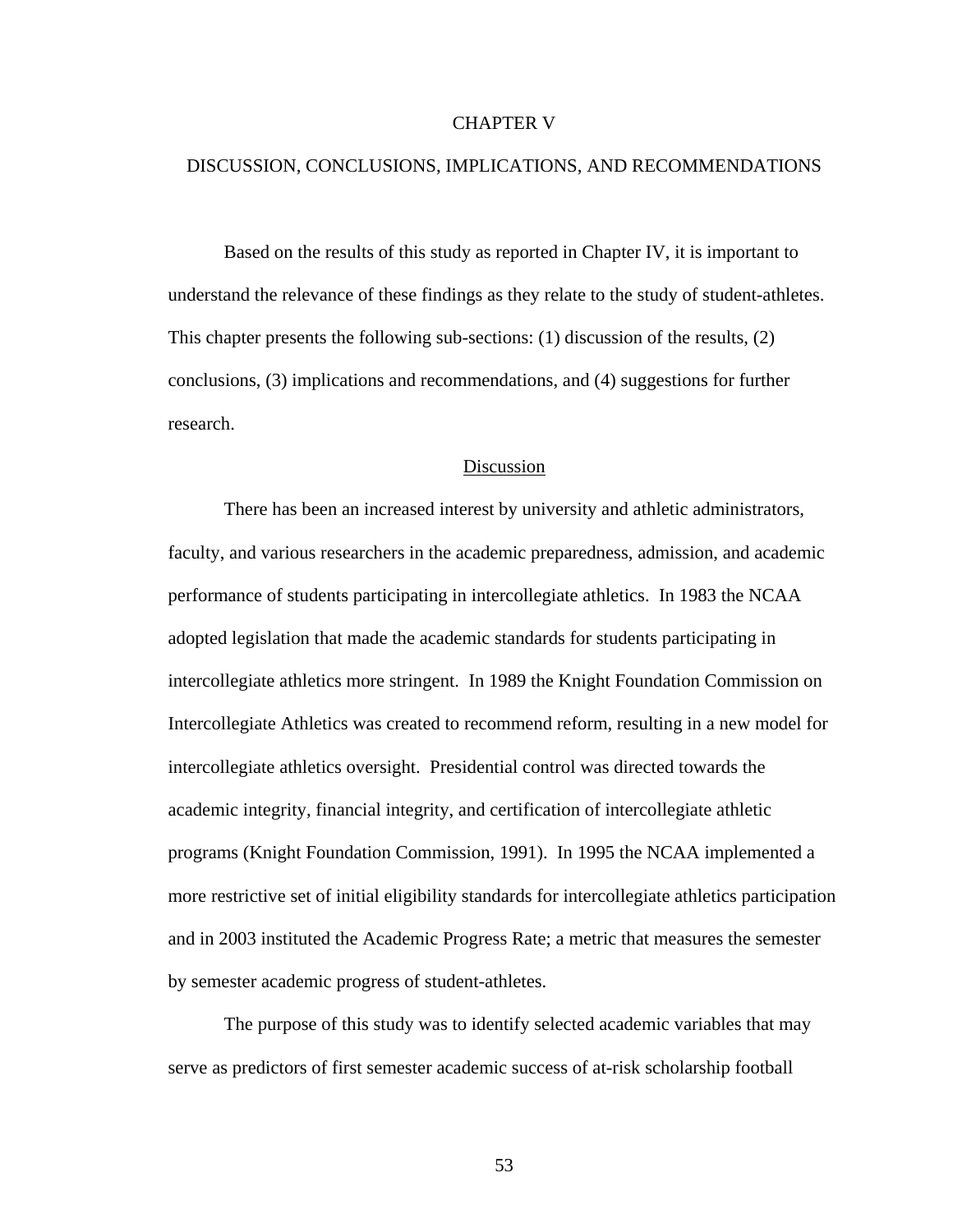student-athletes who matriculated at the University of Missouri during the academic years 2002-03, 2003-04, and 2004-05. For purposes of this study, at-risk was defined as a student admitted to the University of Missouri under the institution's special admission program while academic success was defined as a grade point average of 2.0 and above at the conclusion of the first semester of college. Both the University of Missouri and the NCAA utilize traditional academic variables to determine admission and initial eligibility respectively. As a result, this study analyzed the predictor variables of (a) High School Grade Point Average; (b) High School Rank; and (c) Standardized Test Score. Based on the analyses of first semester cumulative college grade point average, this study was designed to determine which academic variables best predict academic performance of student-athletes participating in the sport of football and who were admitted under the special admission program.

Permission to conduct this study on behalf of the University of Missouri was granted by the University Registrar. Permission to use human subjects for the research study was granted by the Campus Institutional Review Board. All data for this research project was compiled with the assistance of the University Registrar's office.

To predict the first semester cumulative college grade point average of at-risk scholarship football student-athletes, a stepwise multiple regression analysis was used to determine the level of variance explained by each predictor variable on the criterion variable. Correlations were done among the predictor variables and the criterion variable used in the study.

The independent variables of high school grade point average and high school rank were significantly correlated with the dependent variable of first semester college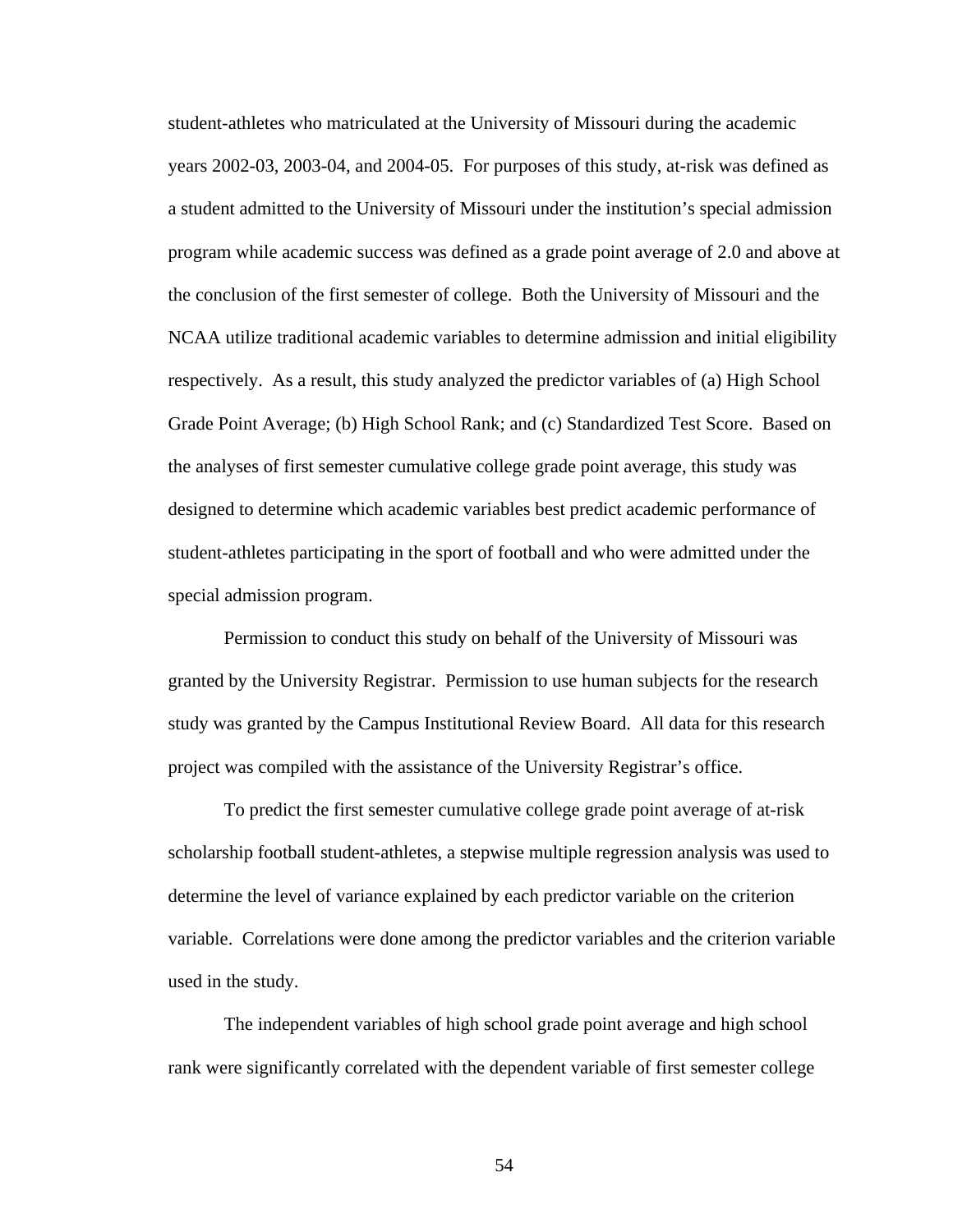grade point average. Additionally, these independent variables correlated highly with each other. Interestingly, ACT composite did not significantly correlate with first semester college grade point average and had a significantly low correlation with high school grade point average and high school rank.

The results of the three (3) research hypotheses, discussed in Chapter IV, show the following findings emerged in regard to the prediction of first semester academic success using traditional academic variables:

- 1. High school grade point average as a predictor of academic performance was statistically significant in predicting the first semester college grade point average of at-risk scholarship football student-athletes at the University of Missouri.
- 2. High school rank as a predictor of academic performance was not statistically significant in predicting the first semester college grade point average of at-risk scholarship football student-athletes at the University of Missouri.
- 3. Standardized test score as a predictor of academic performance was not statistically significant in predicting the first semester college grade point average of at-risk scholarship football student-athletes at the University of Missouri.

### **Conclusions**

 Previous studies have shown that the effectiveness in using traditional academic variables as predictors of college academic performance varies depending on the population examined. Research conducted on student-athletes has shown high school grade point average to provide a statistically significant correlation to first semester college grade point average and when used alone appears to predict college grade point average more consistently than standardized test scores. Several studies analyzing high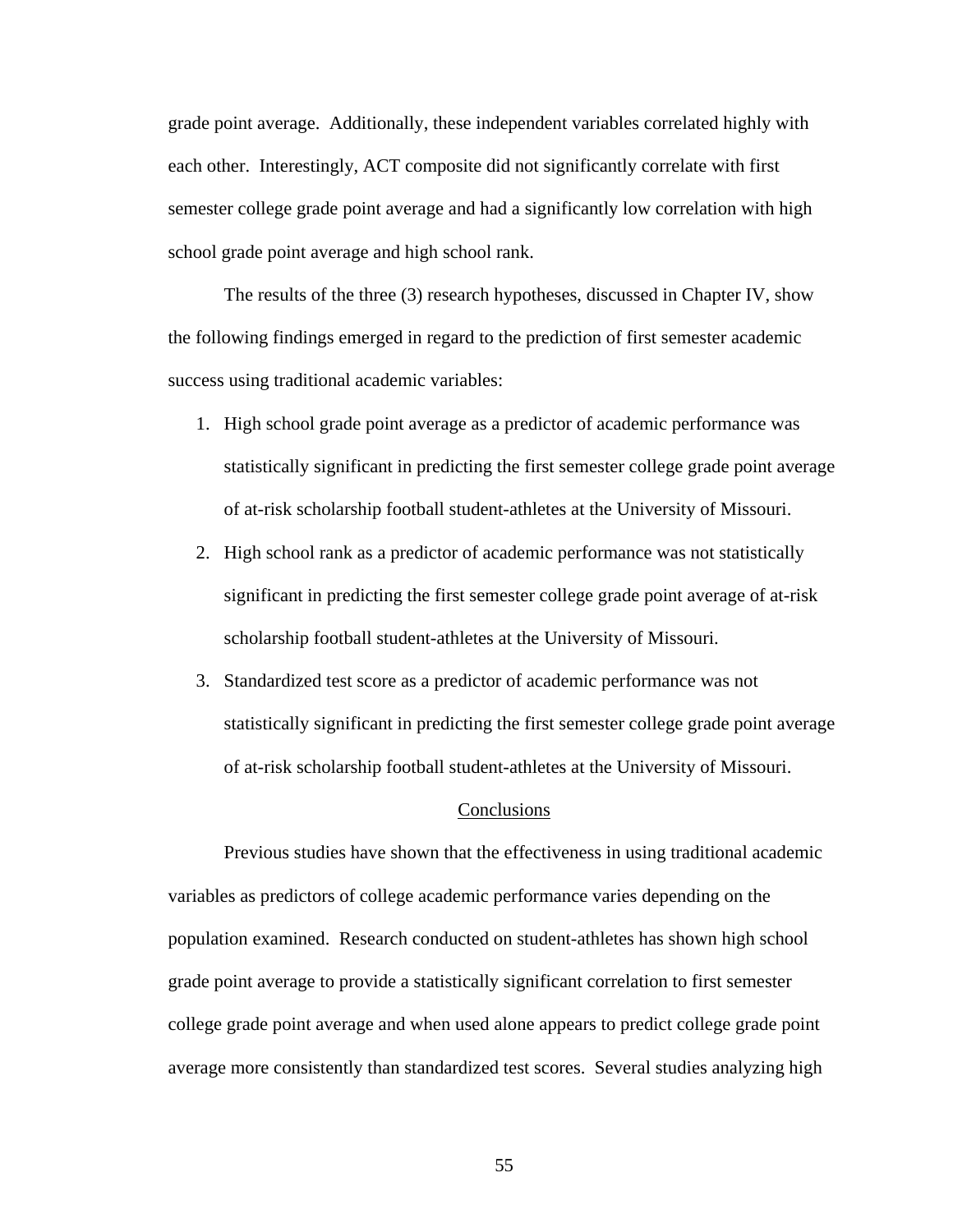school rank as a predictor of college academic achievement found that it is a more inclusive determinant than other traditional variables for minority student college admission. Other research has shown that high school rank is not a statistically significant correlate to first semester college grade point average. Standardized test scores have been found to be poor predictors for minorities but evidence does exist to suggest these measures are valid predictors for admitting students to college.

 This investigation of the effectiveness of traditional academic variables predicting first semester academic success of at-risk football student-athletes at the University of Missouri appears congruent, for the most part, with previous research (Walter, Smith, Hoey, Wilhelm, & Miller, 1971; Astin, 1971; Fincher, 1986; Sellers, 1992; Petrie, 1993; Lawlor, Richman, & Richman, 1997). The main finding is that of the three (3) traditional academic variables used for both University of Missouri admission and NCAA initial eligibility, only high school grade point average was a significant predictor of first semester academic success, accounting for 21% of the explained variance. High school rank and ACT composite, when added to the predictive model, accounted for an additional explained variance of 1%.

 When interpreting the findings of this study, the following conclusions can be made with regard to the use of high school grade point average, high school rank, and standardized test score in predicting first semester academic success for at-risk studentathletes participating in the sport of football at the University of Missouri:

1. High school grade point average was the best single predictor variable of first semester grade point average of at-risk football student-athletes.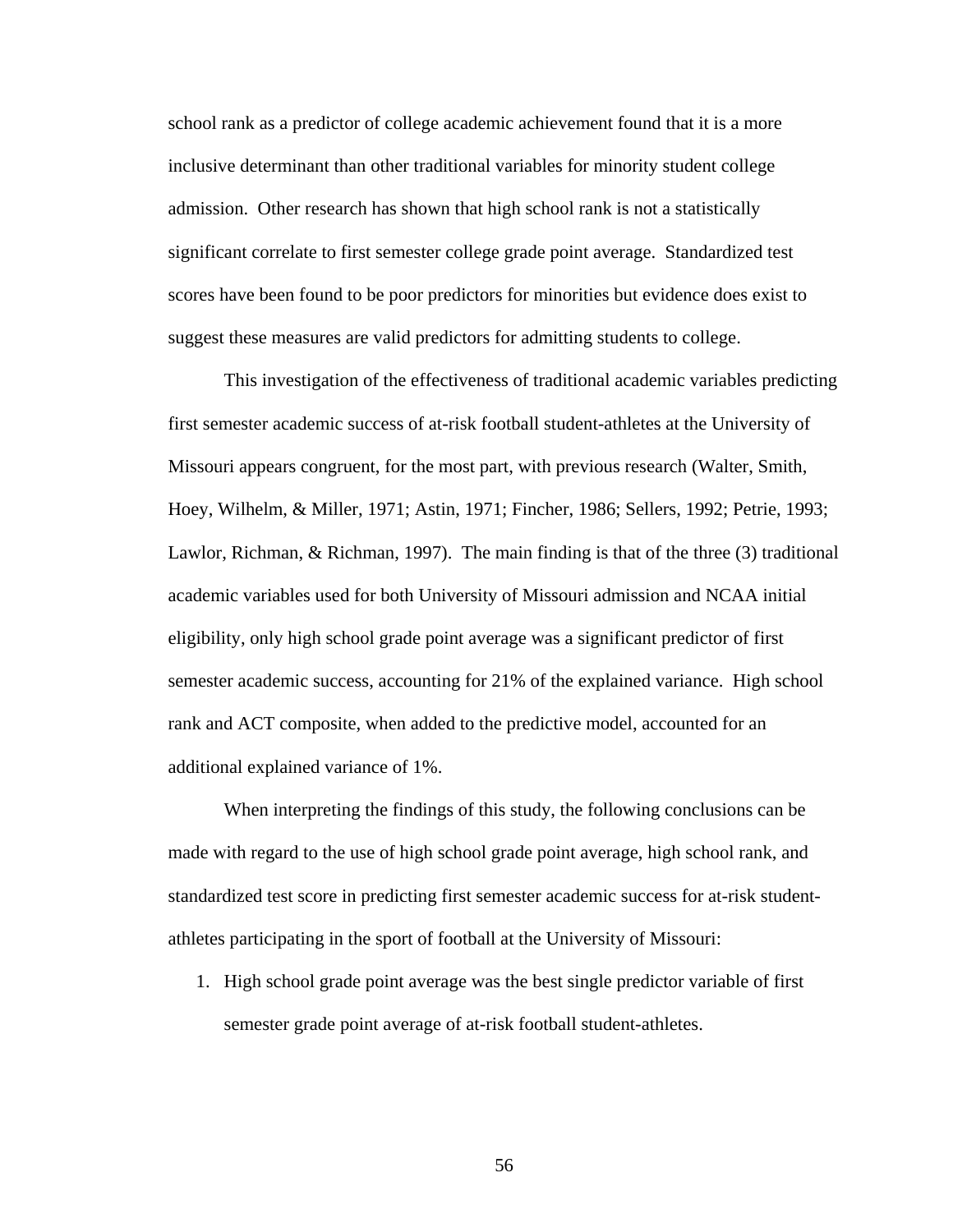- 2. High school rank was not a significant predictor variable of first semester grade point average of at-risk football student-athletes.
- 3. ACT composite was not a significant predictor variable of first semester grade point average of at-risk football student-athletes.
- 4. High school grade point average and high school rank had a positive relationship with first semester grade point average.
- 5. ACT composite had a negative relationship with first semester grade point average.
- 6. High school grade point average was positively related to high school rank but not positively related to ACT composite.
- 7. High school rank was positively related to high school grade point average but not positively related to ACT composite.
- 8. Overall, the combination of high school grade point average, high school rank, and ACT composite score as predictor variables of academic performance accounted for .223 of the explained variance of first semester college grade point average.

### Implications and Recommendations

 The implications and recommendations resulting from this study are discussed in this sub-section. The data presented in this study are specific to the University of Missouri and to its athletic program. This investigation built upon previous studies associated with student-athlete academic performance and contributed to the overall body of knowledge regarding the reliability of traditional academic variables as predictors for college success. Overall, this study has the potential to support efforts for both the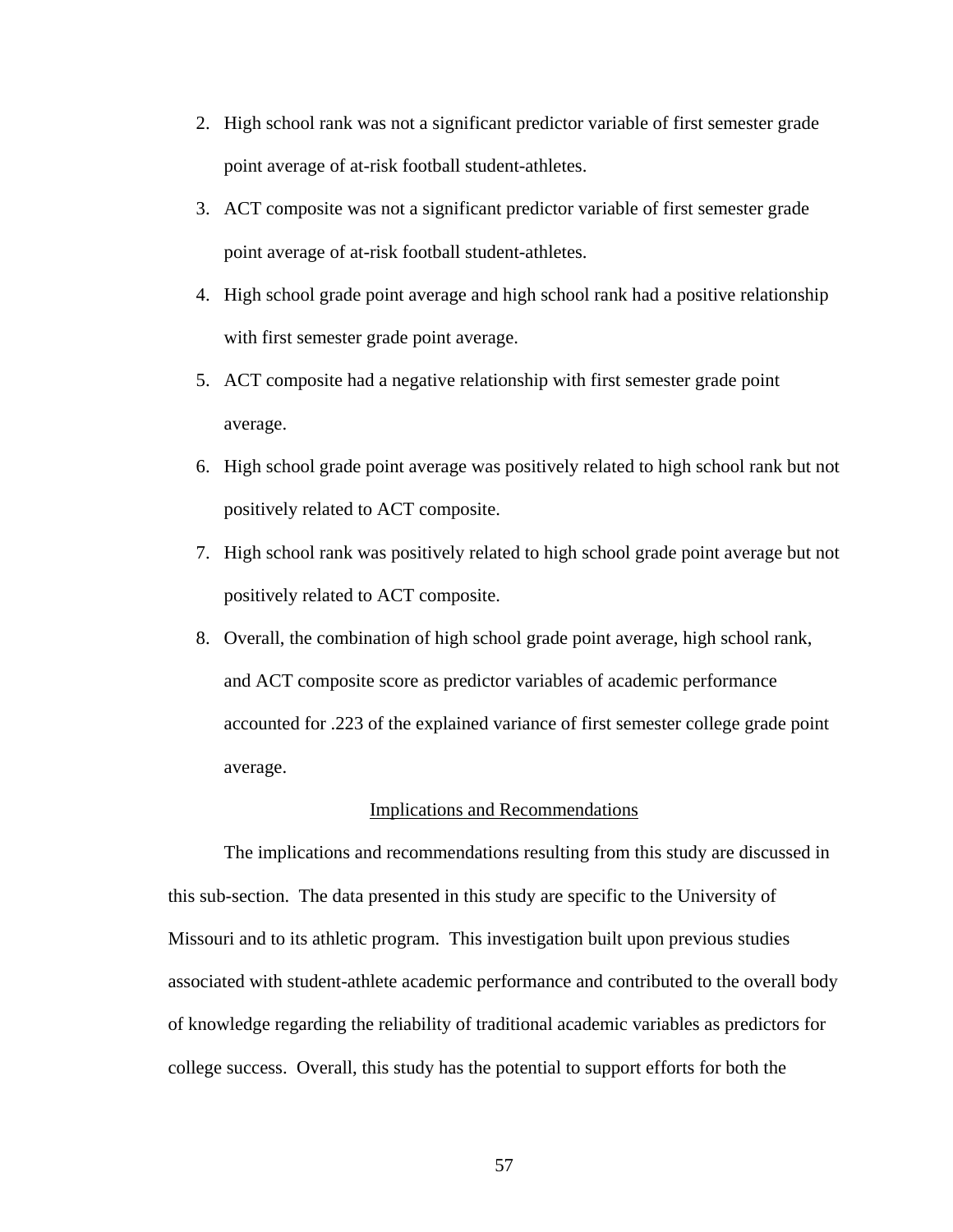NCAA and the University of Missouri to examine non-academic variables when determining initial eligibility and admission.

This study has implications for the current NCAA initial eligibility requirements that limit the ability to receive athletics related financial aid and participation of studentathletes in their first year based on standardized test scores (ACT or SAT) and high school grade point averages. Employing only academic variables to predict studentathletes' academic performance seems questionable. The findings of this investigation imply that academic variables alone do not provide the most reliable predictions of student-athletes' academic performances. It appears that the use of traditional academic variables only may provide inadequate academic evaluations. Of the three (3) traditional academic variables analyzed in this study, only high school grade point average served as a statistically significant predictor of first semester college grade point average, accounting for 21% of the explained variance.

 Currently, academic variables alone determine NCAA Division I initial eligibility. This investigation showed that the traditional academic variables had a low correlation in predicting first semester academic success which may suggest the incorporation of nonacademic variables into the criteria. The use of high school grade point average and ACT scores to determine freshmen eligibility seems to provide only a one dimensional indication of college academic performance.

Understanding the best criteria for college admissions will allow institutions of higher learning to be more inclusive of a variety of students who can contribute to the character, culture, and tradition of the campus. Results of this study suggest that the use of traditional academic variables in determining admission, by themselves, may not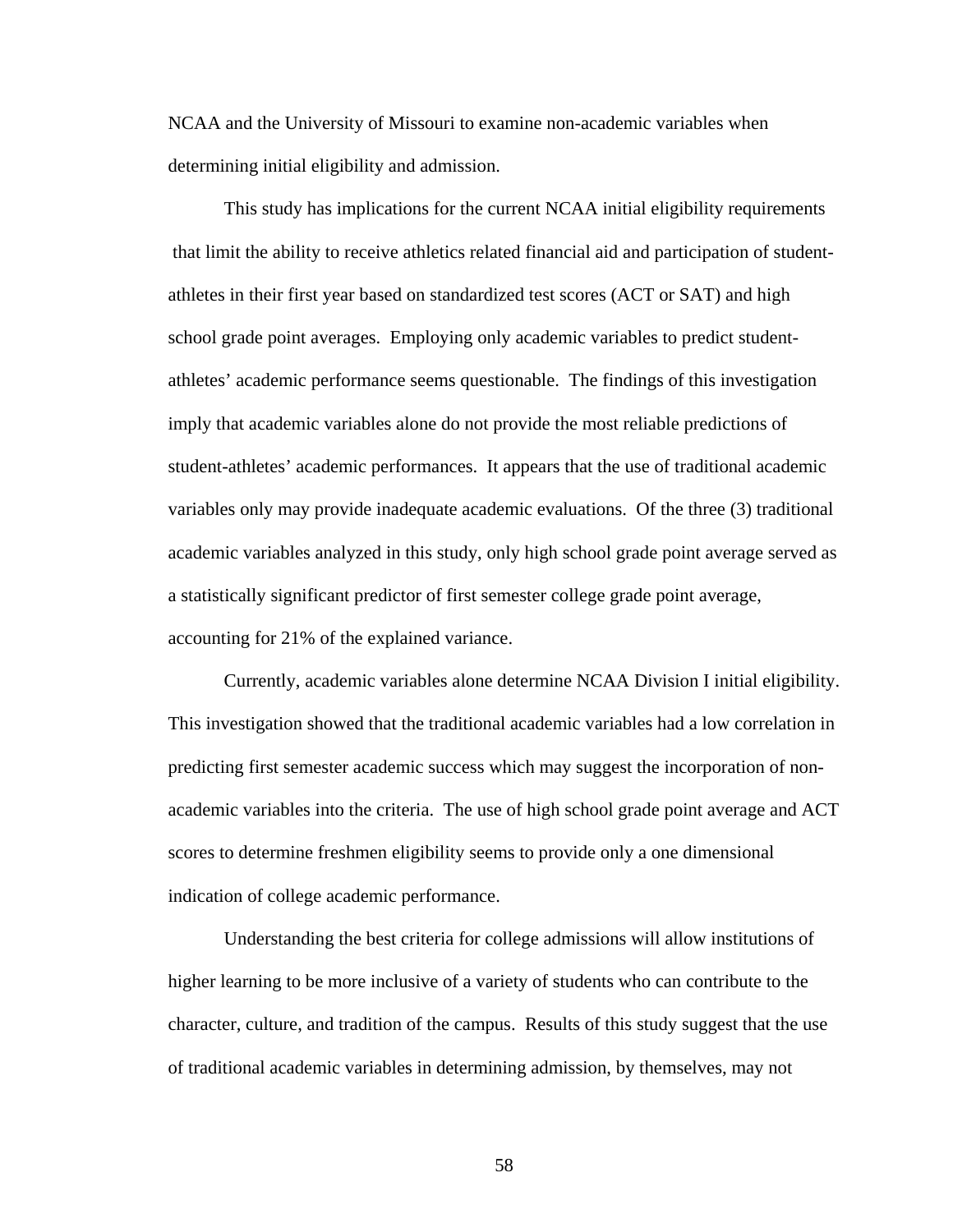accurately predict college success, and as a result, may deny individuals the opportunity of a college education.

In its October 2006 report, the NCAA Presidential Task Force on the Future of Division I Intercollegiate Athletics recommended that "institutions should strengthen their admissions procedures by establishing a maximum number of special admissions for athletes, either for all sports programs or for individual teams." (NCAA News, January 1, 2007). If the NCAA membership adopts such a recommendation, the utilization of traditional academic variables alone in the determination of admissions may wrongly omit prospective student-athletes who would otherwise be successful academically.

 This study has implications for the current University of Missouri admission requirements. The findings of this research should allow for the better understanding of the University of Missouri Office of Admissions in mandating admissions eligibility based solely upon academic variables. The results of this study demonstrate the value of incorporating broader admission criteria than just high school rank, standardized test score, and high school grade point average for at-risk student-athletes.

This investigation showed that the use of traditional academic variables alone, when determining the initial eligibility and university admission of at-risk football student-athletes at the University of Missouri, may not be the most accurate model for predicting academic success. Non-academic variables such as study habits, attitude toward education, leadership experiences, long-term goals, community service participation, and self-appraisal could be included in the evaluation criteria to best determine college academic performance for this population of student.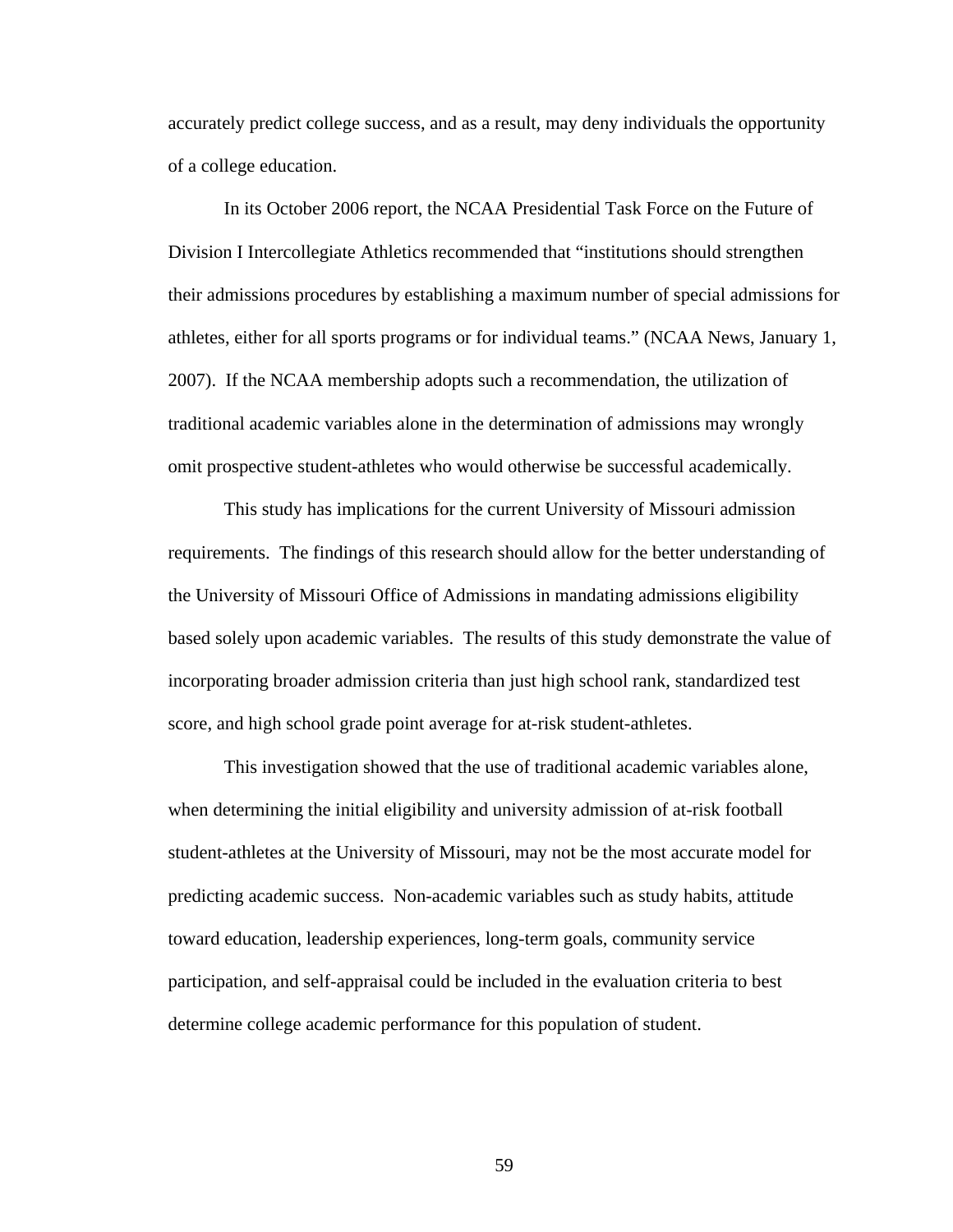It is understood that traditional academic variables provide descriptive data on the entry level academic ability of students when determining admission to colleges and universities. However, based on the aforementioned implications, the following recommendations are presented as a result of the study:

- 1. It is recommended that the Office of Admissions of the University of Missouri consider the use of non-academic variables along with the traditional variables of high school rank, standardized test score and high school grade point average when determining the admission status of prospective student-athletes.
- 2. It is recommended that the Office of Admissions of the University of Missouri consider the creation of an admissions filtering system, incorporating non-academic variables, that would allow prospective students who do not meet existing admission standards the opportunity to be admitted without the stresses that accompany the special admit status (i.e. final probation, minimum first semester grade point average requirement).
- 3. It is recommended that the University of Missouri consider the creation of a campus wide summer bridge program to provide an opportunity for lesser academically prepared entering student-athletes to acclimate themselves to the campus community while completing a predetermined three to six credit hours of course work.
- 4. It is recommended that the University of Missouri consider the implementation of a faculty mentoring program for at-risk student-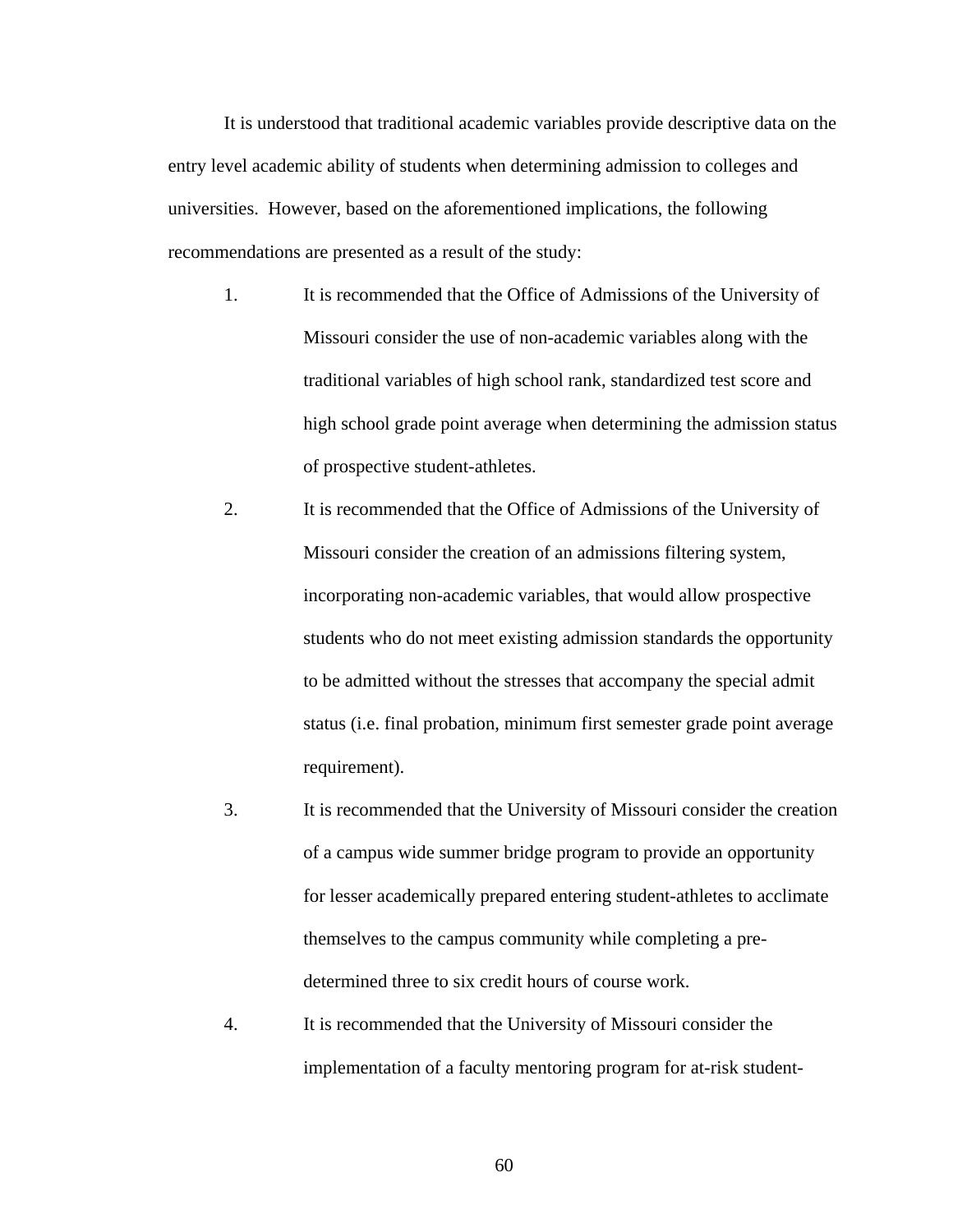athletes to engage the students in relationships with individuals outside the realm of intercollegiate athletics.

- 5. It is recommended that the University of Missouri consider the design and implementation of a first year core curriculum for at-risk studentathletes that incorporates a strategic balance between general education courses and electives.
- 6. It is recommended that the NCAA consider the use of non-academic variables along with the traditional academic variables of high school grade point average and standardized test score in the determination of initial eligibility.
- 7. It is recommended that committees within and foundations outside the NCAA consider identifying non-academic variables to compliment the current variables used when determining initial eligibility prior to establishing enrollment caps for special admission student-athletes.
- 8. It is recommended that the University of Missouri and the NCAA consider utilizing standardized test scores more as a diagnostic tool and less as a restrictive standard for determining college admission and initial eligibility for student-athletes.
- 9. It is recommended that the University of Missouri and the NCAA encourage and support continued investigations of the effectiveness of traditional academic variables in determining college academic success and initial eligibility for student-athletes.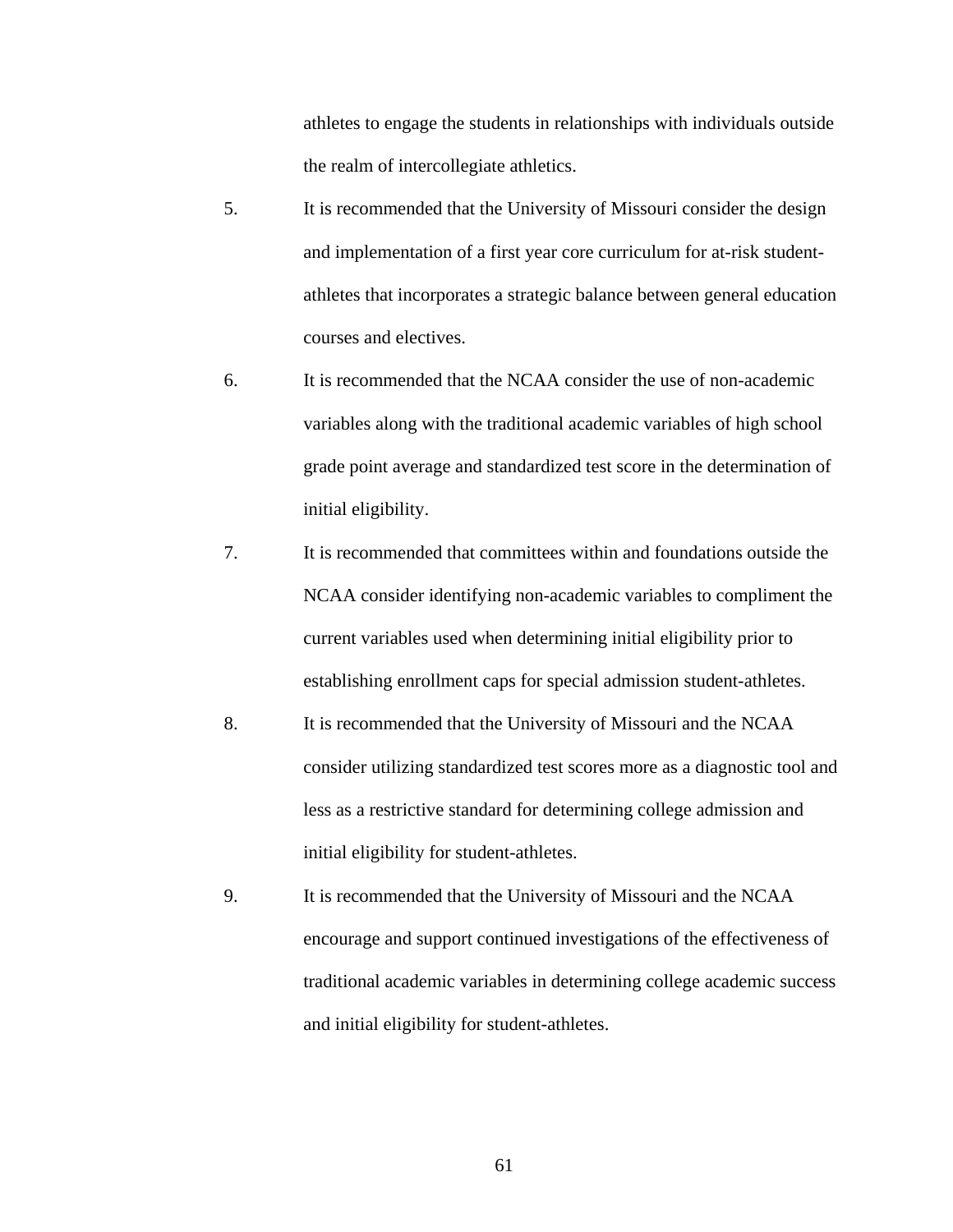10. It is recommended that this study be replicated by other Division I NCAA member institutions and if similar outcomes are discovered legislation should be sponsored to incorporate non-traditional variables in the determination of initial eligibility and the awarding of athletics related financial aid.

## Suggestions for Further Research

This study intentionally focused on the traditional academic variables of high school grade point average, high school rank, and standardized test score because these are the common variables utilized to determine admission and initial eligibility by the University of Missouri and the NCAA respectively. Additionally, from an institutional perspective, these are the variables that ultimately determine if a prospective studentathlete is classified as a regular or special admission student. The following are suggestions for further research which should contribute to the overall body of knowledge:

- 1. It is suggested that future research be conducted with comparable data from the general at-risk population within the University of Missouri to determine if the current traditional academic variables used for admission are effective predictors of academic success for the non student-athlete population.
- 2. It is suggested that future research be conducted using non-cognitive variables to predict academic success for at-risk student-athletes (i.e. values, socioeconomic status, support programs, sport participation, ethnicity, gender, course selection and rigor, academic major).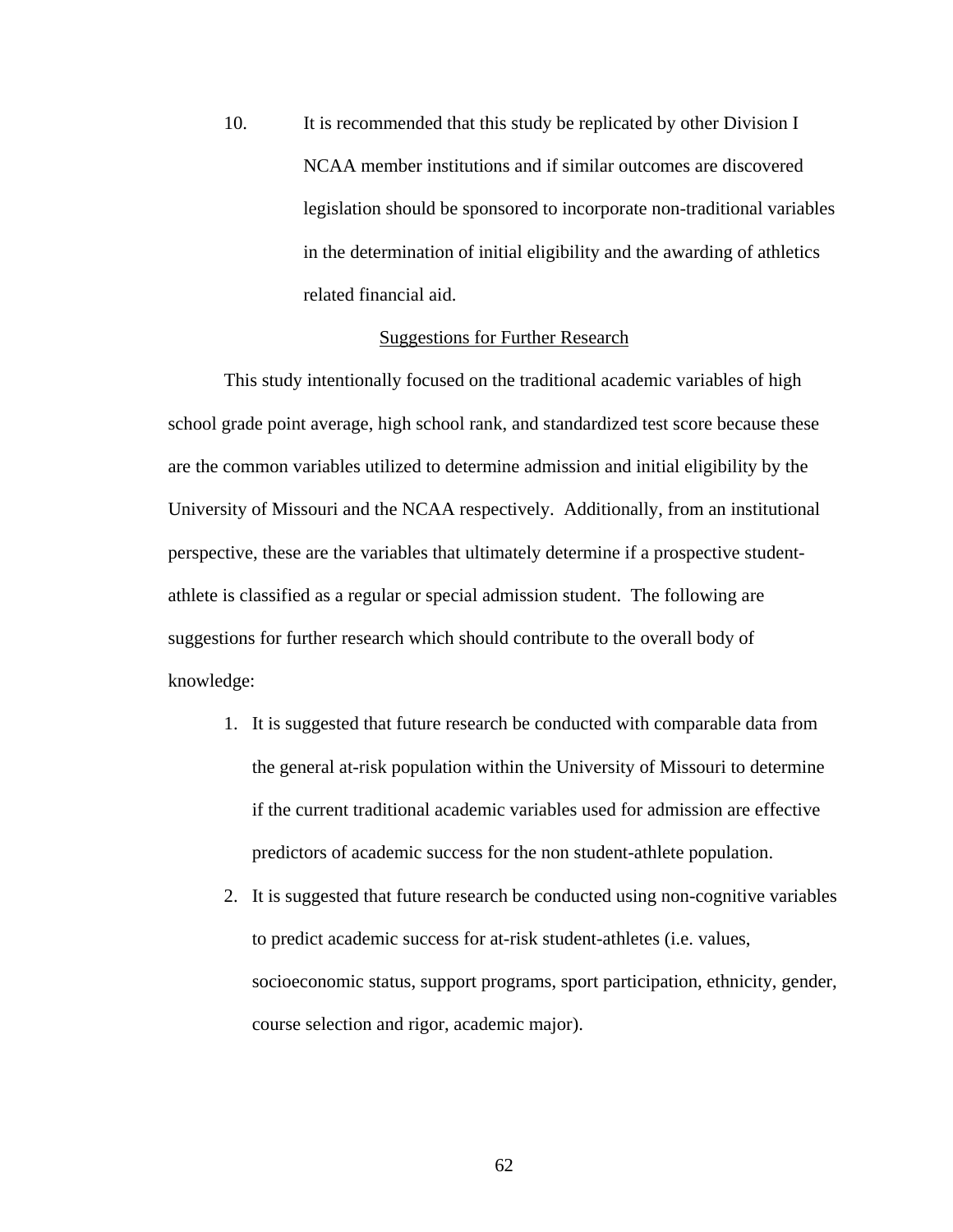- 3. It is suggested that future research be designed to include a larger sample of the student-athlete population by analyzing more cohorts, combining sports, or selecting samples from multiple institutions.
- 4. It is suggested that future research be designed to include a longitudinal study of the at-risk student-athlete to analyze retention and degree completion success.
- 5. It is suggested that future research be conducted that compares the academic performance and graduation success of at-risk student-athletes to all studentathletes.
- 6. It is suggested that future research be designed that allows for a comparative analysis of the first year college academic performance of at-risk four year college freshmen and at-risk junior college freshmen who did not meet NCAA initial eligibility standards.
- 7. It is suggested that future research be conducted on senior student-athletes who were at-risk during their freshman year to determine level of satisfaction encountered with their academic experiences.
- 8. It is suggested that future research be designed to examine the role and influences of coaches on the college academic performance of at-risk studentathletes.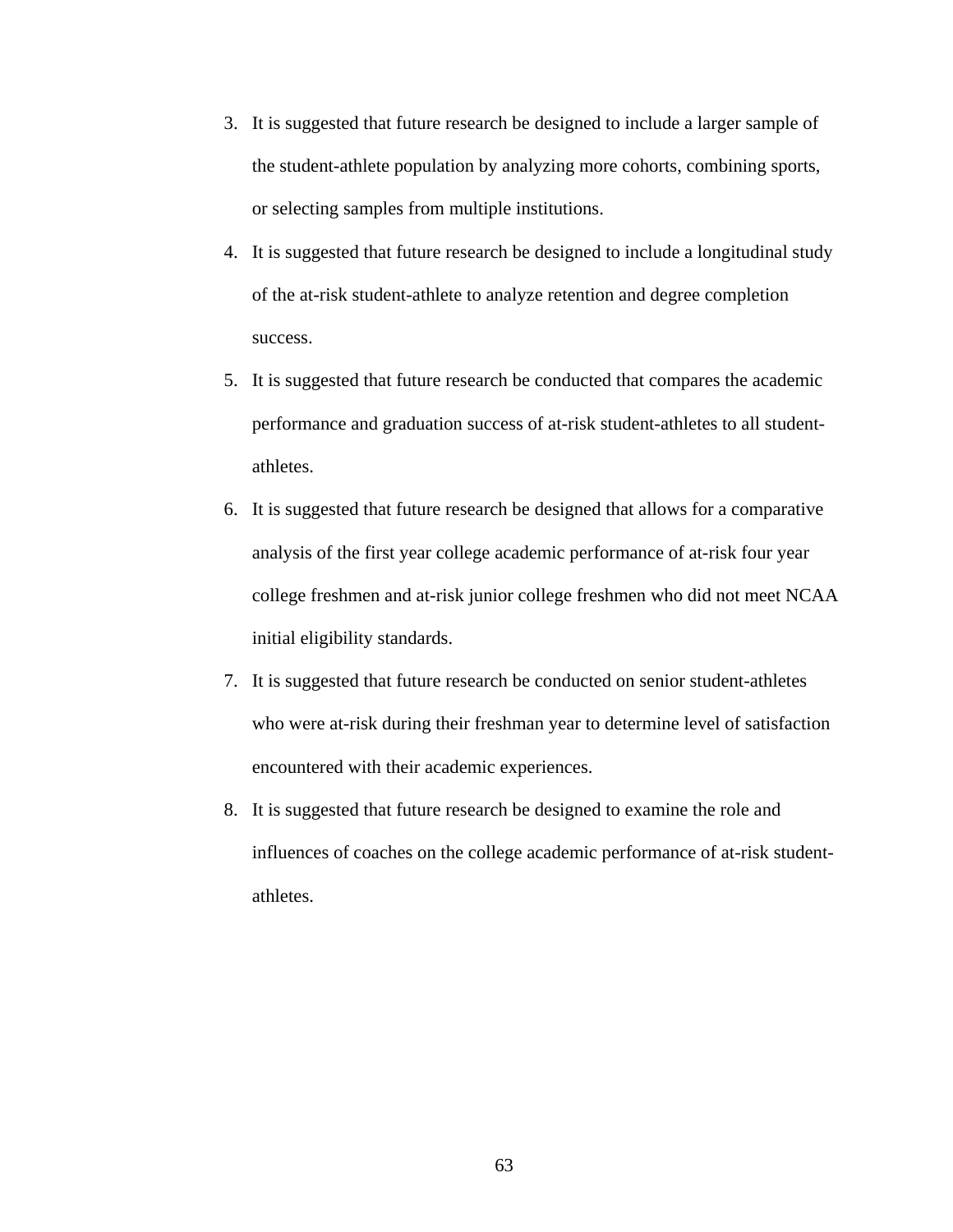## **REFERENCES**

- Abrams, H. and Jernigan, L. (1984). Academic support services and the success of highrisk college students. American Educational Research Journal. 21(2), 261-74.
- ACT. (1997). ACT Class Profile Service. Iowa City: ACT, Inc.
- American College Testing Program & Educational Testing Service. (1984). Athletics and academics in the freshman year: A study of the academic effects of freshman participation in varsity athletics. Washington, DC: Author.
- Adelman, C. (1999). Answers in the tool box: Academic intensity, attendance patterns, and bachelor's degree attainment. Washington, DC: U.S. Department of Education.
- Allen, W. R. (1986). Gender and campus race differences in Black student academic performance, racial attitudes, and college satisfaction. Atlanta, GA: Southern Education Foundation.
- Astin, A. (1971). Predicting academic performance in college: Selectivity data for 2300 American colleges. New York, NY: The Free Press.
- Astin, A. (1992). Minorities in American higher education. San Francisco: Jossey-Bass.
- Bailey, W. (1986, April 30). Bailey reviews decade preceding bylaw 5-1-(j) requirement. The NCAA News. 3.
- Baron, J. and Norman, M. F. (1992). SATs, achievement tests, and high school class rank as predictors of college performance. Educational and Psychology Measurement. 52, 1047-55.
- Baumann, S. and Henschen, K. (1986). A cross-validation study of selected performance measures in predicting academic success among collegiate athletes. Sociology of Sport Journal. 3, 366-71.
- Betts, J. R. and Morrell, D. (1999). The determinants of undergraduate grade point average. Journal of Human Resources. 34 (2), 268-93.
- Carodine, K., Murphey, M., Orbach, I., Rulka, E. T., Frehlich, S., and Barba, D. (1999). Predicting academic success for NCAA division I student-athletes. Academic Athletic Journal. 13, 20-26.
- College Board. (2003). SAT highlights, score use, and dates. Available at: [http://collegeboard.com/prod\\_downloads/highered/ra/SAT\\_Highlights.pdf](http://collegeboard.com/prod_downloads/highered/ra/SAT_Highlights.pdf).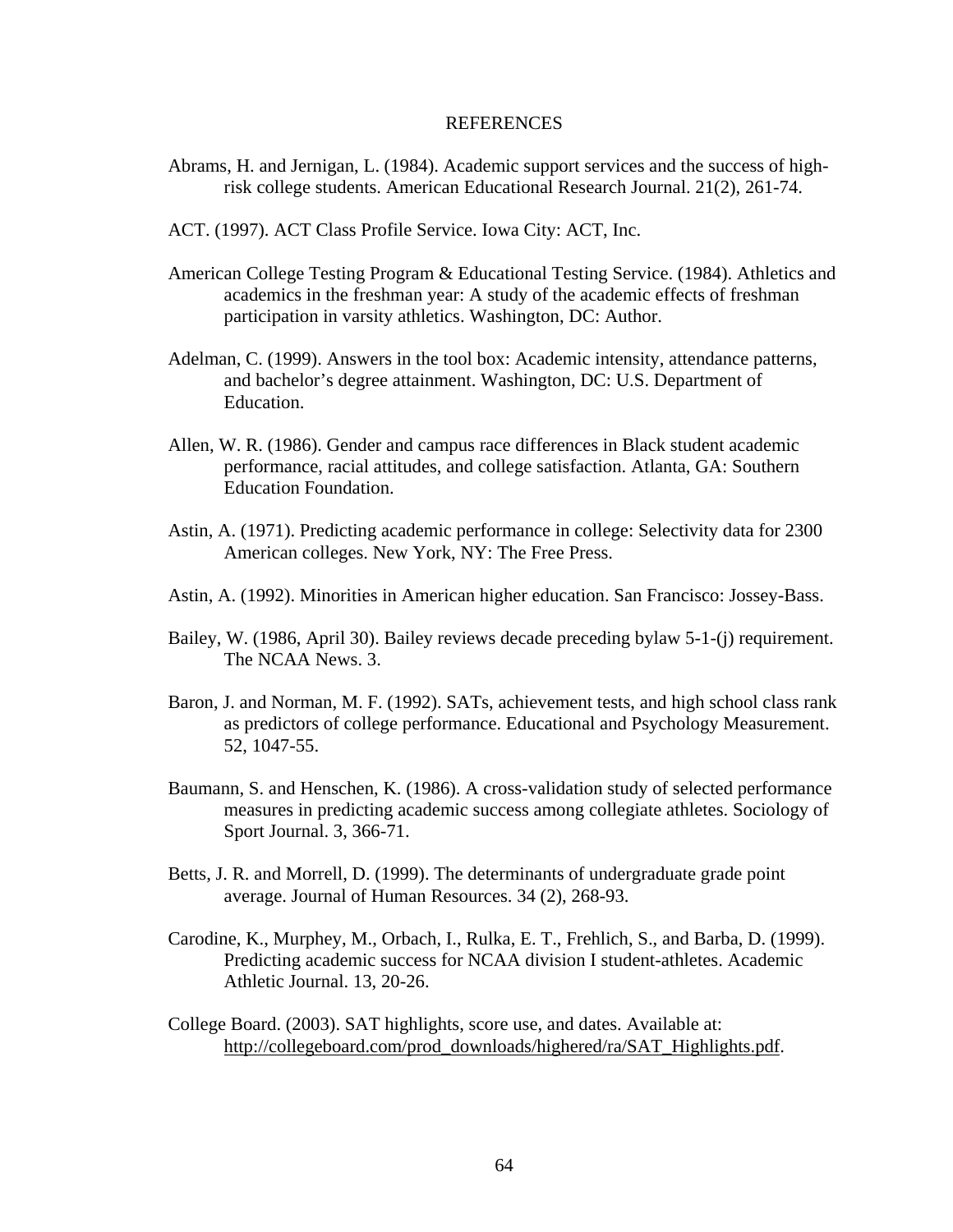- Colorado Commission on Higher Education (1992). How can the postsecondary education process become more effective, particularly at the undergraduate level? Colorado Commission on Higher Education master plan background paper. Denver: Colorado Commission on Higher Education. Eric Document Reproduction Service No. ED 351 935.
- Colton, G.M., Connor, U.J., Shultz, E.L., and Easter, L.M. (1999). Fighting attrition: One freshman year program that targets academic progress and retention for at-risk students. Journal of College Student Retention. 1(2), 147-62.
- Crouse, J. and Trusheim, D. (1984). The SAT and traditional predictive validity: A critical appraisal. Journal on College Admissions. 9, 104.
- Crouse, J. and Trusheim, D. (1988). The case against the SAT. Chicago: The University of Chicago Press.
- Cueso, J.P. (1994). Limitations in the predictive validity of standardized collegeadmissions tests. Unpublished manuscript.
- Educational Testing Service. (1980). Test use and validity. New York: College Entrance Examination Board.
- Ervin, L., Saunders, S., and Gillis, H. (1984). The right direction but short of the mark. The College Board review. 131, 15-19.
- Ervin, L., Saunders, S., Gillis, H., and Hogrebe, M. (1985). Academic performance of student-athletes in revenue producing sports. Journal of College Student Personnel. 26, 119-24.
- Esquinas, R. (1985). Prop 48 sent back for more study by Division I. The Athletic Advisor. 1(5), 1-8.
- Ferrari, J. R. and Parker, J. T. (1992). High school achievement, self-efficacy, and locus of control as predictors of freshman academic performance. Psychological Reports. 71 (2), 515-18.
- Fincher, C. (1986). The predictive contribution of the SAT in a statewide system of public higher education. In College Board (Ed.), Measures in the college admissions process: A college board colloquium. New York: College Entrance Examination Board.
- Gaston-Gayles, Joy L. (2004). Examining academic and athletic motivation among student-athletes at a division I university. Journal of College Student Development. 45 (1), 75-83.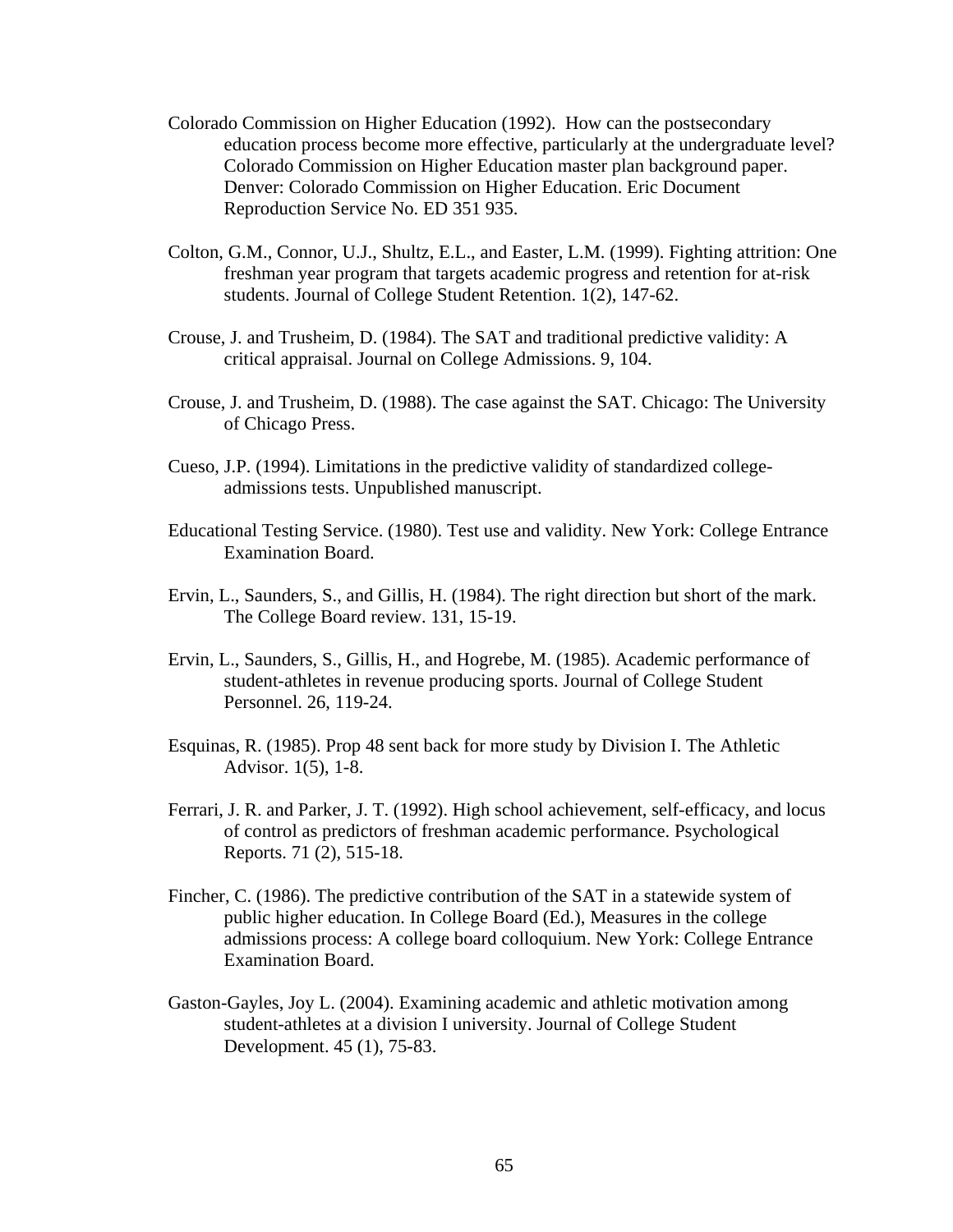- Goldman, R.D. and Widawski, M. H. (1976). A within-subjects technique for comparing college grading standards: Implications in the validity of the evaluation of college achievement. Educational and Psychological Measurement. 36, 381-90.
- Hewitt, K.A. (2002). Factors associated with academic performance and retention of academically "at-risk" freshman student-athletes. Doctoral Dissertation, Washington State University.
- Houston, L.N. (1980). Predicting academic achievement among specially admitted Black female college students. Educational and Psychological Measurement. 40, 1189- 95.
- Jenkins, G., Walker, J., White, J., and Woodson, M. (1984). NCAA rule number 48: A national study of the academic implications for U.S. secondary schools. Clemson, SC: Clemson University, College of Education.
- Kanoy, K.W., Wester, J., and Latta, M. (1989). Predicting college success of freshmen using traditional, cognitive, and psychological measures. Journal of Research and Development in Education. 22, 66-70.
- Kiger, G., and Lorentzen, D. (1988). The effects of athletic participation on university academic performance: A comparison of athletes and the general student population. College Student Journal. 22, 287-93.
- Knight Commission on Intercollegiate Athletics. (2007, January 27). About Knight Commission. Available at: [http://www.knightcommission.org/about/.](http://www.knightcommission.org/about/)
- Knight Foundation Commission on Intercollegiate Athletics. (1991). Keeping faith with the student-athlete: A new model for intercollegiate athletics. Charlotte: Author.
- Lawlor, S., Richman, S., and Richman, C. L. (1997). The validity of using the SAT as a criterion for Black and White students' admission to college. 31, 507-15.
- Mand, B. (1994). The academic preparation and performance of student-athletes participating in football and men's basketball at Florida State University. Doctoral Dissertation, Florida State University.
- Maxey, E., and Sawyer, R. (1979). The validity over time of college freshman grade prediction equations. (Report No. 80). Iowa City: American College Testing Program.
- Mixon, F. (1995). Athletics versus academics? Rejoining the evidence from SAT scores. Education Economics. 3, 277-83.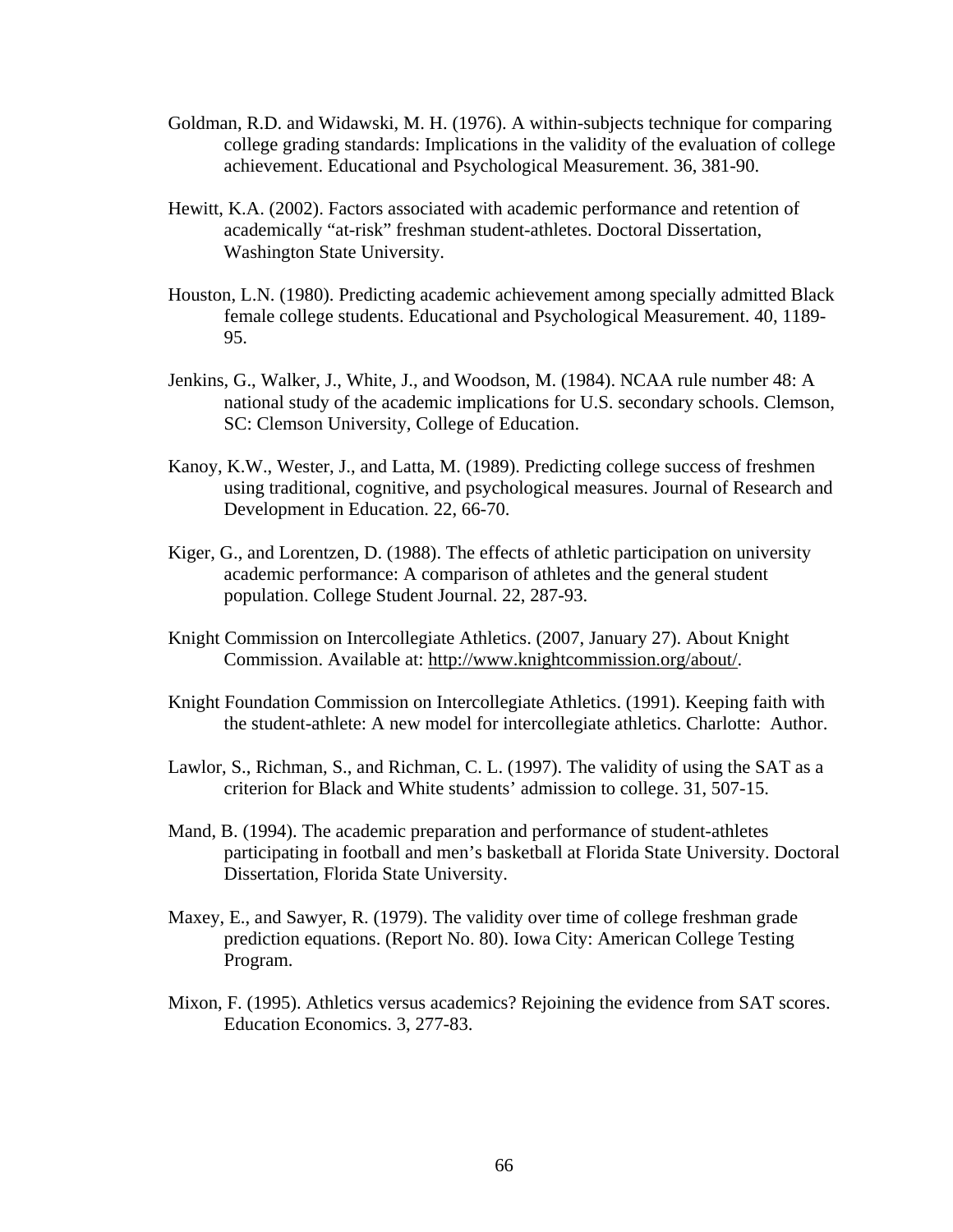- Morgan, Derek. (2005). An investigation of selected academic and nonacademic predictor variables of academic performance of student-athletes at Louisiana State University. Doctoral Dissertation, Louisiana State University.
- National Collegiate Athletic Association. (1983). 1983-1984 National Collegiate Athletic Association Manual. Overland Park, KS.
- National Collegiate Athletic Association. (1993). 1993-1994 National Collegiate Athletic Association Manual. Overland Park, KS.
- National Collegiate Athletic Association. (1998). 1998-1999 National Collegiate Athletic Association Manual. Overland Park, KS.
- Naumann, W. C., Bandalos, D., and Gutkin, T. B. (2003). Identifying variables that predict college success for first-generation college students. 181, 4-9.
- NCAA News. (January 1, 2007). Integration of athletics into the university mission. Indianapolis, IN.
- Nettles, M. T. (1984). Racial similarities and differences in the predictors of students' college achievement. Paper presented at the annual meeting of the American Educational Research Association, New Orleans, LA.
- Nisbet, Ruble, and Schurr (1982). Predictors of academic success with high-risk college students. Journal of College Student Personnel. 23(3), 227-35.
- Noble, Julie P. and Sawyer, Richard L. (2004). Is high school GPA better than admission test scores for predicting academic success in college? College and University. 79 (4), 17-22.
- Noel, L., Moore, R., and Carpenter, L. (1985). Increasing student retention, effective programs and practices for reducing the dropout rate. San Francisco, London: Jossey-Bass.
- Paszczyk, S. (1994). A comparative analysis of ACT scores and final GPA's of Chicago State University undergraduate students. ERIC Document no. 370 519.
- Persell, Caroline Hodges. (1977). Education and inequality. New York: Free Press.
- Petrie, Trent A. (1993). The moderating effects of social support and playing status on the life stress-injury relationship. Journal of Applied Sport Psychology. 5, 1-18.
- Petrie, Trent A. and Russell, Richard K. (1995). Academic and psychosocial antecedents of academic performance for minority and nonminority college football players. Journal of Counseling & Development. 73 (6), 615-20.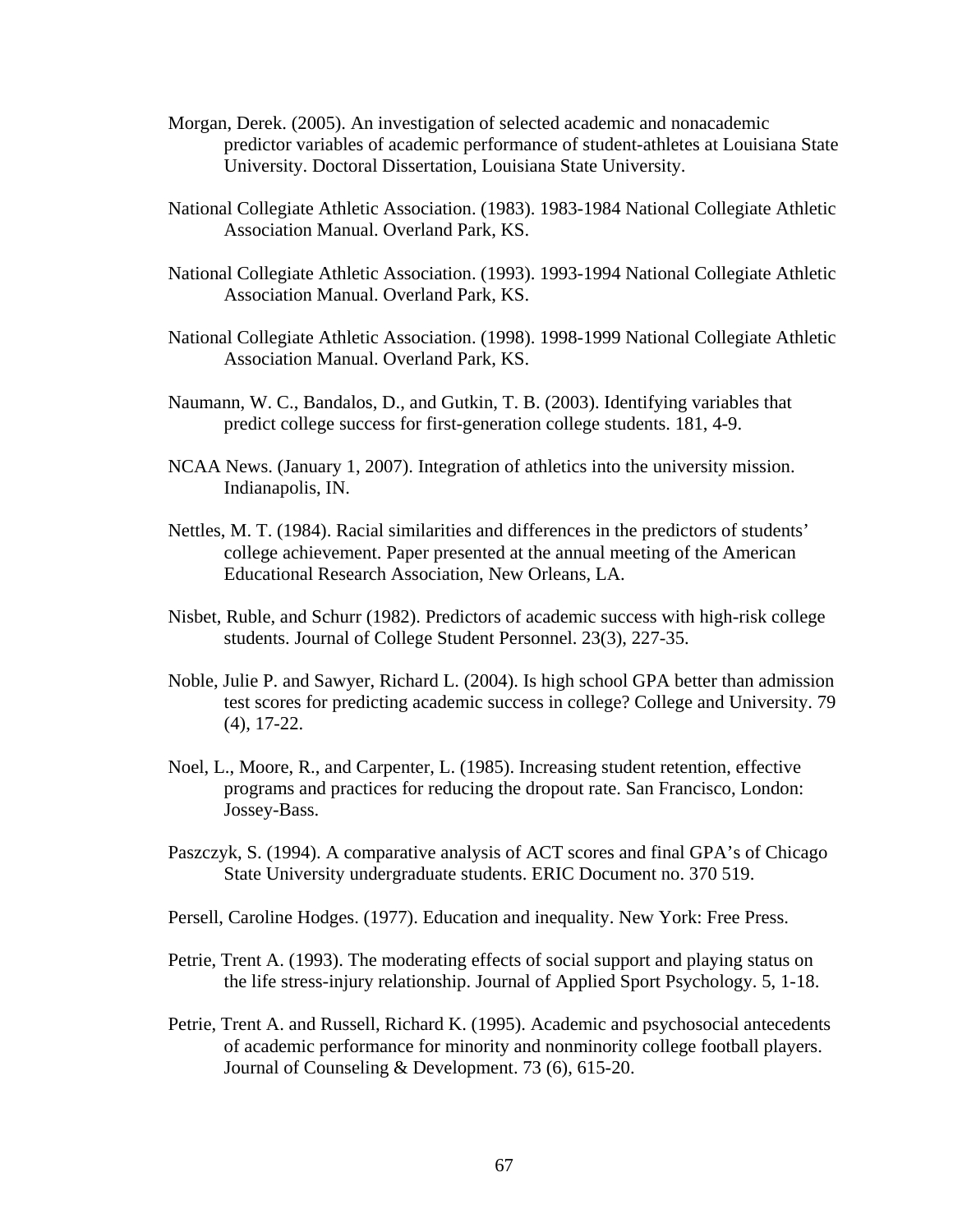- Petrie, Trent A. and Stoever, Shawn. (1997). Academic and nonacademic predictors of female student-athletes' academic performances. Journal of College Student Development. 38, 599-608.
- Pobywajlo, M. (1996). The AFY program at UNHM: Reaching out to under prepared students. ERIC Document Reproduction Service No. ED324673. New Hampshire.
- Ramist, L., Lewis, C., and McCamley-Jenkins, L. (1994). Student group differences in predicting college grades: Sex, language, and ethnic groups. New York: College Entrance Examination Board.
- Sedlacek, W. E. (1987). Black students on White campuses: Twenty years of research. Journal of College Student Personnel. 28, 484-95.
- Sedlacek, W.E. (1989). Noncognitive indicators of student success. Journal of College Admissions. 225 (1), 2-10.
- Sedlacek, W. E. and Adams-Gaston, J. (1989). Predicting the academic success using SAT and noncognitive variables (Research Rep. No. 20-89). College Park MD: University of Maryland, Counseling Center.
- Sedlacek, W. and Adams-Gaston, J. (1992). Predicting the academic success of studentathletes using SAT and non-cognitive variables. Journal of Counseling & Development. 70, 724-27.
- Sellers, R. (1992). Racial differences in the predictors for academic achievement of student-athletes in division I revenue sports. Sociology of Sport Journal. 9, 48-59.
- Stiggins, R. J., Frisbie, D. A., and Griswold, P. A. (1989). Inside high school grading practices: Building a research agenda. Educational Measurement: Issues and Practice. 8 (2), 5-14.
- Sutherland, L. (1984). Proposition 48 is a good predictor of success/failure in college. The National Advisor. 21-45.
- Tam, M. S. and Sukhatme, U. (2004). How to make better college admission decisions: Considering high school quality and other factors. Journal of College Admission. 183, 12-16.
- Thomas, C. L. and Stanley, J. C. (1969). Effectiveness of high school grades for predicting college grades for Black students: A review and discussion. Journal of Educational Measurement. 6, 203-15.
- Thornell, J. and Jones, R. (1986, November). The college admissions equation: ACT scores versus secondary school grade performance. Paper presented at the annual meeting of the Mid-South Educational Research Association, Memphis, TN.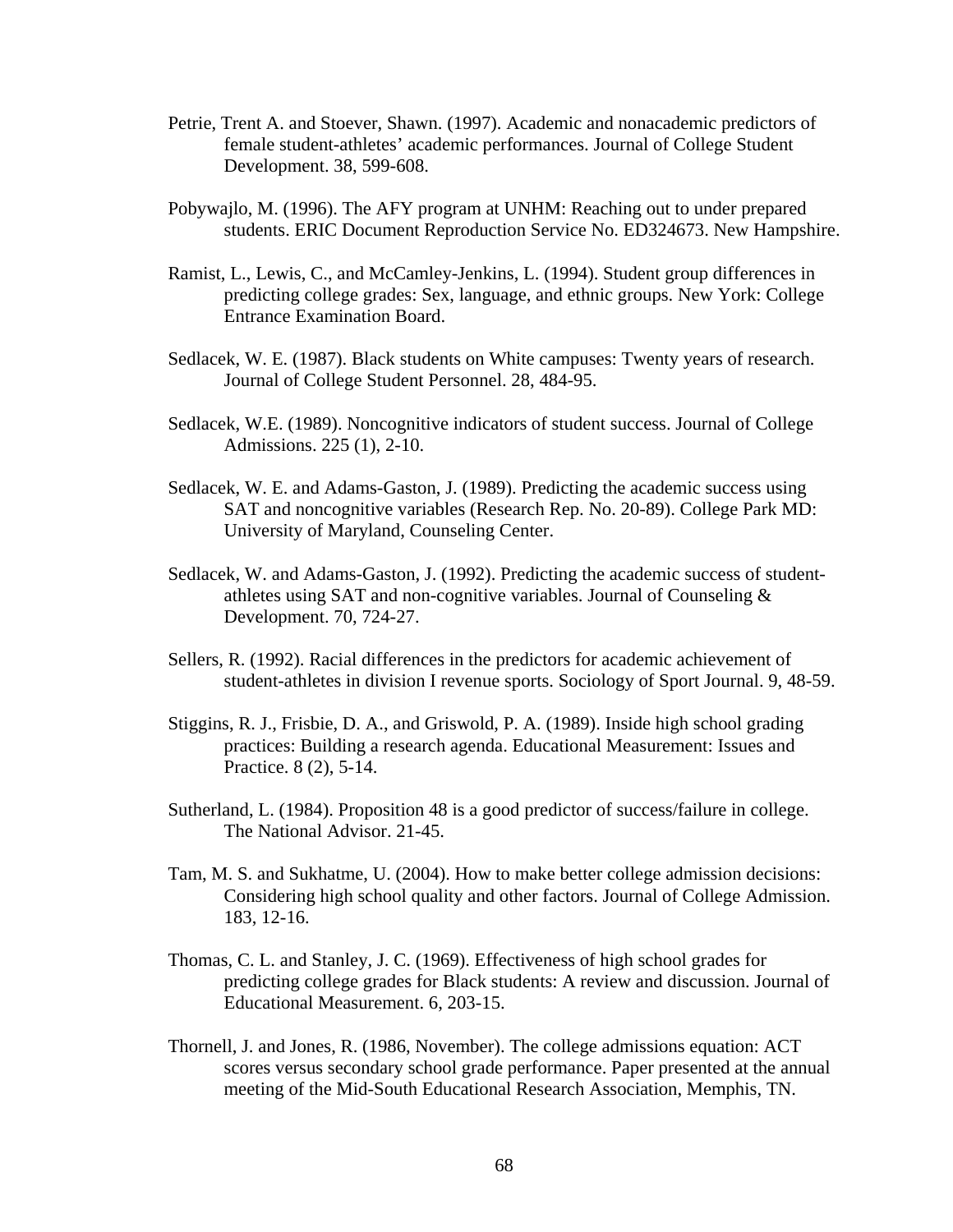- Ting, S. M. (1997). Estimating academic success in the  $1<sup>st</sup>$  year of college for specially admitted white students: a model combining cognitive and psychosocial predictors. Journal of College Student Development. 38, 401-9.
- Ting, S. M. (1998). Predicting first-year grades and academic progress of college students of first-generation and low-income families. Journal of College Admission. 158, 14-23.
- Tinto, V. (1993). Leaving college: Rethinking the causes and cures of student attrition. (2): The University of Chicago.
- Toma, J. and Cross, M. (1996). Intercollegiate athletics and student college choice: Understanding the impact of championship seasons on the quantity and quality of undergraduate applications. Paper presented at the annual meeting of the Association for the study of Higher Education, Memphis, TN.
- Tracey, T.J. and Sedlacek, W.E. (1984). Noncognitive variables in predicting academic success by race. Measurement and Evaluation in Guidance. 16, 171-78.
- Tracey, T.J. and Sedlacek, W.E. (1985). The relationship of noncognitive variables to academic success: A longitudinal comparison by race. Journal of College Student Personnel. 26, 405-10.
- Tracey, T.J. and Sedlacek, W.E. (1987). Prediction of college graduation using noncognitive variables by race. Measurement and Evaluation in Counseling and Development. 19, 177-84.
- Tracey, T.J. and Sedlacek, W.E. (1988). A comparison of White and Black student academic success using noncognitive variables: A LISREL analysis. Research in Higher Education. 27, 333-48.
- Tracey, T.J. and Sedlacek, W.E. (1989). Factor structure of the Non-cognitive Questionnaire-Revised across samples of Black and White college students. Educational and Psychological Measurement. 49, 637-47.
- Trusheim, Dale W. and Crouse, James. (1984). The SAT and traditional predictive validity: a critical assessment. The Journal of College Admissions. 104, 9-12.

University of Missouri. (2005). NCAA Athletics Certification Self-Study Report.

University of Missouri Office of Admissions. (2006). History of the University of Missouri-Columbia. Available at: <http://www.missouri.edu/about/history/> mu-history.php.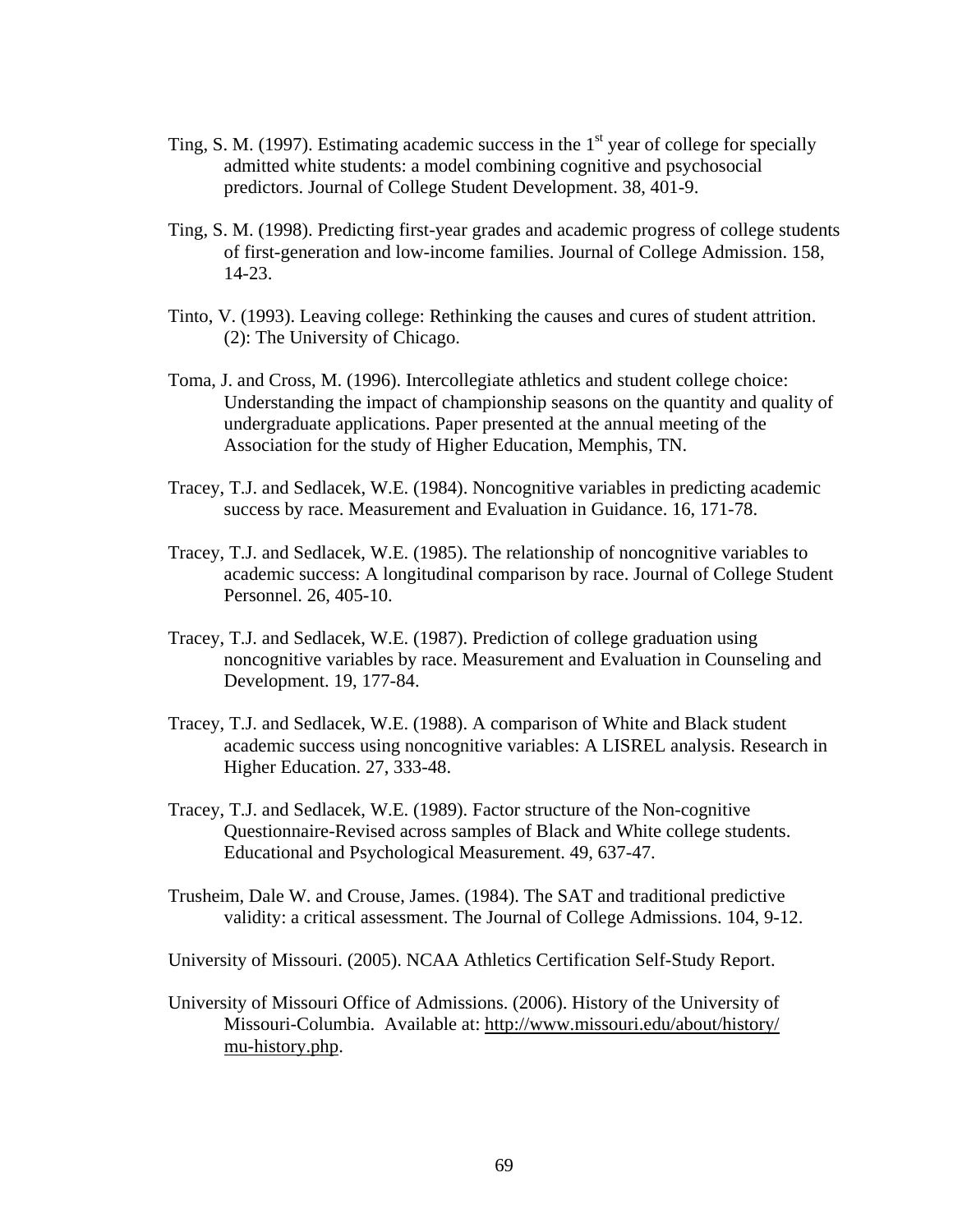- Walter, T., Smith, D., Hoey, G., Wilhelm, R., and Miller, S. (1987). Predicting the academic success of college athletes. Research Quarterly for Exercise and Sport. 58 (2), 273-79.
- Waterhouse, P. (1978). What's so nontraditional about nontraditional students? Community and Junior College Review. 45(5), 39-40.
- Watterson, J. (2000). College football: History, spectacle, and controversy. Baltimore: John Hopkins University Press.
- White, T.J. and Sedlacek, W.E. (1986). Noncognitive predictors: Grades and retention of specially admitted students. Journal of College Admissions. 3, 20-23.
- Willie, Charles V. (1985). The problem of standardized testing in a free and pluralistic society. Phi Delta Kappa. 66, 626-28.
- Willingham, W. and Breland, H. (1982). Personal qualities and college admissions. New York: College Entrance Examination Board.
- Witherspoon, A., Long, C., and Chubick, J. (1999). Prediction of college dropout using EDS scores. Journal of College Student Development. 40(1), 82-86.
- Young, B. and Sowa, C. (1992). Predictors of academic success for Black studentathletes. Journal of College Student Development. 33, 318-24.
- Young, J. (2004). Differential validity and prediction: Race and sex differences in college admissions testing. New York: Routledge/Falmer.
- Zheng, J. Lily, Saunders, Kevin P., Shelley, Mack C. and Whalen, Donald F. (2002). Predictors of academic success for freshmen residence hall students. Journal of College Student Development. 3 (2), 267-83.
- Zimbalist, A. (1999). Unpaid professionals: Commercialism and conflict in big-time college sports. Princeton, NJ: Princeton University Press.
- Zwick, R. and Schlemer, L. (2004). SAT validity for linguistic minorities at the University of California, Santa Barbara. Educational Measurement: Issues and Practice. 25, 6-16.
- Zwick, Rebecca and Sklar, Jeffrey C. (2005). Predicting college grades and degree completion using high school grades and SAT scores: the role of student ethnicity and first language. American Educational Research Journal. 42 (3), 439-64.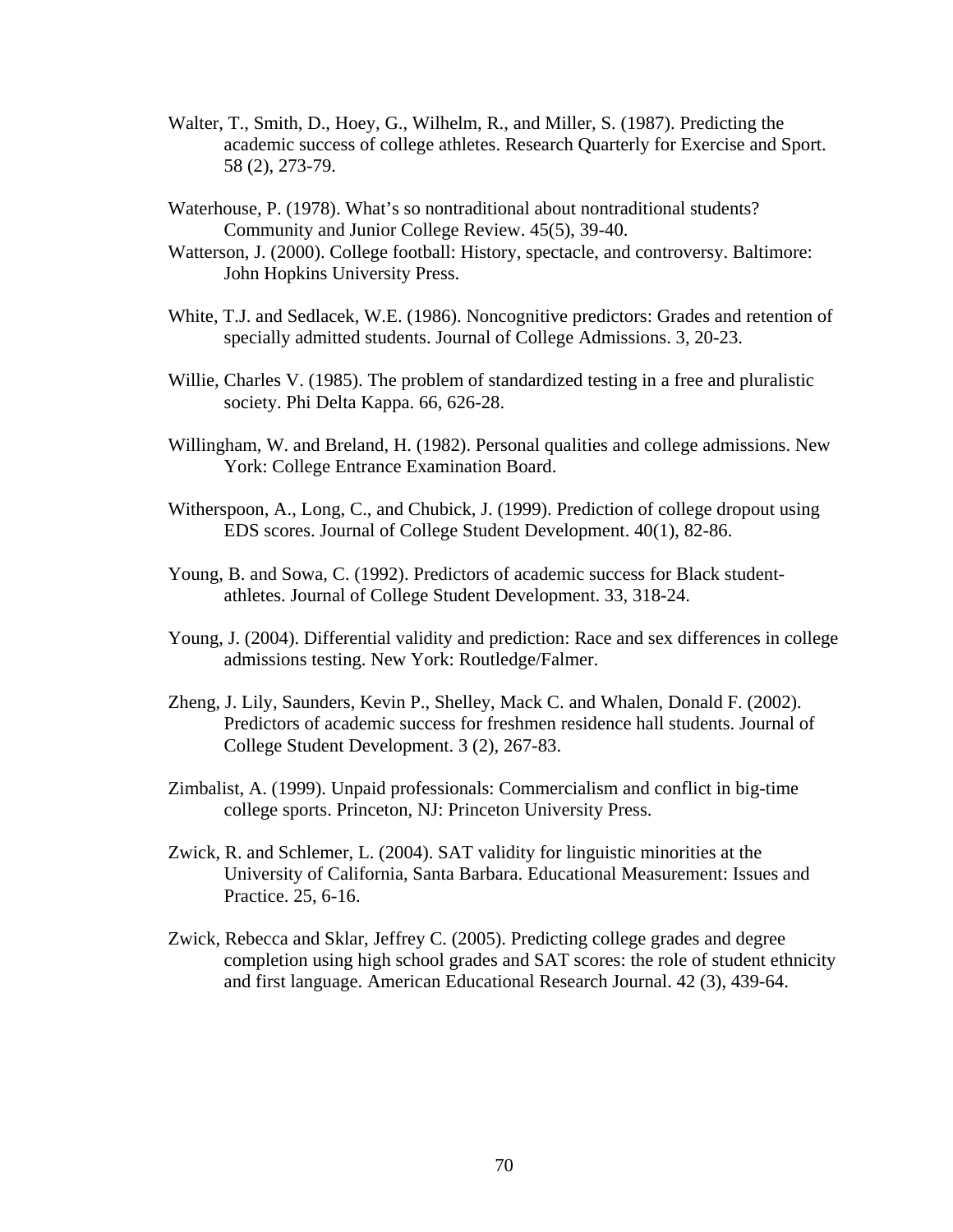## APPENDIX A

## SAT/ACT CONVERSION TABLE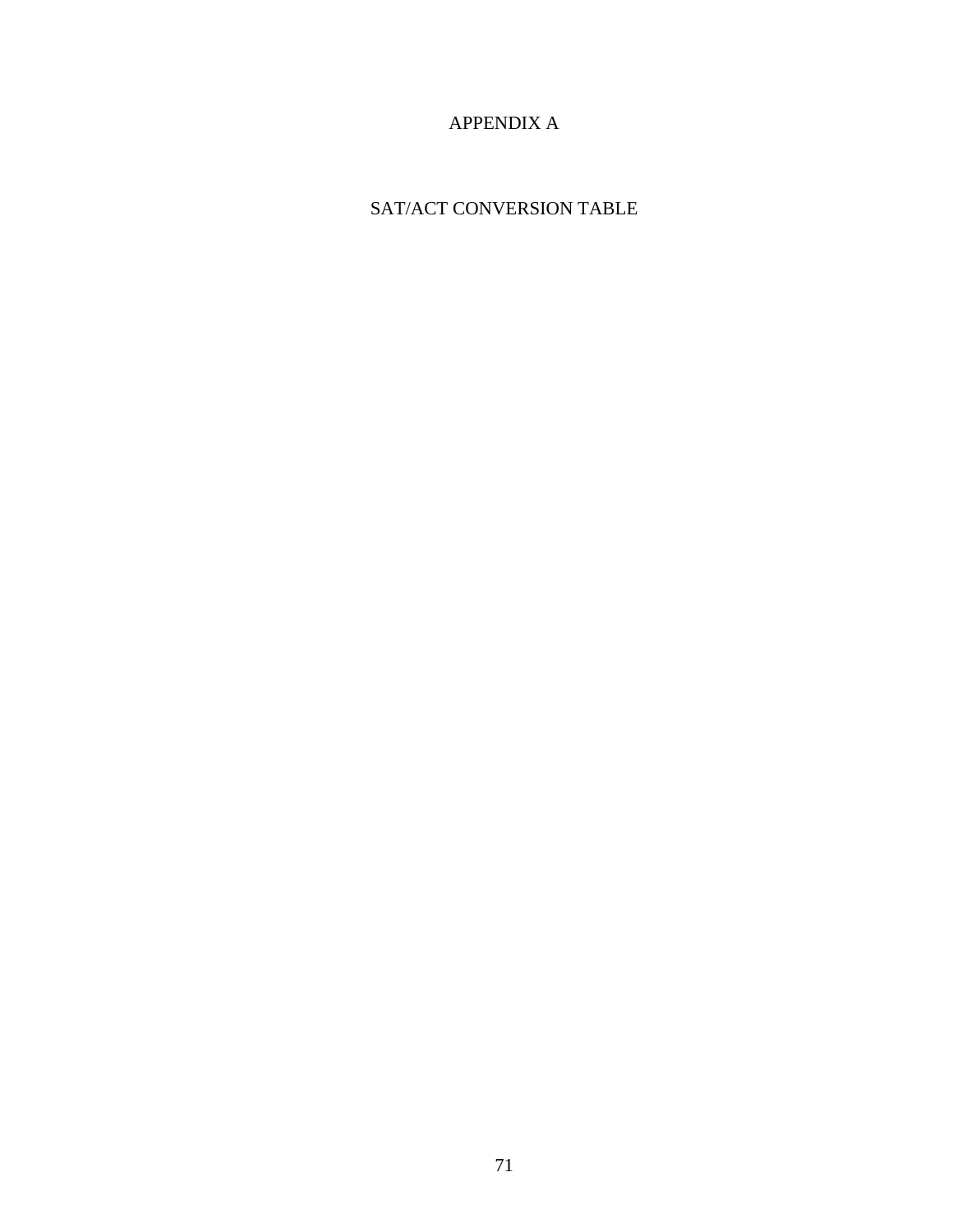| <b>SAT Total</b> | <b>ACT Composite</b> |  |  |  |
|------------------|----------------------|--|--|--|
| 1600             | 36                   |  |  |  |
| 1590             | 36                   |  |  |  |
| 1580             | 36                   |  |  |  |
| 1570             | 35                   |  |  |  |
| 1560             | 35                   |  |  |  |
| 1550             | 35                   |  |  |  |
| 1540             | 35                   |  |  |  |
| 1530             | 34                   |  |  |  |
| 1520             | 34                   |  |  |  |
| 1510             | 34                   |  |  |  |
| 1500             | 34                   |  |  |  |
| 1490             | 33                   |  |  |  |
| 1480             | 33                   |  |  |  |
| 1470             | 33                   |  |  |  |
| 1460             | 33                   |  |  |  |
| 1450             | 32                   |  |  |  |
| 1440             | 32                   |  |  |  |
| 1430             | 32                   |  |  |  |
| 1420             | 32                   |  |  |  |
| 1410             | 32                   |  |  |  |
| 1400             | 31                   |  |  |  |
| 1390             | 31                   |  |  |  |
| 1380             | 31                   |  |  |  |
| 1370             | 31                   |  |  |  |
| 1360             | 30                   |  |  |  |
| 1350             | 30                   |  |  |  |
| 1340             | 30                   |  |  |  |
| 1330             | 29                   |  |  |  |
| 1320             | 29                   |  |  |  |
| 1310             | 29                   |  |  |  |
| 1300             | 29                   |  |  |  |
| 1290             | 28                   |  |  |  |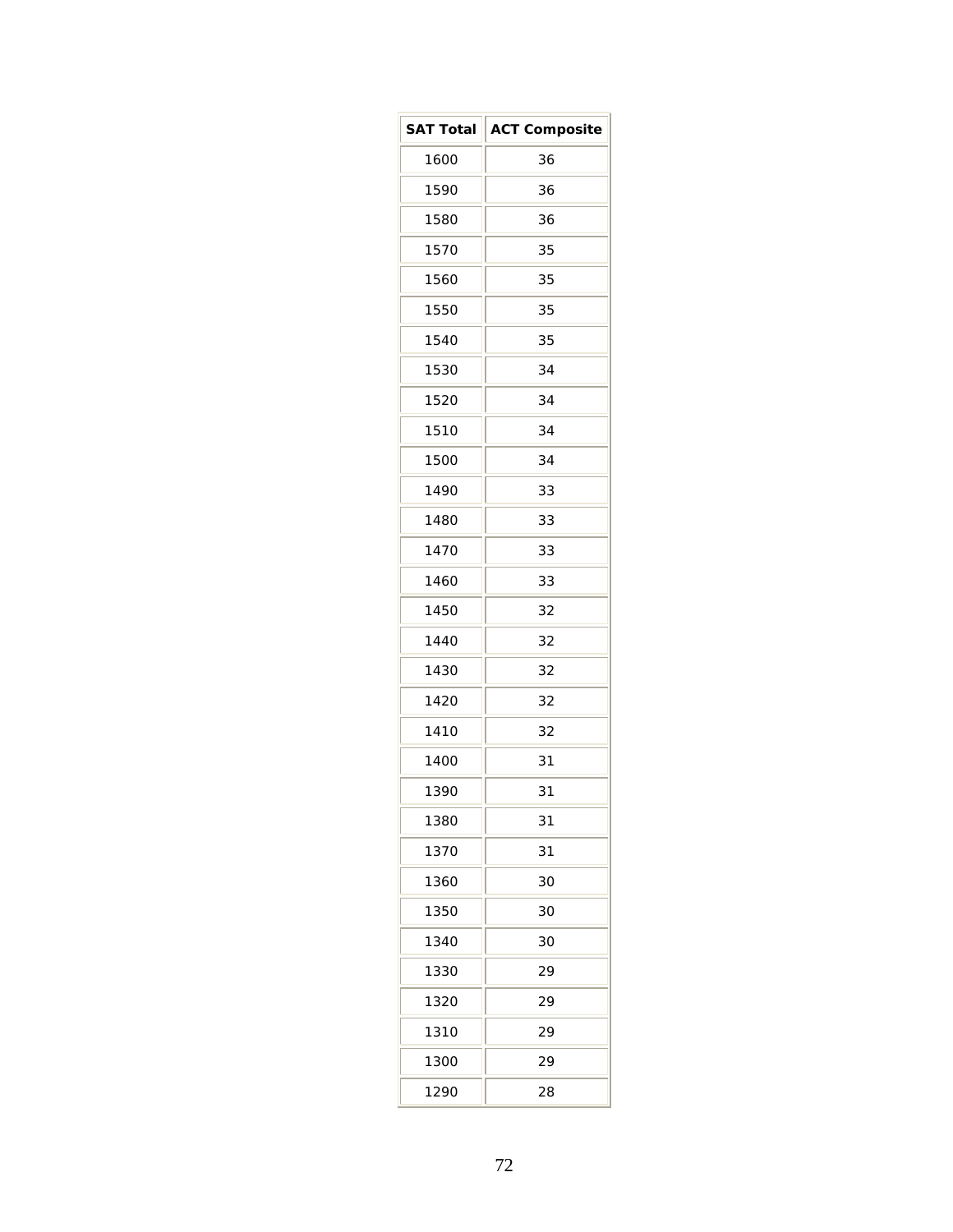| 1280 | 28 |
|------|----|
| 1270 | 28 |
| 1260 | 28 |
| 1250 | 27 |
| 1240 | 27 |
| 1230 | 27 |
| 1220 | 27 |
| 1210 | 26 |
| 1200 | 26 |
| 1190 | 26 |
| 1180 | 26 |
| 1170 | 25 |
| 1160 | 25 |
| 1150 | 25 |
| 1140 | 24 |
| 1130 | 24 |
| 1120 | 24 |
| 1110 | 24 |
| 1100 | 23 |
| 1090 | 23 |
| 1080 | 23 |
| 1070 | 23 |
| 1060 | 22 |
| 1050 | 22 |
| 1040 | 22 |
| 1030 | 22 |
| 1020 | 21 |
| 1010 | 21 |
| 1000 | 21 |
| 990  | 21 |
| 980  | 20 |
| 970  | 20 |
| 960  | 20 |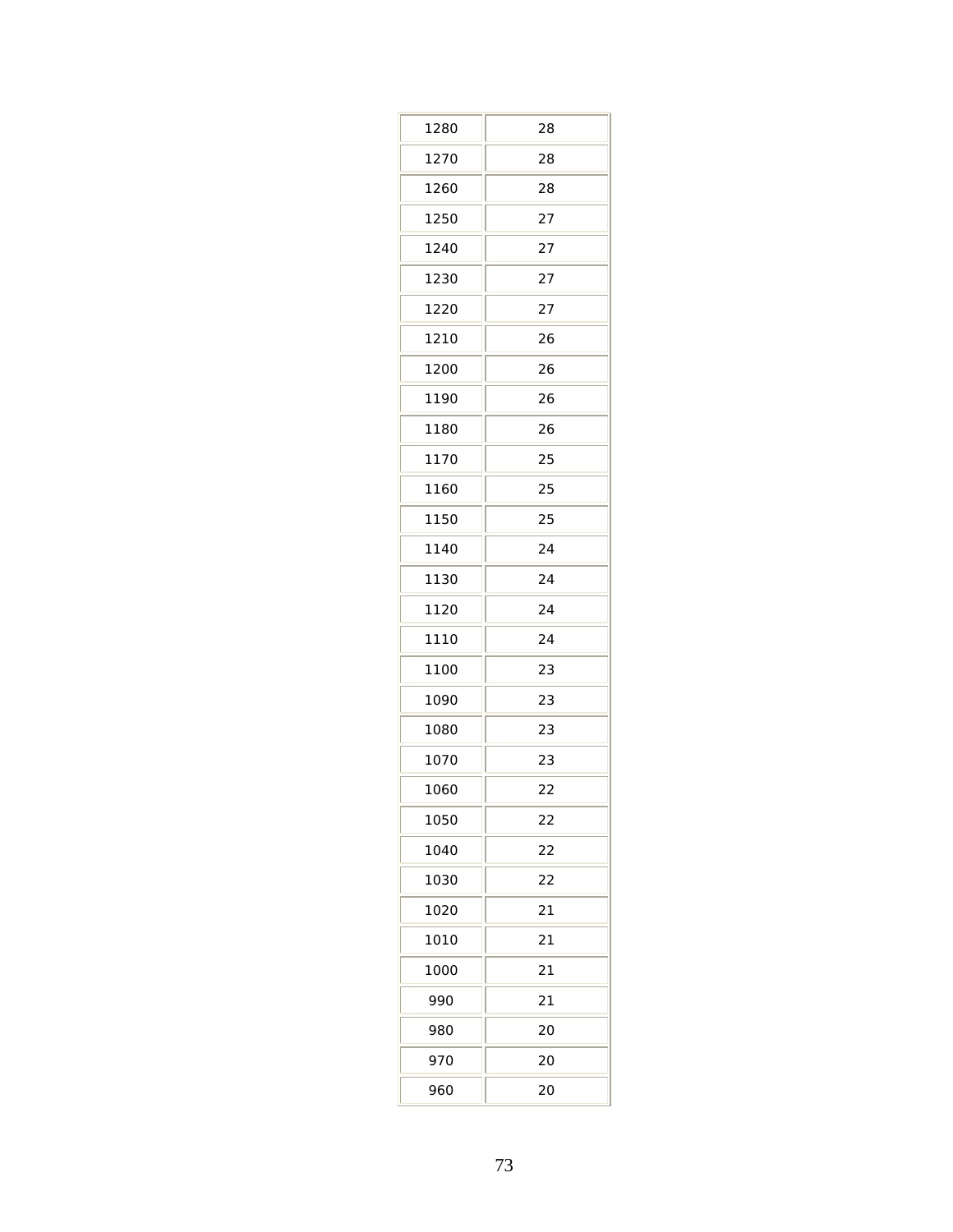| 950 | 20 |
|-----|----|
| 940 | 19 |
| 930 | 19 |
| 920 | 19 |
| 910 | 19 |
| 900 | 18 |
| 890 | 18 |
| 880 | 18 |
| 870 | 18 |
| 860 | 17 |
| 850 | 17 |
| 840 | 17 |
| 830 | 17 |
| 820 | 16 |
| 810 | 16 |
| 800 | 16 |
| 790 | 16 |
| 780 | 16 |
| 770 | 15 |
| 760 | 15 |
| 750 | 15 |
| 740 | 14 |
| 730 | 14 |
| 720 | 14 |
| 710 | 13 |
| 700 | 13 |
| 690 | 13 |
| 680 | 12 |
| 670 | 12 |
| 660 | 11 |
| 650 | 11 |
| 640 | 11 |
| 630 | 11 |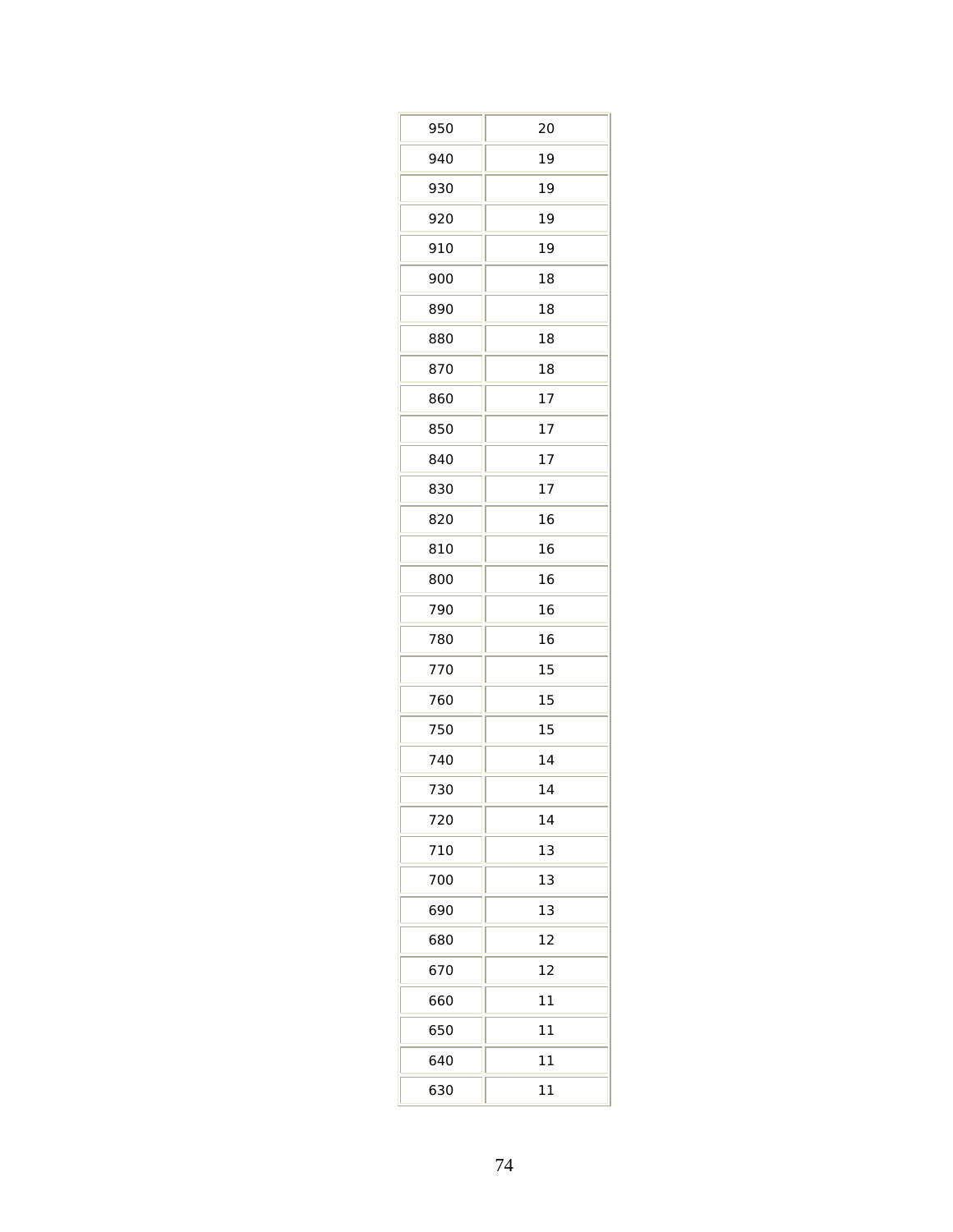| 620 | 11 |
|-----|----|
| 610 | 11 |
| 600 | 11 |
| 590 | 11 |
| 580 | 11 |
| 570 | 11 |
| 560 | 11 |
| 550 | 11 |
| 540 | 11 |
| 530 | 11 |
| 520 | 11 |
| 510 | 11 |
| 500 | 11 |
| 490 | 11 |
| 480 | 11 |
| 470 | 11 |
| 460 | 11 |
| 450 | 11 |
| 440 | 11 |
| 430 | 11 |
| 420 | 11 |
| 410 | 11 |
| 400 | 11 |
|     |    |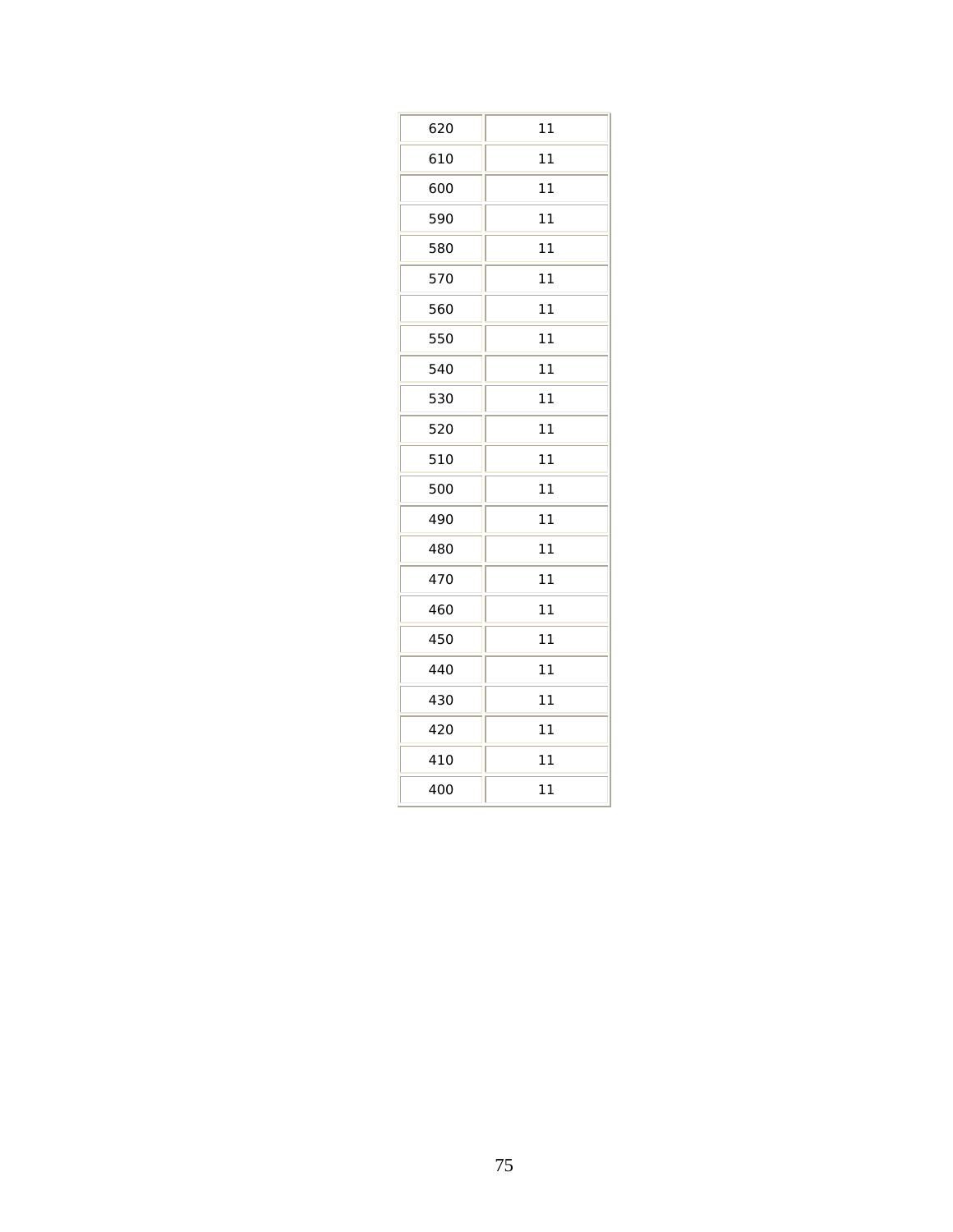## APPENDIX B

## CORRELATION MATRIX OF CRITERION AND PREDICTOR VARIABLES TO INCLUDE ACT ENGLISH AND ACT MATH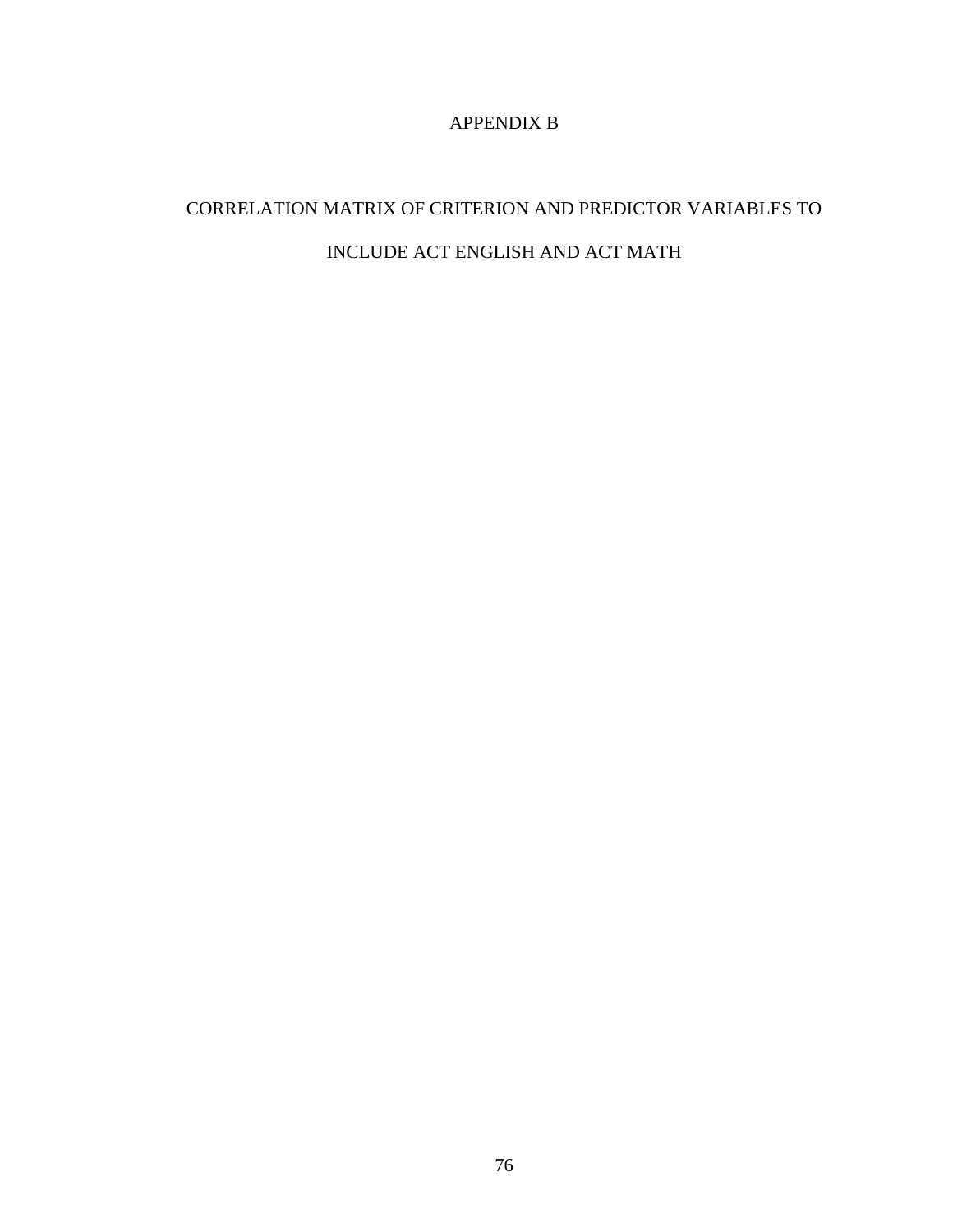| Variables    | <b>MUGPA</b> | <b>HSGPA</b> | <b>HSR</b> | <b>ACTC</b> | <b>ACTE</b> | <b>ACTM</b> |
|--------------|--------------|--------------|------------|-------------|-------------|-------------|
| <b>MUGPA</b> | 1.00         | .486**       | $.399**$   | $-.204$     | $-.185$     | $-.007$     |
| <b>HSGPA</b> |              | 1.00         | $.695**$   | $-.389**$   | $-.247$     | $-.207$     |
| <b>HSR</b>   |              |              | 1.00       | $-.447**$   | $-.215$     | $-.334*$    |
| <b>ACTC</b>  |              |              |            | 1.00        | $.695**$    | $.787**$    |
| <b>ACTE</b>  |              |              |            |             | 1.00        | $.531**$    |
| <b>ACTM</b>  |              |              |            |             |             | 1.00        |
|              |              |              |            |             |             |             |

*Correlation Matrix of Criterion and Predictor Variables for Academic Success Prediction w/ACT English and ACT Math (n = 49)*

\*\*  $p < .01$ 

 $*$  p < .05